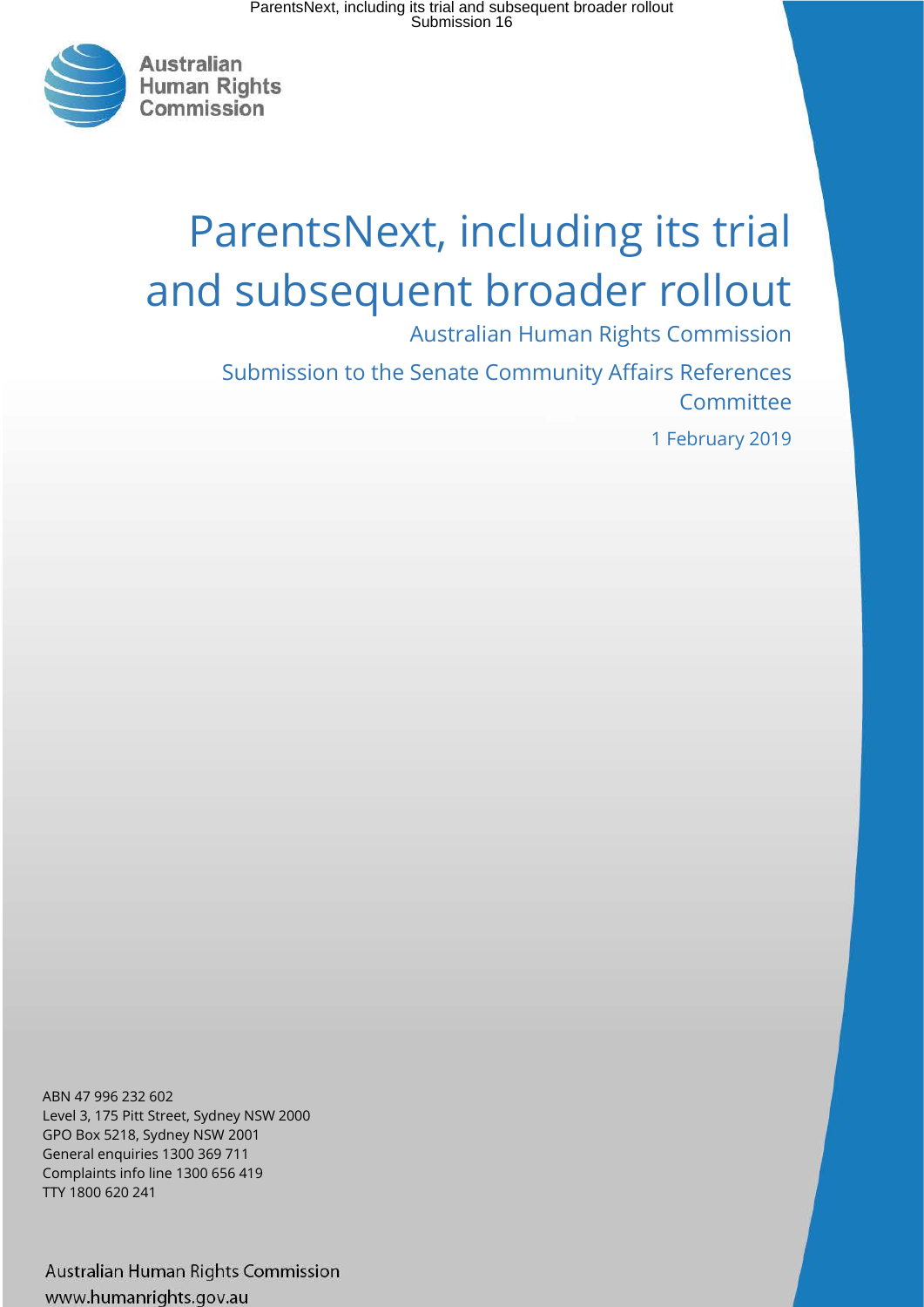### **Contents**

|   |                   |                                                                        | 3 |
|---|-------------------|------------------------------------------------------------------------|---|
| 2 |                   |                                                                        |   |
| 3 |                   |                                                                        |   |
|   | 3.1               |                                                                        |   |
|   | 3.2               |                                                                        |   |
|   | 3.3               |                                                                        |   |
| 4 |                   |                                                                        |   |
| 5 |                   |                                                                        |   |
|   | 5.1               |                                                                        |   |
|   | (a)               | Breach of minimum essential level of social security and retrogressive |   |
|   |                   |                                                                        |   |
|   | (b)               |                                                                        |   |
|   | $\left( c\right)$ |                                                                        |   |
|   | (d)               | Reasonableness, necessity and proportionality not established27        |   |
|   | (e)               |                                                                        |   |
|   | 5.2               | Discriminatory impacts on women and Indigenous Australians  30         |   |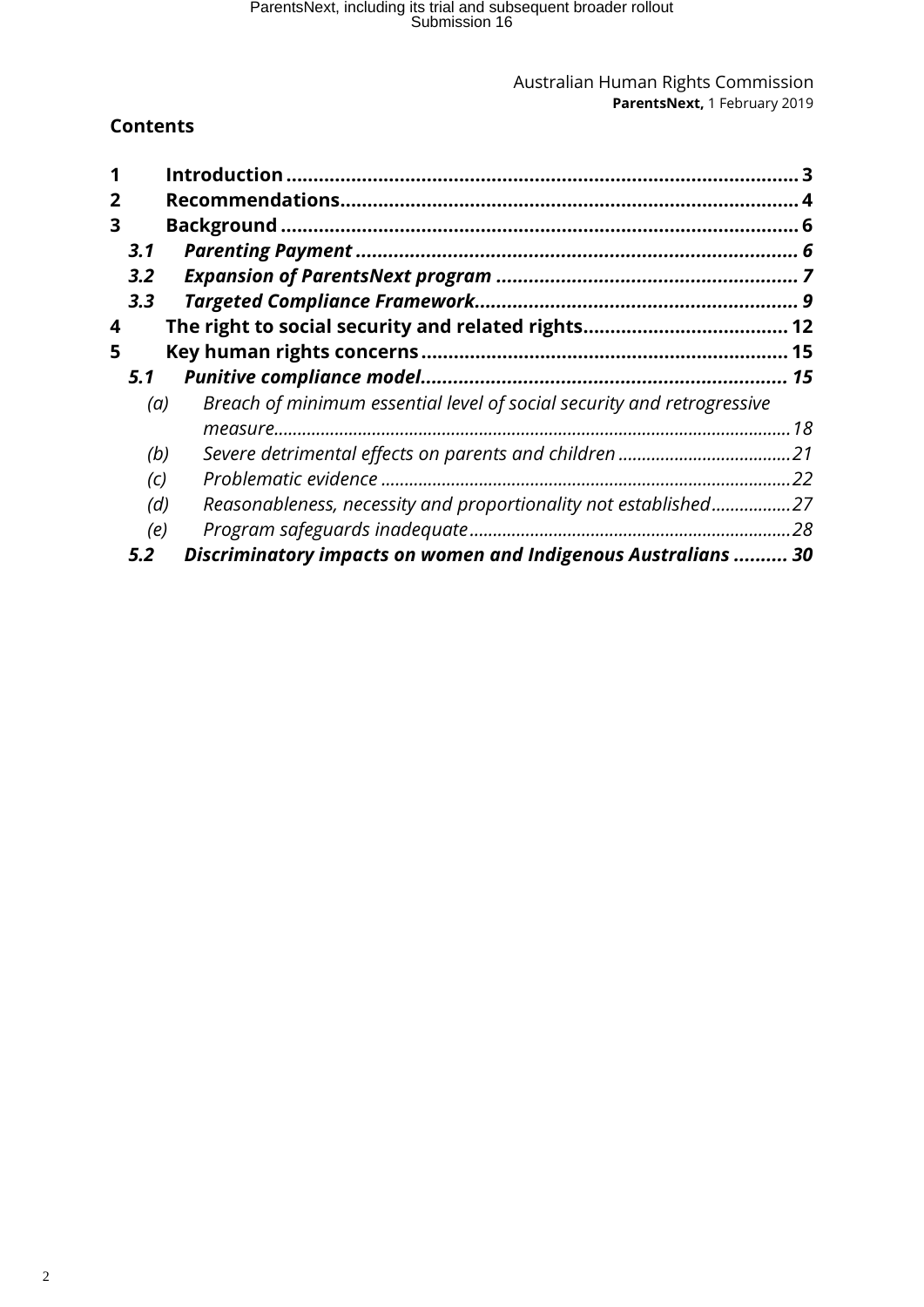# <span id="page-2-0"></span>**1 Introduction**

- 1. The Australian Human Rights Commission (the Commission)[1](#page-35-0) welcomes the opportunity to make a submission to the Senate Community Affairs References Committee in response to the ParentsNext inquiry.
- 2. ParentsNext is a compulsory 'pre-employment' program applied to targeted recipients of the Parenting Payment. It can result in the suspension, reduction or permanent cancellation of a person's Parenting Payment for non-compliance.
- 3. This submission primarily responds to the third Term of Reference of the inquiry, regarding the appropriateness of the Targeted Compliance Framework (TCF) which can result in such punitive compliance action.[2](#page-35-1)
- 4. It also considers the aims, safeguards and impacts of ParentsNext from a human rights perspective, $3$  in particular considering the rights of women, children and Indigenous Australians.
- 5. These groups are disproportionately affected by ParentsNext, with women comprising approximately 96% of the 68,000 participants, and Aboriginal and Torres Strait Islander people comprising approximately 19% or 14,000 participants.[4](#page-35-3)
- 6. The Commission acknowledges the intended and important objectives of ParentsNext, being to reduce welfare dependency and long-term unemployment, decrease intergenerational joblessness, increase female participation in the labour force and meet Closing the Gap targets.<sup>[5](#page-35-4)</sup>
- 7. However, the Commission considers that certain aspects of ParentsNext are manifestly inconsistent with Australia's human rights obligations. These concerns relate principally to the right to social security, the right to equality and non-discrimination and children's rights.
- 8. In particular, the Commission considers that the compulsory and punitive nature of the program breaches the right to social security. The compliance framework permits social security to be reduced below the minimum essential level for parents caring for young children. This retrogressive measure affects some of the most vulnerable families in Australia, with severe detrimental impacts on their financial security and human rights. It also risks entrenching and exacerbating poverty and inequality among program participants.
- 9. The evaluation in support of the program relies on problematic evidence. It is inconclusive as to whether ParentsNext is actually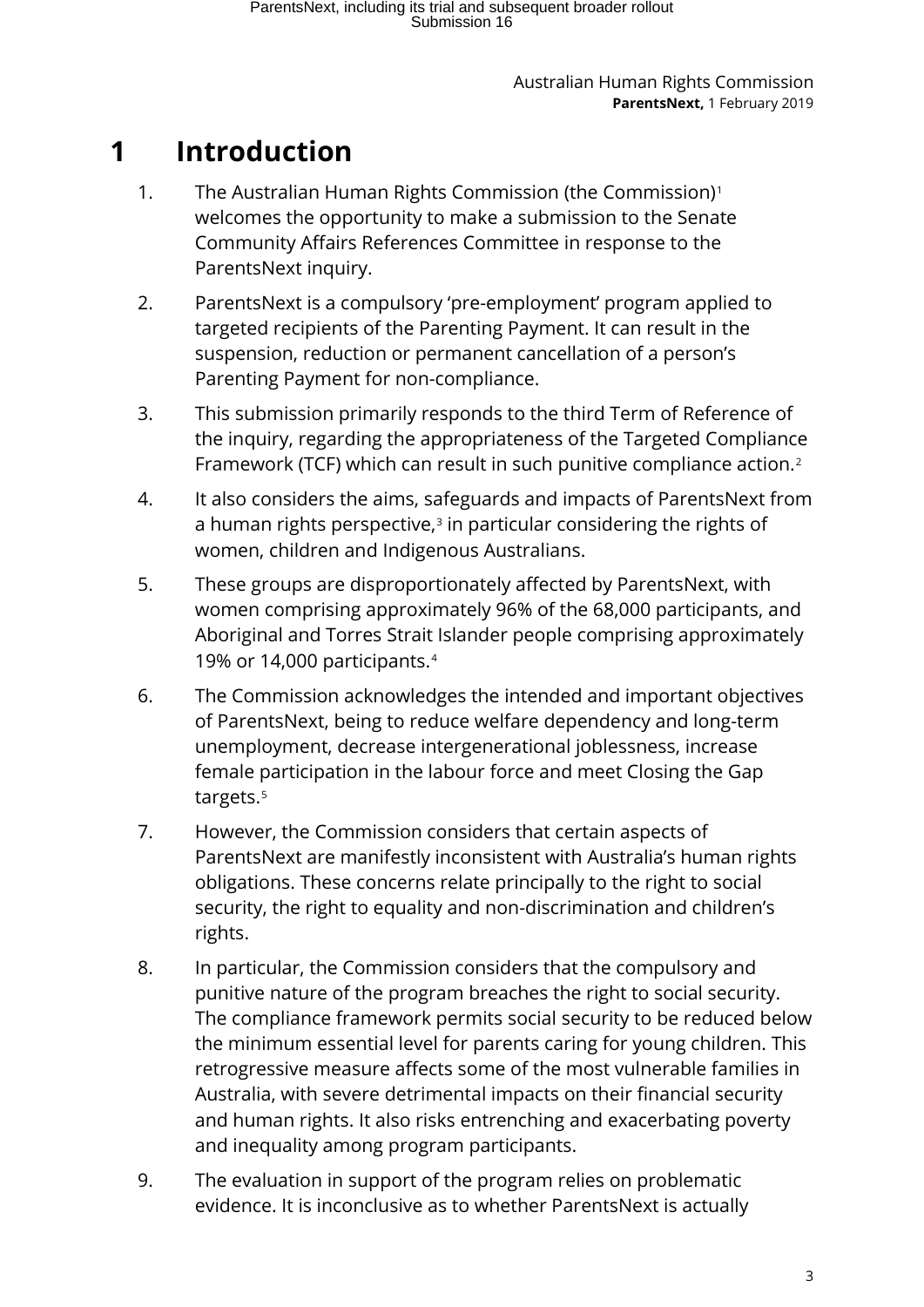achieving its objectives, or whether it has had positive effects that outweigh placing the social security payments of parents at risk.

- 10. Further, alternative approaches are readily available that are less restrictive of the right to social security, such as incentive based models.
- 11. The disproportionate impact of ParentsNext on women and Indigenous Australians also raises serious concerns about the right to equality and non-discrimination.<sup>[6](#page-36-0)</sup>
- 12. The Commission reiterates its previous submissions expressing concern about the compatibility of the TCF with human rights, including with respect to the Community Development Program.<sup>[7](#page-36-1)</sup>

# <span id="page-3-0"></span>**2 Recommendations**

13. The Commission recommends that:

**Recommendation 1:** The Targeted Compliance Framework be removed from ParentsNext, so that participants cannot be subject to suspension, reduction or cancellation of their Parenting Payment for non-compliance with program requirements.

**Recommendation 2:** Participation in ParentsNext be on a voluntary, opt-in basis, rather than a mandatory basis.

**Recommendation 3:** The scope of ParentsNext be expanded to allow access by any disadvantaged parent facing barriers to employment who wishes to participate, rather than targeted on the basis of sex or race.

**Recommendation 4:** If Recommendation 1 is not accepted, the program safeguards be revised to better prevent inappropriate and unfair compliance action, including through:

- removing the automatic suspension of payments for noncompliance, prior to any review of whether suspension is appropriate
- providing notice in advance to a participant of a possible suspension, with an opportunity to respond and comply
- removing the ability for payments to be suspended as a result of assessments made by commercial providers, or alternatively enhancing oversight by the Department of Human Services of the suspension of payments and the imposition of demerit points by providers, including a formal system for review of demerits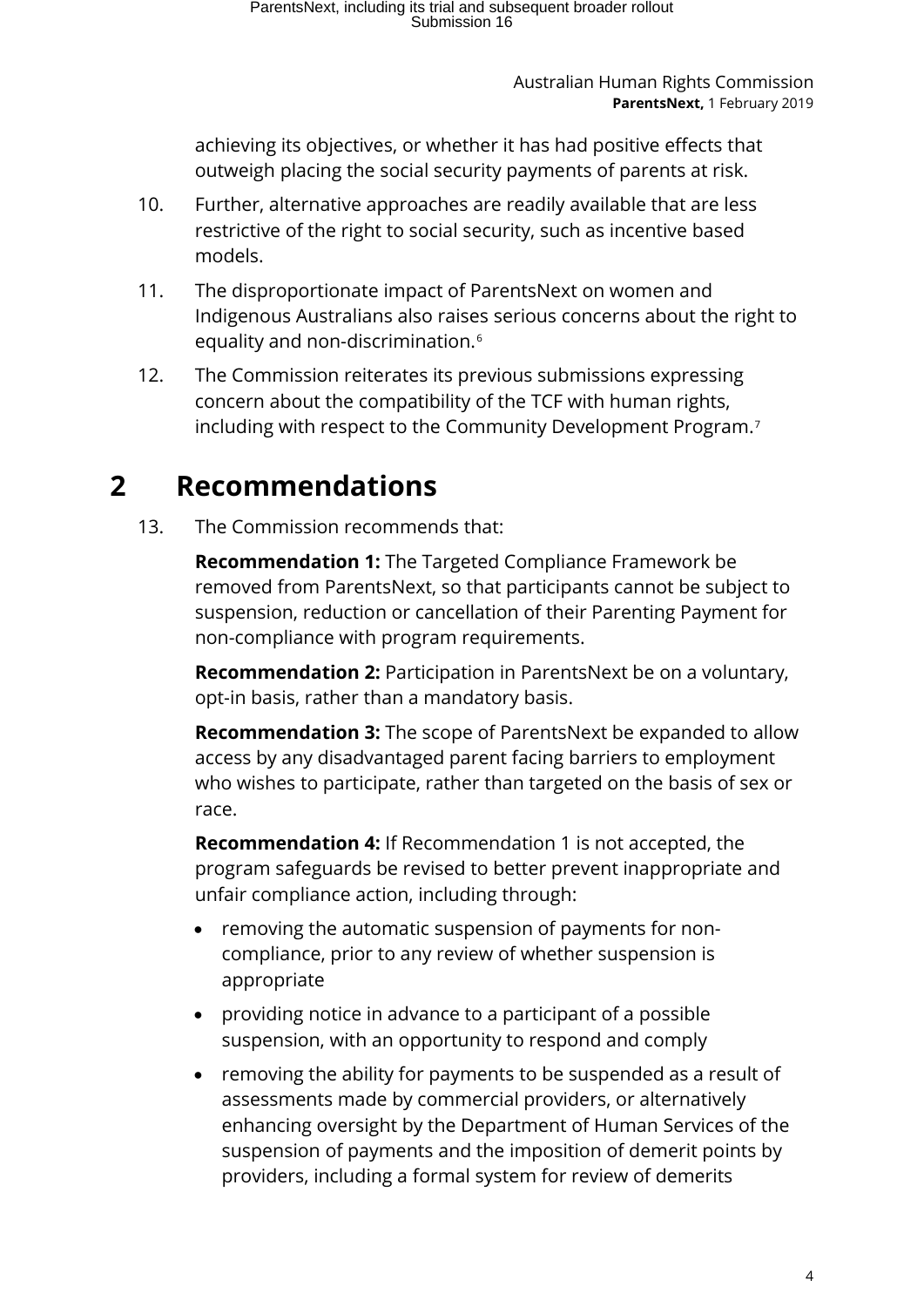- requiring that a participant capability review be carried out prior to the application of any penalty
- ensuring that providers and decision makers have the appropriate qualifications and training to carry out their role, in particular to perform capability interviews and assessments, including expertise in family violence, common health issues faced by participants and cultural competency to ensure a culturally safe and secure environment for Indigenous participants
- ensuring that providers are appropriately independent, for example through financial incentives being provided directly to participants rather than to providers.

**Recommendation 5**: The Government ensure appropriate engagement with and the inclusion of Indigenous communities and Aboriginal Community Controlled Organisations in the design, oversight and operation of ParentsNext, to allow for self-determination and participation in decision making.

**Recommendation 6:** Evaluation data from the ParentsNext trial be publicly released to enhance scrutiny and reform, including information on sample size, participant selection methodology, the deindividualised raw aggregated data corresponding to each survey question and the survey instrument/s.

**Recommendation 7:** A more methodologically rigorous evaluation of the expanded ParentsNext program be conducted by an independent research body, rather than the Government. This should include clear identification of the academic research and statistical evidence relied on to assess whether punitive compliance achieves the desired objectives of the program in a reasonable, necessary and proportionate manner.

**Recommendation 8:** The Government provide information about its plan to holistically address the structural barriers to decent work facing the participants of ParentsNext, including the resources it has committed to keeping families above the poverty line, ensuring access to education, affordable childcare and healthcare, recognising the value of unpaid care, and meaningful consultation with affected groups including Indigenous Australians.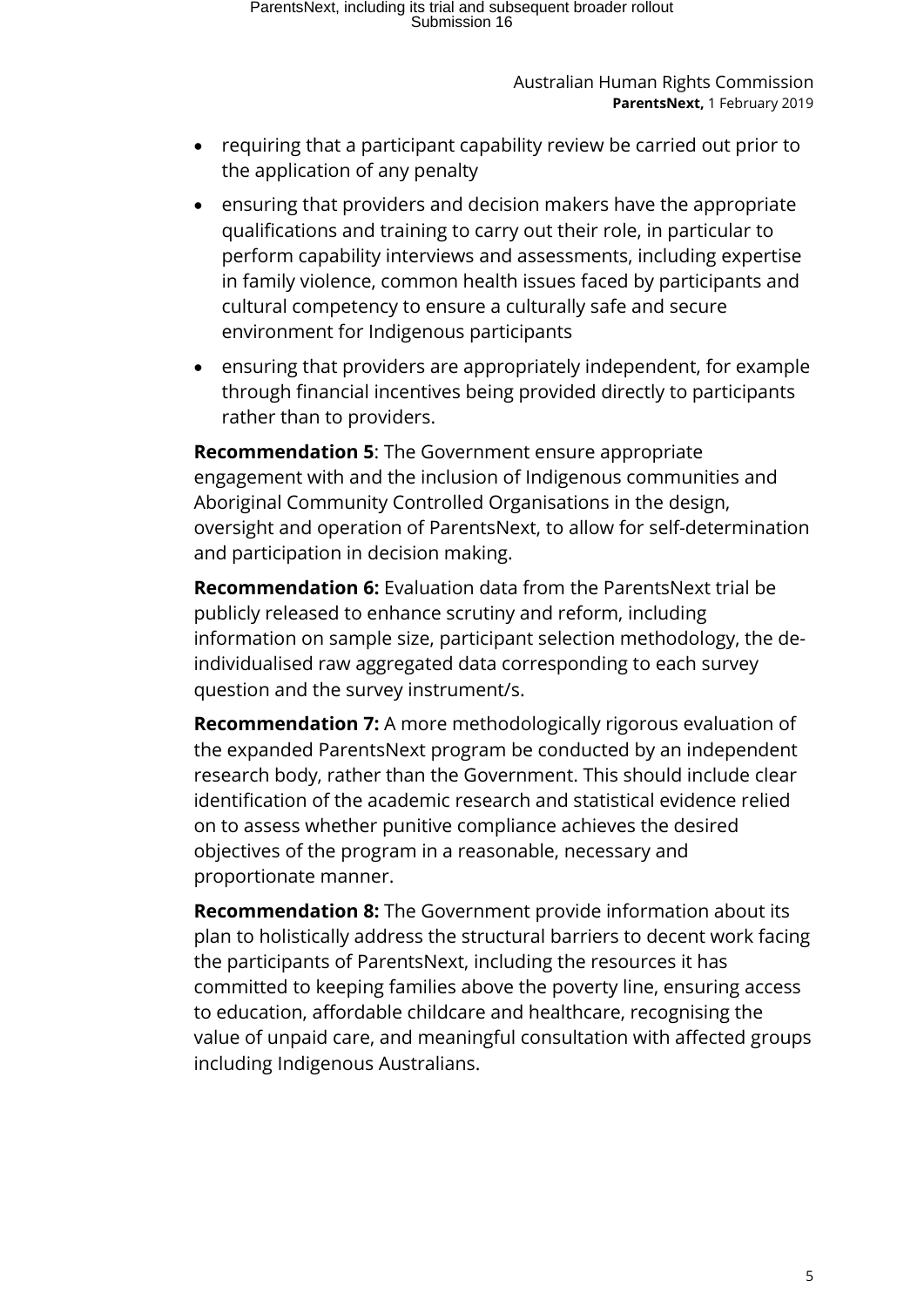# <span id="page-5-0"></span>**3 Background**

### <span id="page-5-1"></span>**3.1 Parenting Payment**

- 14. The Parenting Payment is the main form of income support available to a parent or primary carer of a young child. The amount of Parenting Payment received depends on the parent's income.
- 15. Single parents have to meet specified eligibility criteria to receive the Parenting Payment, including earning under approximately \$55,000 gross income per annum and having a child who is under eight years old.[8](#page-37-0) The *maximum* fortnightly amount of Parenting Payment for a single person is \$768.50. A single parent with one child will only receive the maximum payment if their gross income is approximately \$5,000 or less per annum.[9](#page-37-1) Approximately 71.5% of Parenting Payment recipients are single parents.[10](#page-37-2)
- 16. The Parenting Payment is also available for partnered parents who meet the combined low income criteria, where a child is under six years old. Only one partner out of a couple is entitled to the Parenting Payment. The *maximum* fortnightly amount for a partnered person is \$496.70.[11](#page-37-3)
- 17. ParentsNext is a 'pre-employment' support program that is compulsory for targeted recipients of the Parenting Payment. It *requires* certain recipients of the Parenting Payment to enter into and comply with a participation plan containing parenting, pre-employment and employment goals, to meet with a ParentsNext provider regularly, to report fortnightly on their income and plan progress, and to undertake compulsory activities in their plan.[12](#page-37-4)
- 18. Such activities can include parenting courses, parents groups, financial management courses, medical appointments, part-time work, English programs, training or educational activities (e.g. school or TAFE) or engagement with government programs such as Jobactive.
- 19. A failure to comply with compulsory requirements can result in the suspension, reduction or cancellation of Parenting Payment benefits.
- 20. The vast majority of the 327,000 parents in receipt of the Parenting Payment are not subject to ParentsNext.<sup>[13](#page-37-5)</sup> Therefore, they receive their entitlements without having to meet the requirements of the program.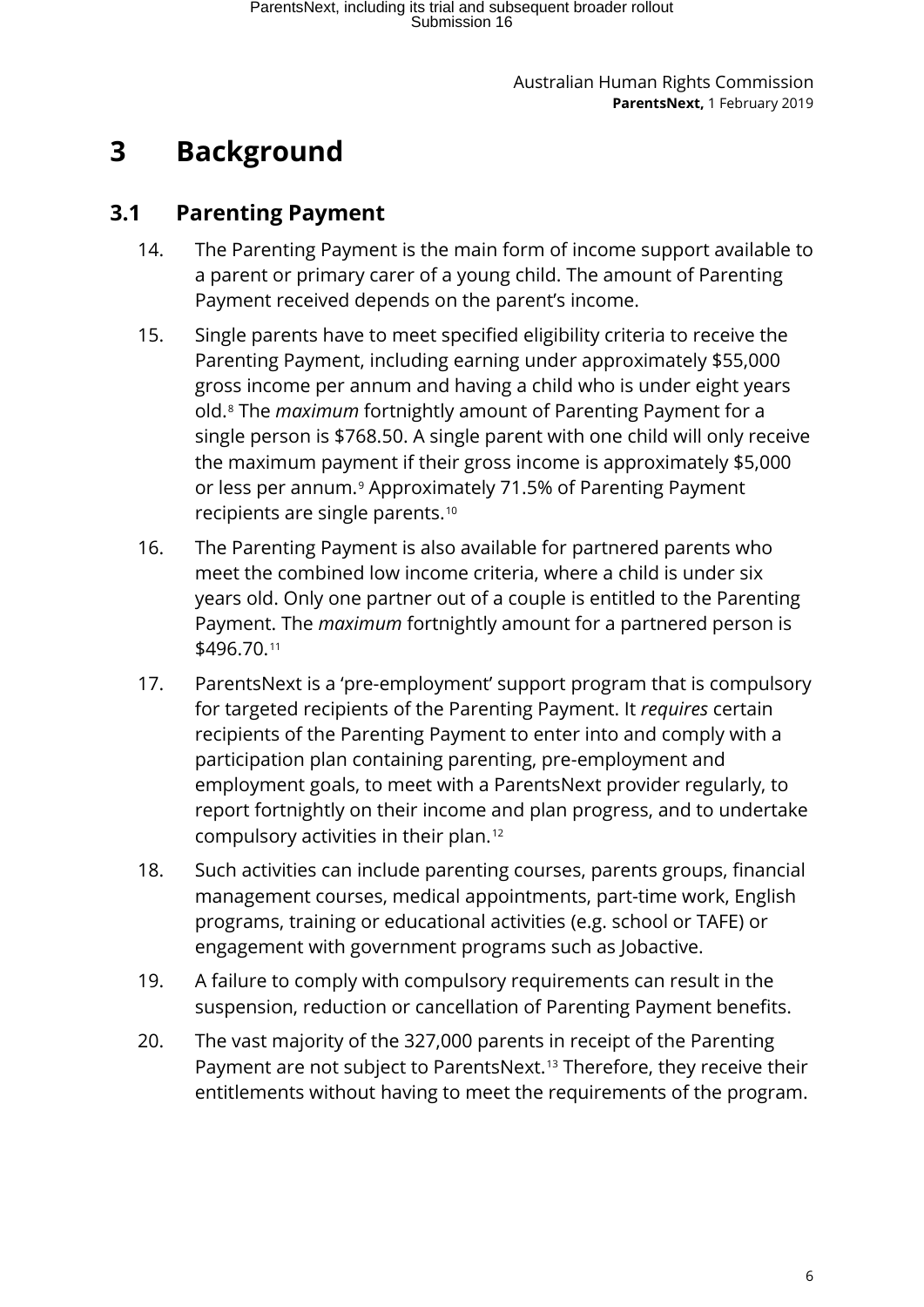### <span id="page-6-0"></span>**3.2 Expansion of ParentsNext program**

- 21. The group of people who are required to participate in the ParentsNext program is set out in the *Social Security (Parenting payment participation requirements—classes of persons) (No. 1) Instrument 2018* (Cth) (the Instrument). The Instrument commenced on 1 July 2018.
- 22. The Instrument expanded ParentsNext from the trial phase commenced in 2016, where it applied to ten local government areas and around 22,000 parents.[14](#page-38-0) The expanded program is expected to apply to around 68,000 parents annually from 1 July 2018.
- 23. The Instrument applies the program to a designated class of persons, by reference to criteria that include geographic area, work status, receipt of benefits and age of children.
- 24. A person who meets all of the following criteria is required to take part in the ParentsNext program. The person:
	- has been in receipt of the Parenting Payment for more than six months in a row
	- has not earned any income in the past six months
	- has a youngest child aged at least six months and under six years of age
	- lives in a 'Targeted Stream' or 'Intensive Stream' location and meets high risk/high priority criteria
	- is not taking part in Disability Employment Services, Australian Disability Enterprises or Jobactive stream C servicing
	- does not live in a remote area serviced by the Community Development Program.[15](#page-38-1)
- 25. The Instrument designates 67 'listed local government areas'.[16](#page-38-2) This includes the ten local government areas that were part of the initial trial and 57 additional local government areas. It provides that 'Intensive Stream' participants must reside in a Jobactive employment region *and* in a listed local government area. 'Targeted Stream' participants must reside in a Jobactive region, but not in a listed local government area. That is, the Targeted Stream will apply to Jobactive regions throughout Australia, other than in the listed local government areas where the Intensive Stream applies.
- 26. For those living in a 'Targeted Stream' location, the high risk/high priority criteria are established by *one* of the following. The person:
	- is an 'early school leaver'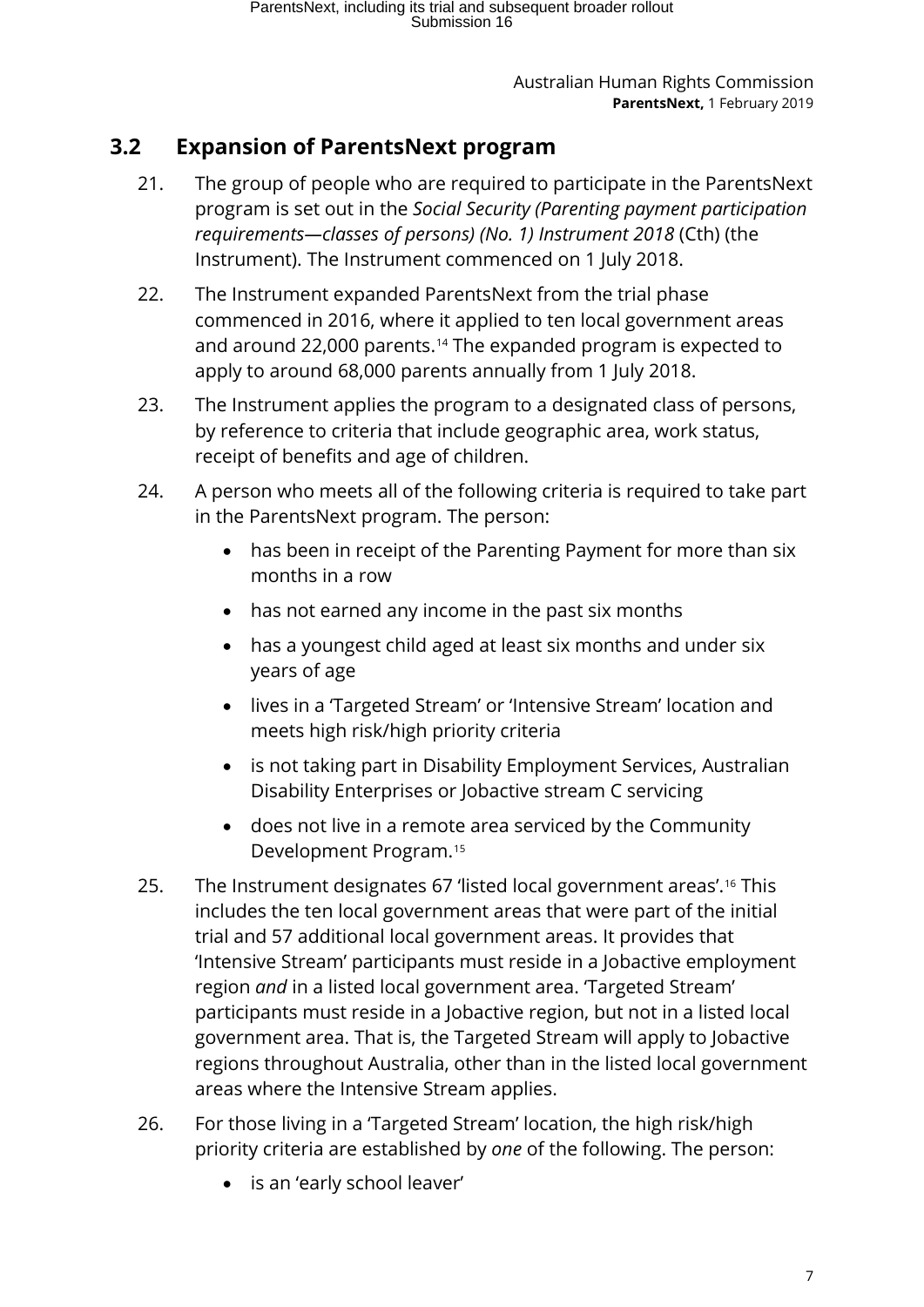- is part of a jobless family, and has a youngest child at least five years of age
- has been assessed as highly disadvantaged by their Job Seeker Classification Instrument, and has a youngest child who is at least three years of age.[17](#page-39-0)
- 27. For those living in an 'Intensive Stream' location, the high risk/high priority criteria are broader and established by *one* of the following. The person:
	- is an early school leaver
	- has a youngest child aged at least five years of age
	- has been assessed as highly disadvantaged by their Job Seeker Classification Instrument.[18](#page-39-1)
- 28. The application of ParentsNext to disadvantaged parents, and in particular to Indigenous women, is a recognised and intended program impact. For example, the expanded program has been described by the Government as being delivered:
	- nationally, to the most disadvantaged parents in all 51 Employment Regions covered by Jobactive providers (the Targeted Stream)
	- as a more intensive service in 30 locations, which are highly disadvantaged or have a high proportion of Parenting Payment recipients who are Indigenous (the Intensive Stream)[.19](#page-39-2)
- 29. The Intensive Stream has 'a stronger focus on supporting parents, including Indigenous Parents, into work'.<sup>[20](#page-39-3)</sup> This is said to be achieved by the provision of additional funds to Intensive Stream providers 'so they can assist parents to access and participate in services that will help them prepare for employment'.[21](#page-39-4)
- 30. Such funds include \$1200 credit for each parent commencing in the program to reimburse spending on relevant goods or services, and \$300 'outcome payments' for each educational attainment or sustainable employment outcome achieved by a participant.<sup>[22](#page-39-5)</sup>
- 31. Providers can apply these funds to expenditure on goods and services for participants in categories such as vocational or non-vocational training (e.g. food safety training or financial counselling), job-related mentoring, professional services (e.g. drug counselling) and work related expenses (e.g. police checks).[23](#page-39-6)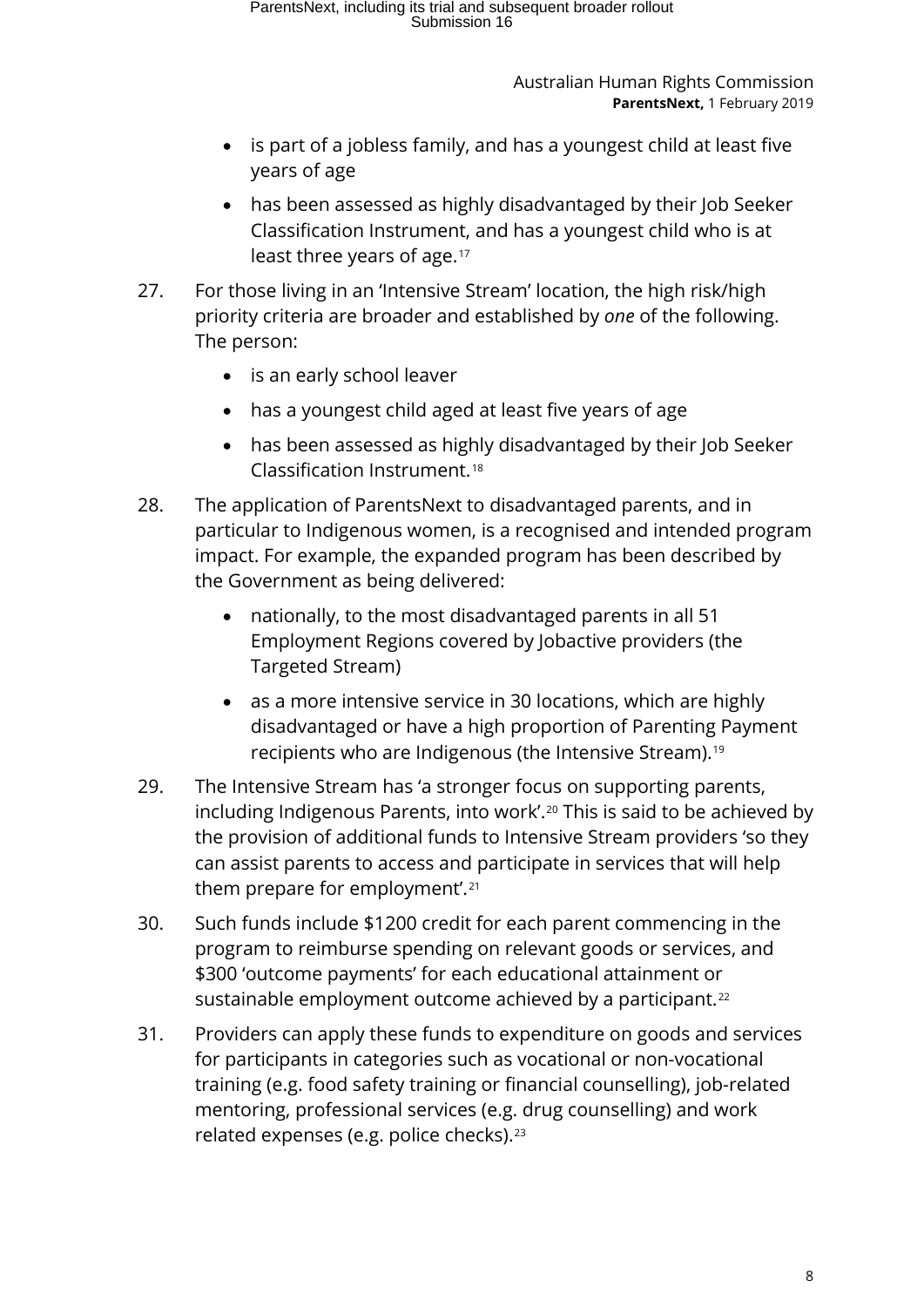- 32. Notably, these additional funds go to providers rather than individual parents. They can be spent by a provider 'flexibly' on Intensive Stream participants, rather than directly on a particular parent.<sup>[24](#page-40-0)</sup>
- 33. The Commission understands that, generally, the incidental costs of participating in compulsory activities, including the costs of transport and childcare, are not covered by ParentsNext. Further, it understands that some educational requirements may need to be self-funded in part or full.
- 34. The application of ParentsNext to young parents who are 'early school leavers', as one category of eligible participants, is also deliberate. Pursuant to the definition in s 23 of the *Social Security Act 1991* (Cth), an 'early school leaver' is a person aged under 22 years who has not completed the final year of secondary school (or an equivalent level of education) and is not undertaking full time study.

### <span id="page-8-0"></span>**3.3 Targeted Compliance Framework**

- 35. The TCF applies to compulsory ParentsNext participants pursuant to the Instrument, the *Social Security Act 1991* (Cth) and the *Social Security (Administration) Act 1999* (Cth).[25](#page-40-1)
- 36. The Department of Jobs and Small Business, the Department of Human Services, and ParentsNext providers enforce the application of the TCF to ParentsNext participants. Typically, ParentsNext providers are private, non-government entities.
- 37. The Parenting Payment will be suspended if a participant parent misses one requirement contained in their plan.[26](#page-40-2) A failure to comply could include not attending an appointment, activity or interview. The suspension of payment is immediate and automatic. A parent must speak with their ParentsNext provider, and meet the missed requirement, before their Parenting Payment will recommence.
- 38. The reduction or cancellation of a payment works on a graduated basis through a system of demerit points.
- 39. Each parent starts in the 'green zone' with no demerits. The provider will issue a parent with a demerit point if the parent fails to meet a requirement in their plan and the provider is not satisfied that the parent has a 'valid reason' for missing the requirement.<sup>[27](#page-40-3)</sup>
- 40. When one demerit point is received, the parent enters the 'warning zone'. Each demerit point lasts six months.
- 41. If three demerit points are received in a six month period, the parent must attend a 'capability interview' with their ParentsNext provider.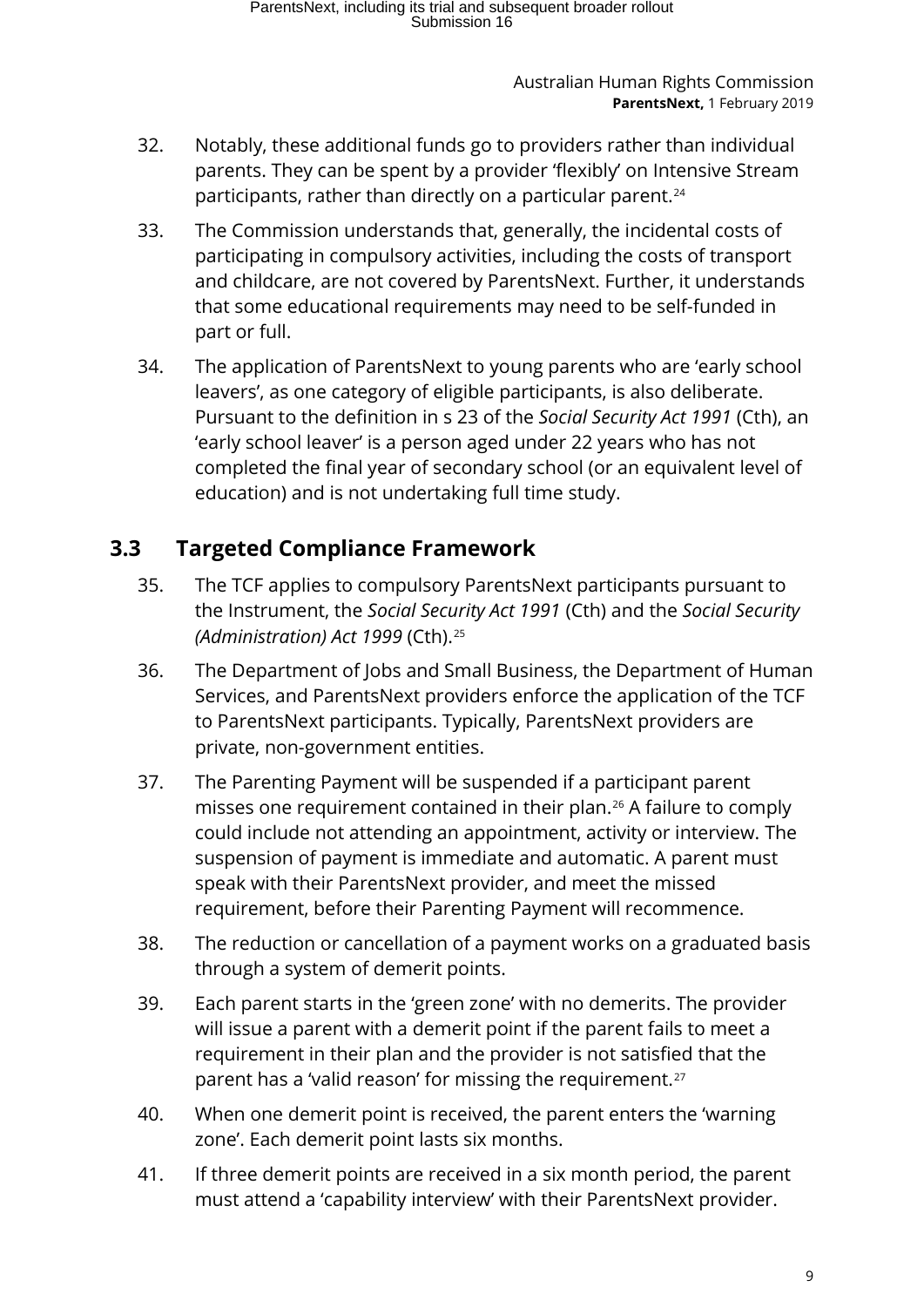- 42. If a parent receives five demerits points within a six month period, they will be referred for a 'capability assessment' conducted by the Department of Human Services.
- 43. If the parent does not persuade the Department of Human Services that the requirements imposed are inappropriate, the parent may be moved into the 'penalty zone' and risk receiving a financial penalty or having their Parenting Payment cancelled altogether.
- 44. At such capability reviews, the parent will have the opportunity to discuss the reasons that they have not met their participation plan requirements, identify issues and review their plan to ensure that they can meet its requirements.
- 45. In the penalty zone, rather than receiving demerits, parents receive financial penalties for not meeting their participation plan requirements without a reasonable excuse. The financial penalties are tiered and deducted from the Parenting Payment as follows:
	- first penalty: loss of half of a fortnightly Parenting Payment
	- second penalty: loss of all of a fortnightly Parenting Payment
	- third penalty: cancellation of the Parenting Payment.
- 46. If a parent complies with a participation plan for three months, they will return to the green zone with no demerits.
- 47. Compliance is monitored through reporting. Where a participant is deemed able to self-report their attendance at an activity, reporting occurs through the Jobactive mobile phone App or the Jobactive website. Where a participant is not able to self-report, a provider can report on their behalf, in accordance with Departmental guidelines.[28](#page-41-0) For example, providers are instructed that attendance at a provider appointment should be recorded when a person has arrived on time at the correct location, behaved appropriately and participated for the duration of the appointment.[29](#page-41-1)
- 48. ParentsNext providers are also responsible for identifying failures to comply with plan requirements, which has the effect of suspending the payment that parents receive. ParentsNext providers are also responsible for the decision to impose demerit points.
- 49. The information provided by Department of Human Services about the demerit system states: '[i]f you disagree with a demerit you need to talk to your provider about it. We can't change or remove demerits'.<sup>[30](#page-41-2)</sup> A complaint can be lodged with the Department of Jobs and Small Business about a demerit, but the Department will only refer the complaint back to the provider to action (which may include the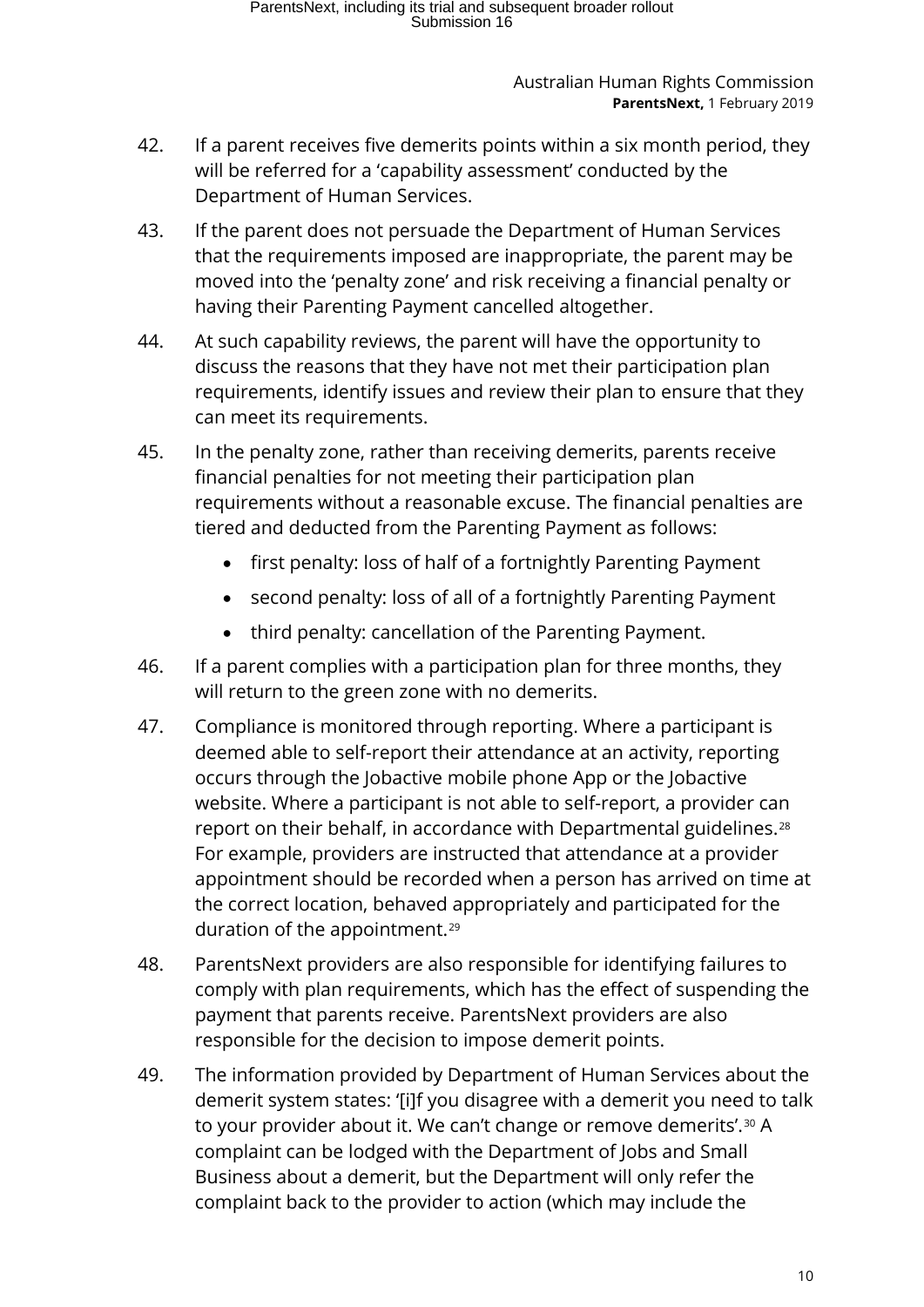provider reviewing their reason for the decision or decision-making processes).[31](#page-41-3)

- 50. A financial penalty or cancellation of a payment can only be implemented by the Department of Human Services, rather than a provider. Before imposing any penalty for a failure to meet participation requirements, the Departmental decision maker must establish whether they are satisfied that the job seeker has a 'reasonable excuse' for failing to meet their requirements.
- 51. The *Social Security (Administration) (Reasonable Excuse—Participation Payments) Determination 2018* (Cth) (the Determination) sets out factors that must be considered, and factors that must not be considered, when determining whether a 'reasonable excuse' is made out.
- 52. Under subparagraph 5(2) of the Determination, mandatory considerations include: that the person did not have access to safe, secure and adequate housing; the literacy and language skills of the person; an illness, injury, impairment or disability; a psychiatric or psychological impairment or mental illness; drug or alcohol dependency; unforeseen family or caring responsibilities; criminal violence; and undertaking paid work or a job interview at the time of the failure.<sup>[32](#page-41-4)</sup>
- 53. Under paragraph 6 of the Determination, a decision maker must not take into account certain matters. This includes any factor that did not directly prevent the person from meeting their requirements at the time of their failure. It also includes drug or alcohol dependency, if the person has previously used drug or alcohol dependency as a 'reasonable excuse' and refused or failed to participate in available treatment.
- 54. The *Social Security Act 1991* (Cth) also provides for longer term exemptions, which suspend the need for participants to meet requirements for the duration of the exemption. Exemptions may be provided for circumstances that include domestic violence, pre-natal and post-natal relief, temporary incapacity and other special circumstances.[33](#page-41-5)
- 55. ParentsNext providers have the power to grant a parent an exemption from their participation requirements, relying on Departmental guidance.[34](#page-41-6)
- 56. A person can apply to the Department of Human Services for review of a decision to suspend, reduce or cancel the Parenting Payment. The person will not receive a payment until the review is complete. A final review is available through the Administrative Appeals Tribunal.[35](#page-41-7)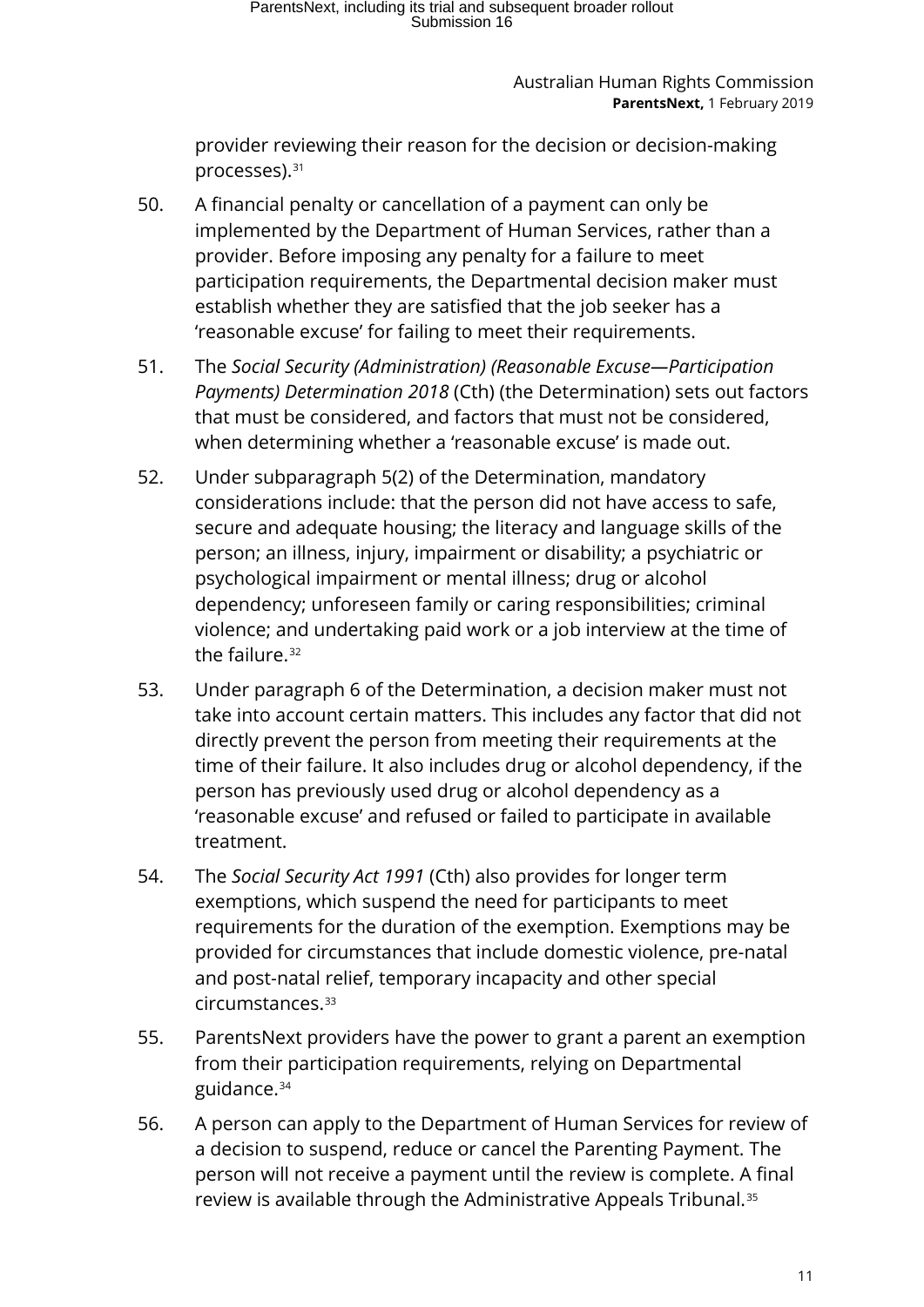57. If a recipient's Parenting Payment is cancelled, they will have to submit a new application to re-establish their eligibility. They would face a waiting period of at least one month before receipt of payment.

# <span id="page-11-0"></span>**4 The right to social security and related rights**

- 58. The right to social security is recognised in several international legal conventions to which Australia is a party.
- 59. Article 9 of the *International Covenant on Economic, Social and Cultural Rights* (ICESCR) provides:

The States Parties to the present Covenant recognize the right of everyone to social security, including social insurance.<sup>[36](#page-41-8)</sup>

- 60. The right to social security encompasses the right to access and maintain benefits in order to secure protection from social risks and contingencies.[37](#page-41-9) It includes the right not to be subject to arbitrary and unreasonable restrictions of existing social security coverage.[38](#page-41-10)
- 61. In accordance with articles 2(1) and (2) of ICESCR, States must take steps, to the maximum of their available resources, to achieve progressively the full realisation of the right to social security without any discrimination.[39](#page-41-11)
- 62. The rights of women and Indigenous peoples to social security is particularly recognised and protected by article 5(e)(iv) of the *International Convention on the Elimination of All Forms of Racial Discrimination* (CERD), articles 11(1)(e) and 14(2)(c) of *the Convention on the Elimination of All Forms of Discrimination against Women* (CEDAW) and article 21(1) of the *United Nations Declaration on the Rights of Indigenous Peoples* (UNDRIP).[40](#page-41-12)
- 63. With respect to a child's right to social security, article 26 of the *Convention on the Rights of the Child* (CRC) provides:
	- (1) States Parties shall recognize for every child the right to benefit from social security, including social insurance, and shall take the necessary measures to achieve the full realization of this right in accordance with their national law.
	- (2) The benefits should, where appropriate, be granted, taking into account the resources and the circumstances of the child and persons having responsibility for the maintenance of the child, as well as any other consideration relevant to an application for benefits made by or on behalf of the child.<sup>[41](#page-41-13)</sup>
- 64. Under the CRC and other human rights treaties, parents and their children also have the right to: an accessible education, enjoyment of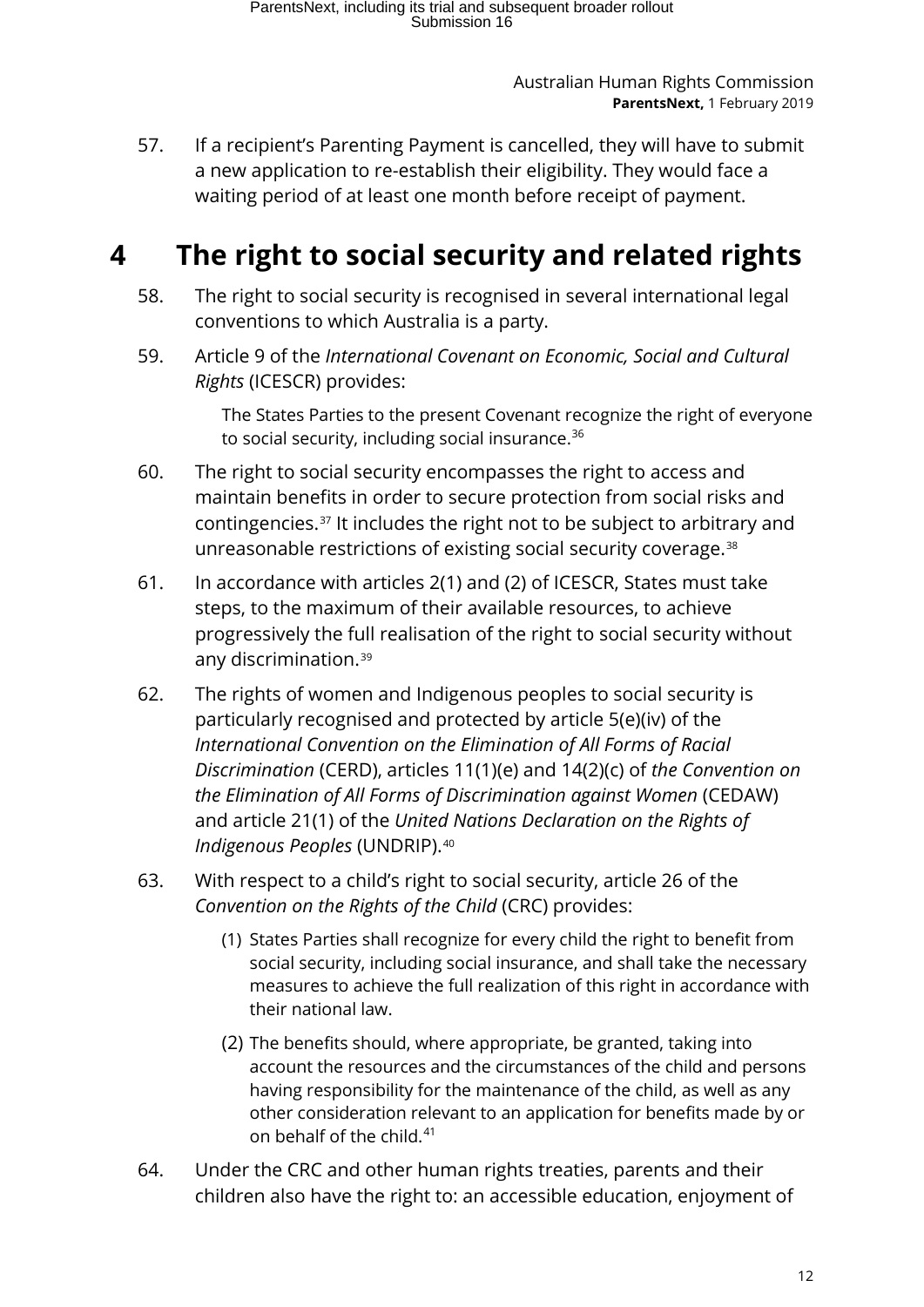the highest attainable standard of health, an adequate standard of living, protection of the best interests of the child, and the protection of families—particularly when they are responsible for the care and education of dependent children.<sup>[42](#page-41-14)</sup>

65. The United Nations Committee on the Rights of the Child has also emphasised the particular social protection needs of young parents and their children:

> Articles 24 and 27 of the Convention require that adolescent parents and caregivers be provided with basic knowledge of child health, nutrition and breastfeeding, and appropriate support to assist them in fulfilling their responsibilities towards the children they are responsible for and, when needed, material assistance with regard to nutrition, clothing and housing. Adolescent caregivers need extra support in order to enjoy their rights to education, play and participation.

> In particular, States should introduce social protection interventions at key stages of the life cycle and respond to the specific requirements of adolescent caregivers.<sup>[43](#page-41-15)</sup>

- 66. The Parenting Payment helps fulfil the right to social security under each of these international instruments, and supports the realisation of many other human rights.<sup>[44](#page-41-16)</sup>
- 67. Through its redistributive character, social security also plays a vital role in poverty reduction and alleviation, preventing social exclusion and promoting social inclusion.<sup>[45](#page-41-17)</sup> More broadly, it reduces inequality and promotes human dignity, fairness and social justice.<sup>[46](#page-41-18)</sup>
- 68. The UN Committee on Economic, Social and Cultural Rights (the Committee) has expanded on the nature and content of the obligations in article 9 of ICESCR in General Comment No 19.[47](#page-41-1)
- 69. The Committee has stated that social security benefits cannot be defined narrowly, and must guarantee the equal enjoyment by all of minimum and adequate protection.[48](#page-41-19)
- 70. States must protect, respect and fulfil the right to social security.<sup>[49](#page-41-20)</sup> The obligation to *respect* requires that states refrain from interfering, directly or indirectly, with the enjoyment of the right to social security. The obligation to *protect* requires states to prevent third parties from so interfering. The obligation to *fulfil* requires the adoption of necessary measures, including a social security scheme, directed towards the full realisation of the right.
- 71. Public authorities are required to 'take responsibility for the effective administration or supervision of the [social security] system', in order to ensure consistency and certainty in service delivery.<sup>[50](#page-41-21)</sup>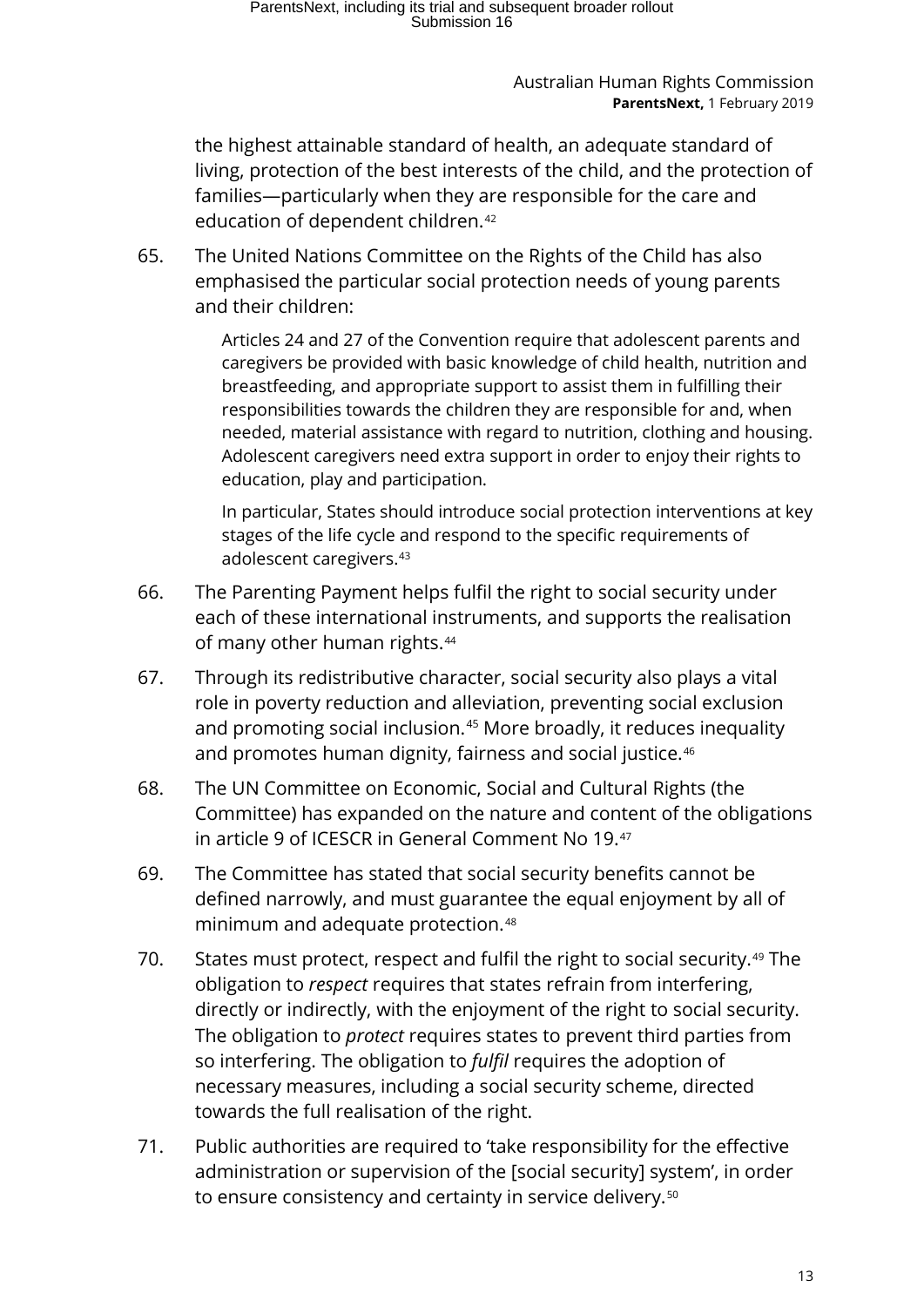- 72. While the right to social security requires progressive realisation, ICESCR also imposes some obligations of *immediate* effect. These include that the right to social security will:
	- be exercised without discrimination of any kind (article 2(2))
	- ensure the equal rights of men and women (article 3)
	- be fulfilled through taking deliberate, concrete and targeted steps towards the full realisation of the right (article  $2(1)$ ).<sup>51</sup>
- 73. Under article 4 of ICESCR, the right to social security can only be subject to limitations that are both:
	- determined by law, only in so far as this may be compatible with the nature of these rights
	- solely for the purpose of promoting the general welfare in a democratic society.[52](#page-41-23)
- 74. As acknowledged in the Explanatory Statement to the Instrument, any limitations on the right to social security must be proportionate, the least restrictive alternative, of limited duration and subject to review.<sup>[53](#page-41-6)</sup>
- 75. There is a strong presumption that *retrogressive* measures taken against the right to social security are prohibited under ICESCR.<sup>[54](#page-41-7)</sup> If deliberately retrogressive measures are taken, the Committee has stated that:

[T]he State party has the burden of proving that they have been introduced after the most careful consideration of all alternatives and that they are duly justified by reference to the totality of the rights provided for in the Covenant, in the context of the full use of the maximum available resources of the State party. The Committee will look carefully at whether: (a) there was reasonable justification for the action; (b) alternatives were comprehensively examined; (c) there was genuine participation of affected groups in examining the proposed measures and alternatives; (d) the measures were directly or indirectly discriminatory; (e) the measures will have a sustained impact on the realization of the right to social security, an unreasonable impact on acquired social security rights or whether an individual or group is deprived of access to the minimum essential level of social security; and (f) whether there was an independent review of the measures at the national level.<sup>[55](#page-41-24)</sup>

76. With respect to social security for families and children, the Committee has stated:

> Benefits for families are crucial for realizing the rights of children and adult dependents to protection under articles 9 and 10 of the Covenant. In providing the benefits, the State party should take into account the resources and circumstances of the child and persons having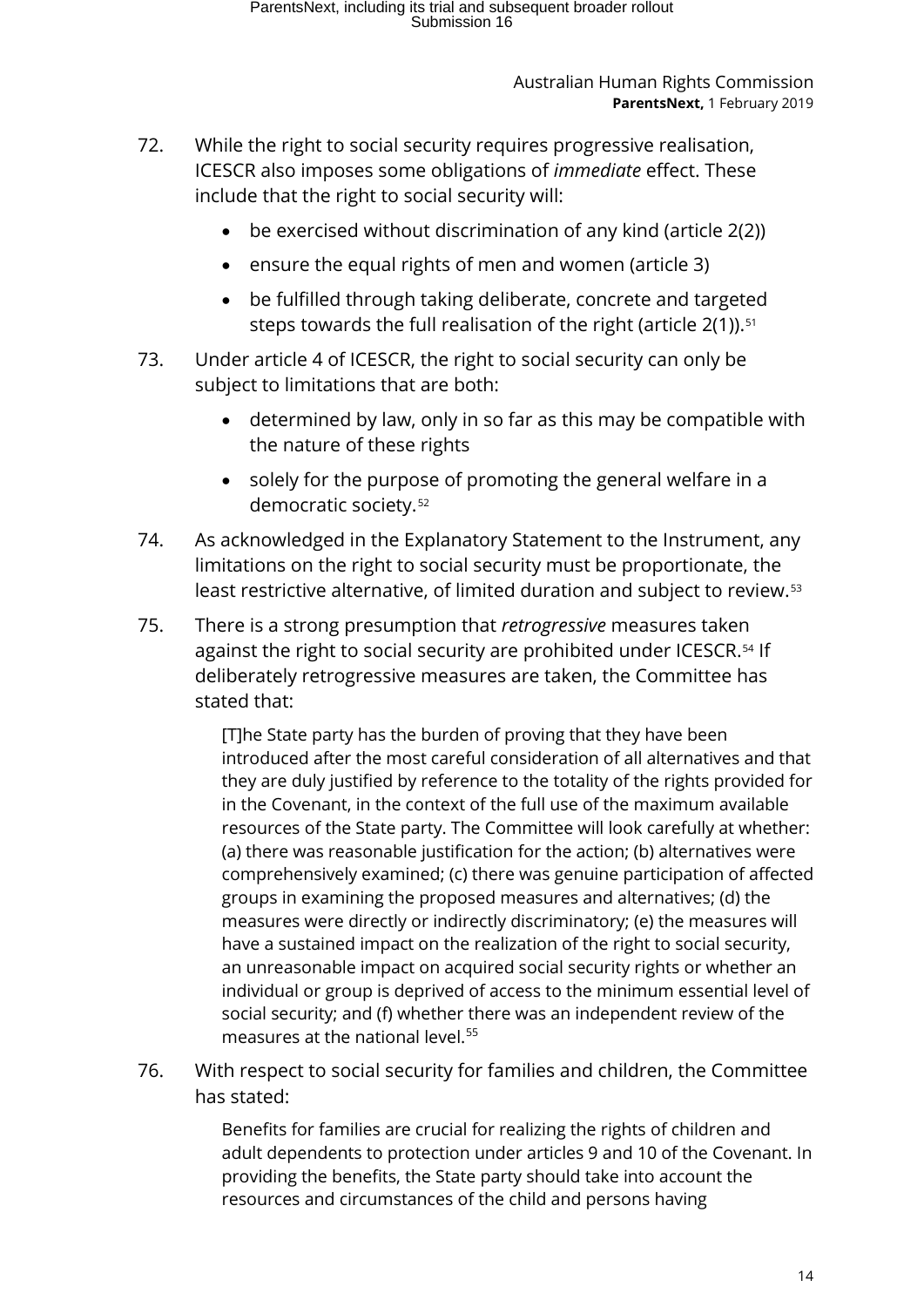responsibility for the maintenance of the child or adult dependent, as well as any other consideration relevant to an application for benefits made by or on behalf of the child or adult dependent. Family and child benefits, including cash benefits and social services, should be provided to families, without discrimination on prohibited grounds, and would ordinarily cover food, clothing, housing, water and sanitation, or other rights as appropriate.<sup>[56](#page-41-25)</sup>

77. With respect to the rights of Indigenous peoples and minorities to social security, the Committee has stated:

> Particular care should be taken to ensure that Indigenous peoples and ethnic and linguistic minorities are not excluded from access to social security through direct or indirect discrimination, particularly through the imposition of unreasonable eligibility conditions or lack of adequate access to information.[57](#page-41-26)

# <span id="page-14-0"></span>**5 Key human rights concerns**

### <span id="page-14-1"></span>**5.1 Punitive compliance model**

- 78. The Statement of Compatibility with Human Rights for the Instrument recognises that ParentsNext may limit the rights to social security and an adequate standard of living.<sup>[58](#page-41-27)</sup>
- 79. It seeks to justify any limitation on the basis that the program pursues a 'legitimate objective', that there is a 'rational connection between the limitation and the objective' and that the limitation is 'reasonable, necessary and proportionate' to achieving this objective. This is an appropriate framework within which to examine limitations to human rights. However, it is necessary to closely examine these claims.
- 80. The Statement of Compatibility with Human Rights makes the following assertions:

### *Reason for limitation—legitimate objective*

The objective of ParentsNext is to encourage and assist eligible parents who are in receipt of parenting payment and have young children to identify and make progress towards achieving their education and employment goals through participation in activities and connecting to local services. This is a legitimate objective because the attainment of educational qualifications and skills that support undertaking work assists parents to find employment when their children reach school age, and reduces the risk of long-term poverty and welfare dependency for themselves and their children.

*Rational connection between the limitation and the objective*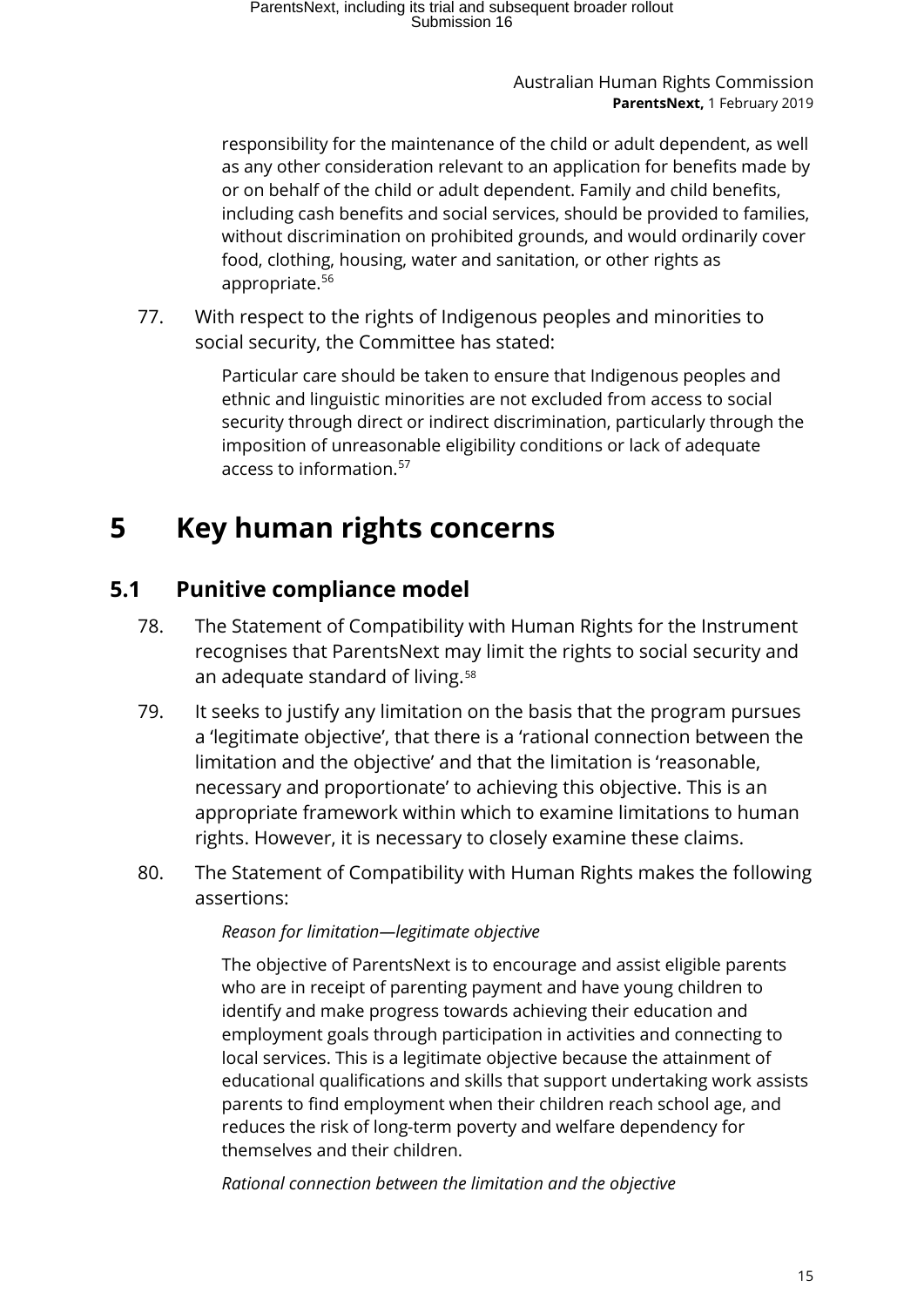# ParentsNext, including its trial and subsequent broader rollout Submission 16

#### Australian Human Rights Commission **ParentsNext,** 1 February 2019

Current ParentsNext providers have reported that participants are frequently reluctant to participate in programs like ParentsNext, despite its benefits. Participants often come from families that are subject to intergenerational disadvantage, and may suffer from complex circumstances that act as barriers to employment and education (like homelessness, domestic violence, drug and alcohol dependency, mental health challenges, and/or language and numeracy difficulty). This can mean they are unable to identify ways to improve their education and work prospects, and are discouraged from seeking (or unable to seek) support.

The risk of compliance action has proved to be effective in ensuring participants engage with providers delivering ParentsNext and similar programs, and are able to benefit from the services that they offer (including support to address the barriers to employment and education identified above). Linking participation requirements to the continued receipt of income support payments also acts as a re-engagement mechanism to ensure participants continue to actively participate and are focussing on the long term outcomes for themselves and their children.

Qualitative research undertaken in the 10 locations in which ParentsNext has operated since April 2016 indicates that the program has positively impacted the level of confidence and self-esteem of participants. The majority of participants consider it to be an effective program. Ninety per cent of current ParentsNext providers agree that it improves participants' work readiness and their chances of finding and keeping a job; connects participants to assistance to address barriers to employment and education; and engages participants in activities to achieve their employment and education goals. The program has also delivered a notable increase in networks and partnerships formed, including working relationships between ParentsNext providers and parents' support networks.

To date, ParentsNext has helped around 22,000 participants to meet their individual employment and education goals and prepare for work, including by undertaking more than 39,000 activities like education, training and non-vocational services. Nearly 400 participants have left the program after finding stable employment [data as at 31 January 2018].

#### *Limitation is reasonable, necessary and proportionate*

Any limitations there may be to the right to social security and the right to an adequate standard of living, due to imposing requirements directed at overcoming barriers to employment, are reasonable and necessary in view of the evidence outlined above. The limitations are also proportionate for the reasons discussed below.

Persons in each class are only required to attend quarterly interviews with ParentsNext providers, sign a Parenting Payment Employment Pathway Plan containing a compulsory activity, and participate in that activity. This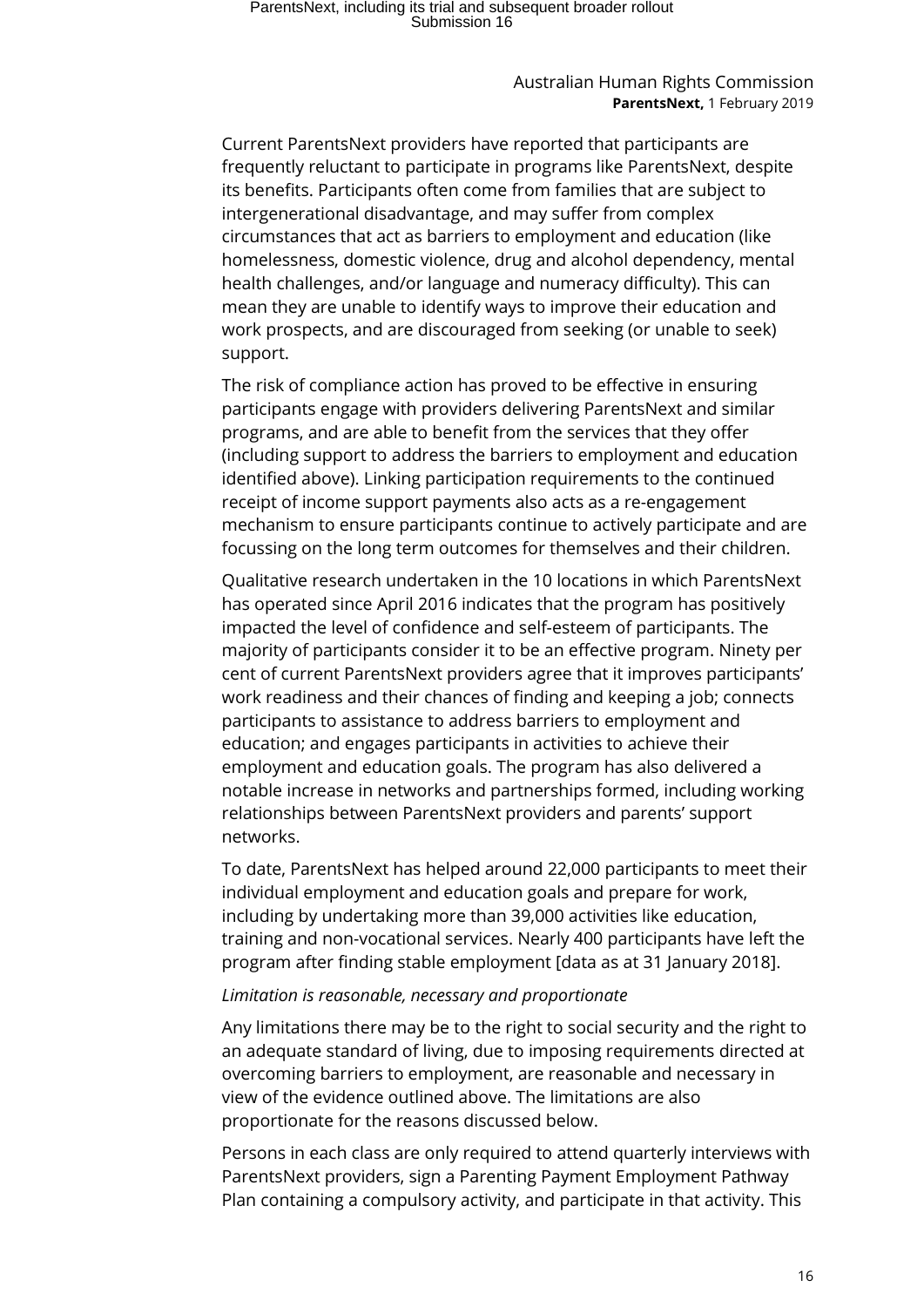# ParentsNext, including its trial and subsequent broader rollout Submission 16

Australian Human Rights Commission **ParentsNext,** 1 February 2019

is much less than standard participation requirements for those serviced by Jobactive employment service providers, which usually include more regular appointments, monthly job search requirements, and more intensive activities with minimum hourly requirements.

A ParentsNext provider is required to work actively with a person to understand their specific needs, the barriers to employment and education that they face, and their family circumstances in determining an appropriate compulsory activity. In signing the Parenting Payment Employment Pathway Plan, the person agrees that the compulsory activity is appropriate and undertakes to complete the activity. Activities may include, for example, updating existing skills or gaining recognition of prior skills; training or further study (particularly Year 12 or Certificate III qualifications for parents who have not completed the final year of secondary school); referrals to local services, like parenting services; literacy and numeracy courses; or referrals to services to address nonvocational barriers to employment like confidence building, health care or counselling.

In relation to the compliance action that may (or will) be taken if a person fails to comply with their participation requirements, if a participant's parenting payment is suspended, payment is often reinstated in full (including back payment) once the participant re-engages. Payment reduction or cancellation will not occur if the person has a reasonable excuse for the failure. A reasonable excuse includes, for example, where the person is suffering from a serious illness, or if the person has unforeseen family or caring responsibilities.

Further, participants will also be able to seek a review of any decision to apply a financial penalty or to cancel their payment. Finally, notwithstanding non-compliance, Family Tax Benefits payable to the person remain unaffected.

ParentsNext providers are made aware of the risk of participants not meeting participation requirements and work actively to support them to do so. Once commenced in the program, participants usually see its benefits very quickly and choose to actively engage for the benefit of themselves and their families.<sup>[59](#page-41-28)</sup>

- 81. While acknowledging that ParentsNext could bring some benefits to its participants, the Commission considers that the explanatory materials fail to establish the compatibility of ParentsNext with the right to social security for several reasons. In summary:
	- applying penalties to the Parenting Payment to achieve the purported program objectives is not justifiable
	- the punitive compliance framework permits social security to be reduced below the minimum essential level for parents caring for young children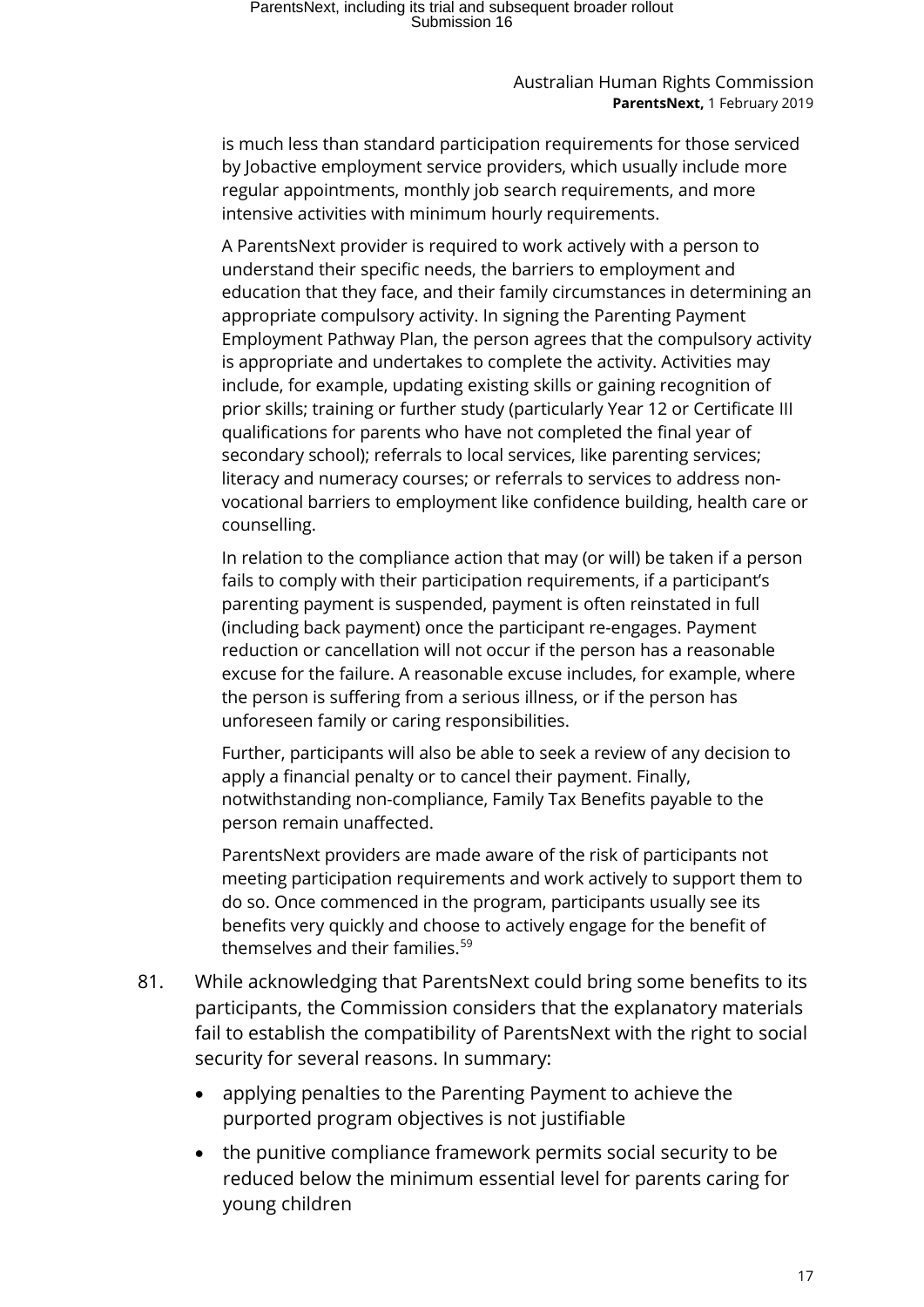- permitting this kind of reduction is a retrogressive measure that is contrary to Australia's obligation of progressive realisation
- the families affected are some of the most vulnerable in Australia, and the detrimental impacts on them will be severe
- the evaluation of the program trial relies on problematic evidence and it is not possible to conclude that it is achieving its aims or that it has had a positive effect which outweighs the significant detriment to participants of placing their social security at risk
- there are inadequate safeguards in the program to prevent inappropriate compliance action
- alternatives are readily available that are less restrictive of the right to social security, including incentive based models.
- 82. These points are expanded on in more detail below.
- 83. The Commission is also concerned by media reports that ParentsNext participants are being compelled to sign privacy consent and notification forms, under threat of losing their Parenting Payment, to allow the disclosure of personal information to providers. Such information could include sensitive health information about themselves or their children.<sup>[60](#page-41-29)</sup>
- 84. The Commission seeks further information from the Government as to why this interference with privacy is lawful and not arbitrary, including the measures taken to ensure that providers are appropriately collecting, using, disclosing and storing personal information.

### <span id="page-17-0"></span>*(a) Breach of minimum essential level of social security and retrogressive measure*

- 85. The Parenting Payment is the main form of social security relied on by primary carers of young children, who otherwise have inadequate financial means.
- 86. The adequacy of Parenting Payment rates is questionable in the first place, without the addition of financial penalties.
- 87. Bodies such as the Australian Council of Social Service (ACOSS) use 50% of median household income as a measure of the poverty line. On this basis, in 2018 the poverty line was \$433 a week for a single adult living alone or \$909 a week for a couple with two children.<sup>[61](#page-41-30)</sup>
- 88. Accordingly, those receiving the Parenting Payment are already likely to be living close to or below the poverty line. For example, in order to receive the *maximum* amount of the Parenting Payment of \$385 per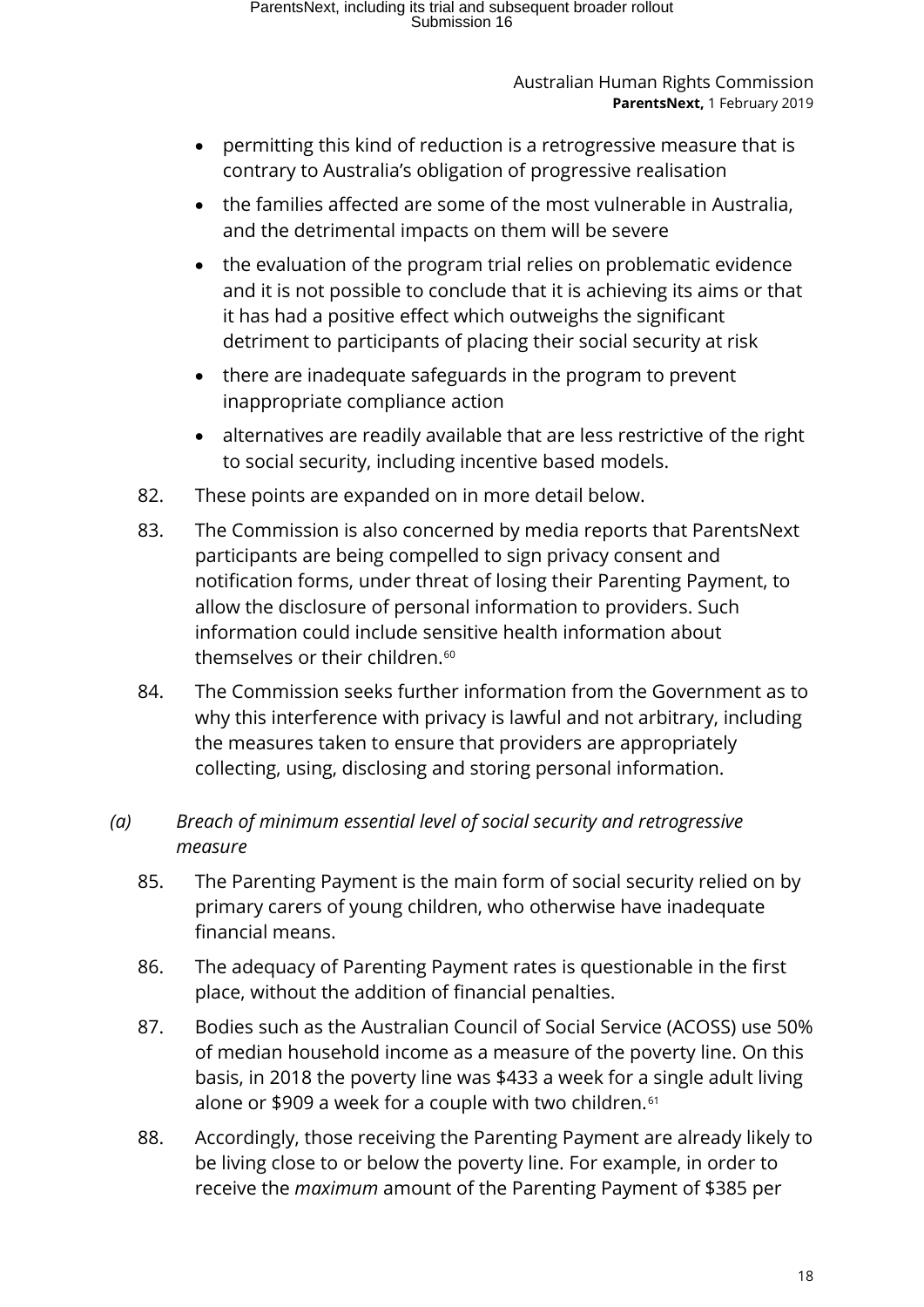week, a single parent with one child would need to be earning less than \$5,000 per annum or less than \$100 per week.

- 89. If this single parent is earning \$5,000 per annum, then they would exceed the poverty line for a single person (without any children) by only around \$50 per week, without taking into account the costs of caring for a child. However, if the single parent is not working at all and is totally reliant on the Parenting Payment, then their income would already be significantly below the poverty line.
- 90. As noted earlier, around 71.5% of Parenting Payment recipients are single parents. It is a requirement of participation in the ParentsNext program that the participant has not engaged in work which generates employment income for at least 6 months. Therefore, ParentsNext participants are very likely to already be living below the poverty line recognised by ACOSS.
- 91. Research on poverty in Australia has consistently found that single parents are particularly prone to financial stress. In 2018, 28.8% of single parents experienced financial stress, defined to include an inability to pay bills, rent or mortgage repayments on time, going without meals, asking for financial help, and an inability to afford heating.<sup>[62](#page-41-31)</sup>
- 92. Case studies gathered by the Commission and other organisations about the experience of Australian single parents relying on welfare confirm the financial and other stresses faced, and the harsh consequences of punitive compliance.[63](#page-41-15)
- 93. The current United Nations Special Rapporteur on extreme poverty and human rights, Philip Alston, recently expressed specific concern about the inadequacy of social protection for single parents and their children in Australia, and the harsh impacts of ongoing cuts:

Indexation amendments aside, there appears to be a lack of evidence proving that single parent entitlements throughout the course of their child's life up until 18 years of age are adequate in amount and duration for all family members to realize their rights to family protection and assistance, an adequate standard of living, and adequate access to health care to begin with …

To cut social protection spending where it is desperately needed by poor individuals such as single mothers supporting children in difficult circumstances is not compatible with human rights standards. …

It is both a safety net for those who require temporary financial support and a means of living for people who are unable to earn their own livelihood on a long-term basis. It is not a charitable concession whose recipients should be demonised and subjected to further social exclusion.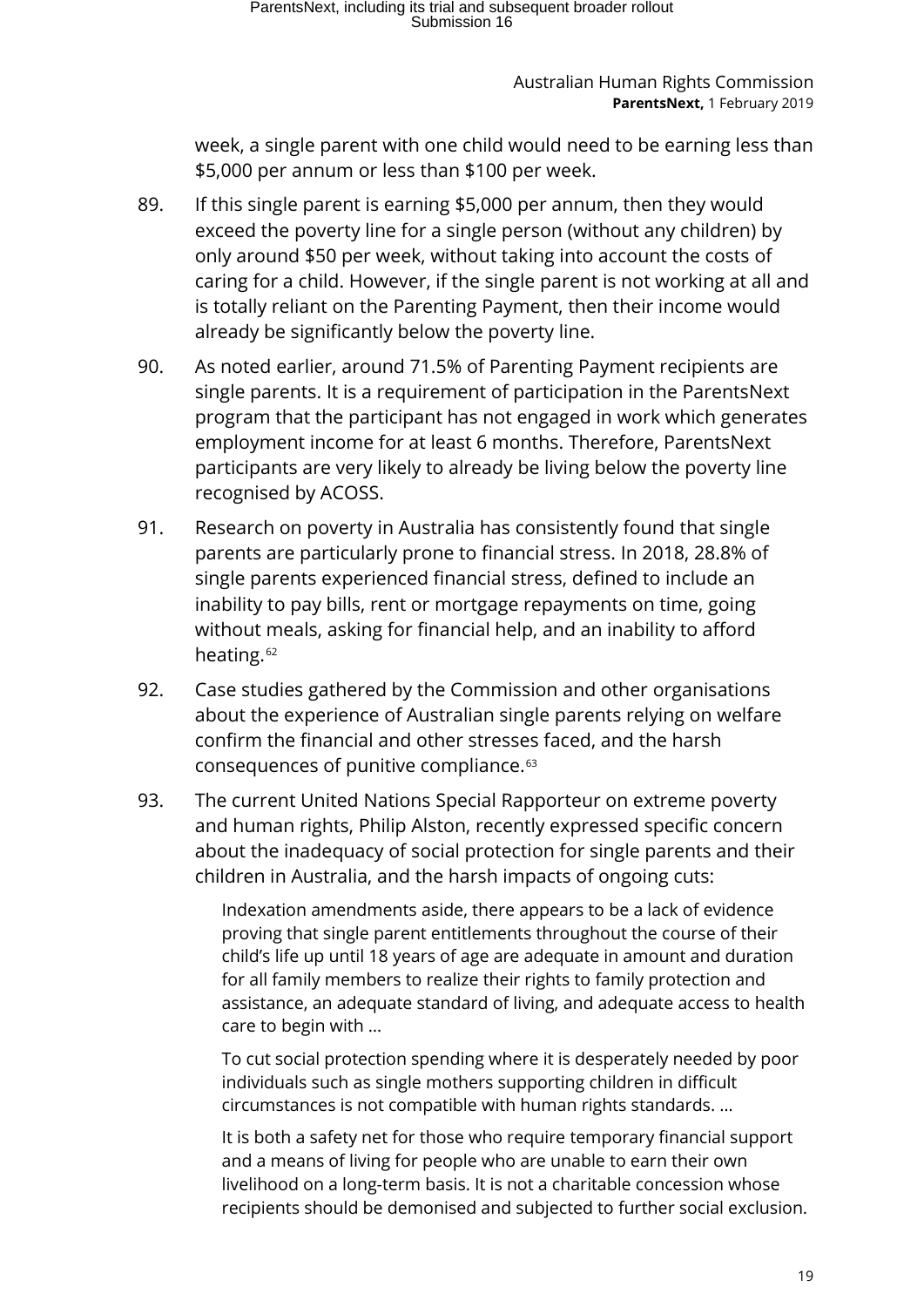# ParentsNext, including its trial and subsequent broader rollout Submission 16

#### Australian Human Rights Commission **ParentsNext,** 1 February 2019

Societies can choose to address the structural causes of poverty and commit to providing all of their members with a decent rights-affirming existence. Or they can blame the poor for their own plight, take steps to further marginalise and stigmatize them, and make it ever more difficult for them to enjoy their right to social security. Australia appears to be in the process of opting for the second of these alternatives ... . <sup>[64](#page-41-32)</sup>

94. The former United Nations Independent Expert on the question of human rights and extreme poverty, Magdalena [Sepúlveda Carmona,](https://papers.ssrn.com/sol3/cf_dev/AbsByAuth.cfm?per_id=1872261) has stated that:

> Under international human rights law, States have an obligation to immediately meet minimum essential levels of the rights of food, health, housing, education and social security. The enjoyment of these rights by all individuals is not conditional on the performance of certain actions or the meeting of requirements. Rather, these are inherent rights which are essential to the realisation of human dignity.

> In this context, non-compliance with conditionalities attached to social protection programmes must not result in the exclusion of beneficiaries from programmes and services which are essential to their enjoyment of minimum essential levels of basic human rights. The imposition of conditionalities, therefore, should be analysed with respect to the overall set of obligations of the State and the need to meet minimum essential levels of economic, social and cultural rights.<sup>[65](#page-41-17)</sup>

- 95. The Commission considers that the suspension, reduction or cancellation of the Parenting Payment as a result of compliance action is not compatible with the nature of the right to social security, which protects a minimum essential level of social security. It reduces the level of support that has been deemed appropriate by the Government to support the costs of raising a young child, and also falls short of objective measures of adequacy.
- 96. As set out in General Comment No 19, there is also a presumption that retrogressive measures are prohibited under ICESCR. This means that particularly compelling justification is required to establish the validity of a measure that reduces the extent to which an economic, social and cultural right is already provided for.
- 97. By making the Parenting Payment conditional on compliance with compulsory requirements under the threat of penalty, ParentsNext 'winds back' both the amount and guarantee of pre-existing social security benefits. The Commission considers that no due justification has been provided for this deliberate retrogression.
- 98. This program is part of a concerning trend of diminished social security entitlements for single parents, including the move of approximately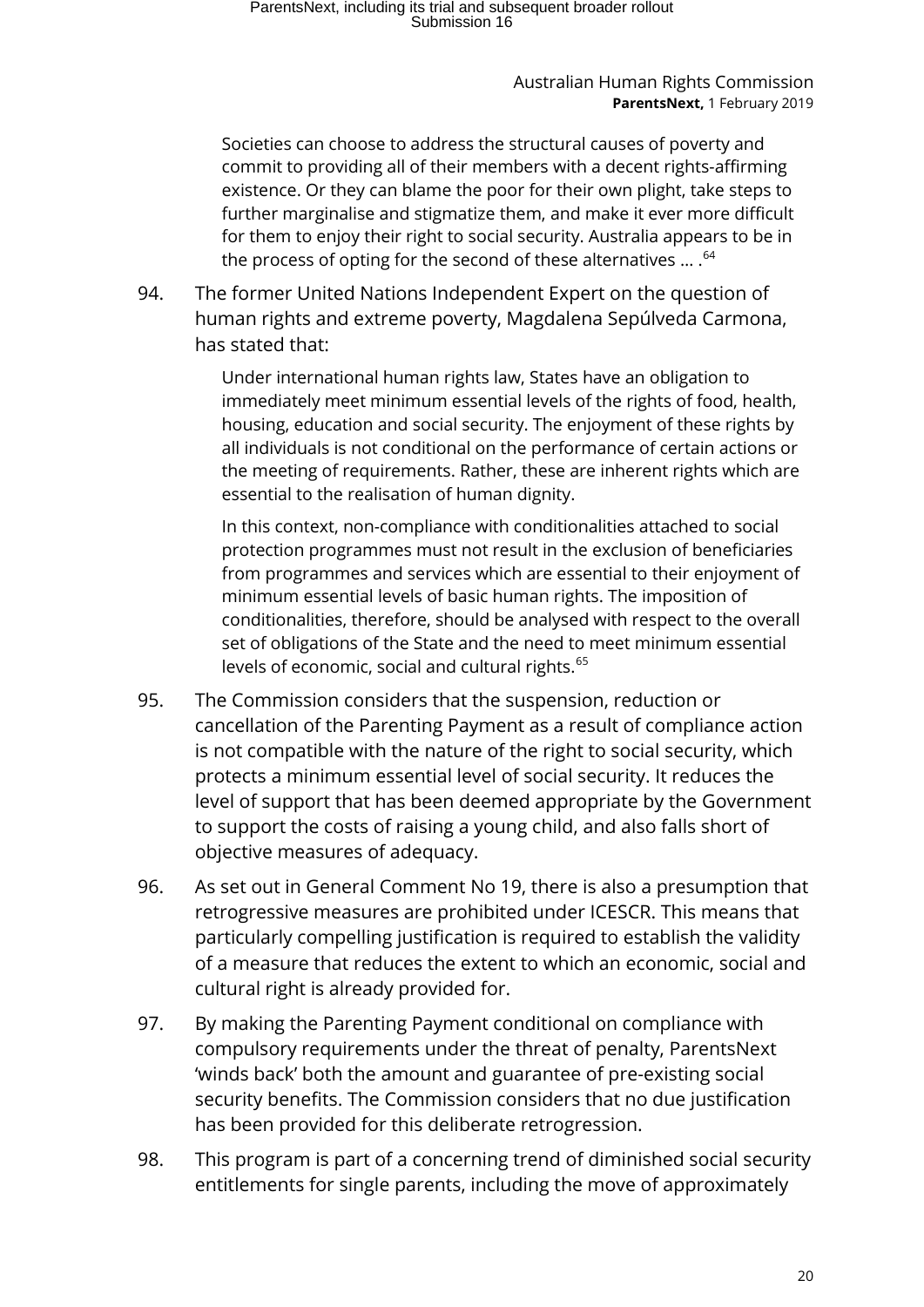100,000 single parents, mostly women, from the Parenting Payment to the lower Newstart Allowance in 2013.<sup>[66](#page-41-33)</sup>

### <span id="page-20-0"></span>*(b) Severe detrimental effects on parents and children*

- 99. The Explanatory Statement fails to address the potentially grave impacts on the human rights of parents and children whose payments are suspended, reduced or cancelled. This raises concerns about the adequacy of the proportionality analysis conducted.
- 100. For example, the Explanatory Statement does not address the implications for a single parent with no other source of income who, as a result of compliance action, may be unable to afford basic necessities and services for themselves or their children. As a result, a child may be left without adequate food, water, shelter or medical care.
- 101. As discussed above, the Commission is concerned that program participants—who are among the most disadvantaged Parenting Payment recipients and are more likely to rely on the receipt of social security to afford basic goods and services—are the ones subjected to punitive action.<sup>[67](#page-41-34)</sup>
- 102. Further financial hardship could occur as a result of punitive compliance under ParentsNext, for example due to automatic payment suspension after one non-compliance or the reduction of a fortnightly payment by half or whole.
- 103. While suspension might occur on a short-term basis, the detrimental impacts could still be severe. The assertion that suspended payments will be reinstated once compliance occurs does not solve the harm that could occur in the intervening period.
- 104. The automatic suspension approach can be contrasted with alternatives in different jurisdictions. For example, in New Zealand written notice must be provided five days ahead of any sanction being applied specifying information including the person's rights of review.<sup>[68](#page-41-35)</sup>
- 105. In the most extreme situations, for example payment cancellation, punitive compliance could cause acute and long-term financial hardship and insecurity. Such outcomes risk exacerbating and entrenching cycles of poverty, inequality and intergenerational disadvantage.
- 106. Punitive compliance action may also reduce a person's resilience to the complex challenges they face, such as homelessness, domestic violence, drug and alcohol dependency, mental health challenges and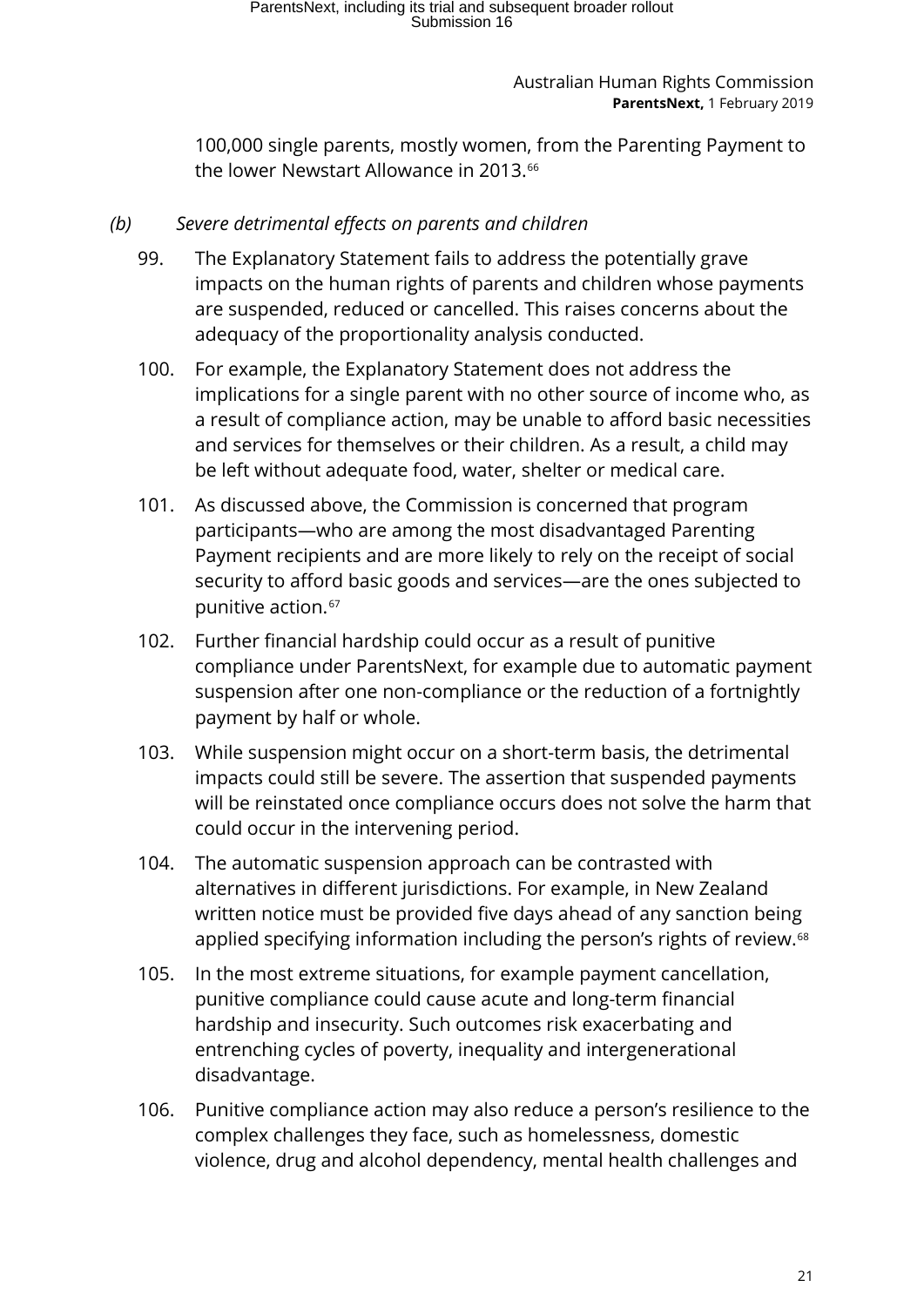language or numeracy difficulty. These challenges are the exact 'barriers to employment' that ParentsNext purports to address.[69](#page-41-36)

107. Available evidence shows that numerous ParentsNext participants have been subject to the compliance framework:

> As of 31 August 2018, 84 participants had a demerit point. One participant had triggered a capability interview, having reached three demerit points in two months. This is the new process that came into effect in July. But their demerits were reset to zero, as the requirements were not suitable to their circumstances. Additionally 2,683 participants had received a payment suspension. This equates to 9.8 per cent of all participants at the time …

> That evaluation also indicates that 9.1 per cent of participants experienced a suspension of their payment during the first 15 months of the trial and that three commenced participants had their payment cancelled after failing to engage in the program for 13 continuous weeks.<sup>[70](#page-41-37)</sup>

The number of parents subject to compliance is only likely to have increased following the program expansion to 68,000 participants.

- 108. During the trial phase, 27% of participants were granted at least one exemption from participation requirements.<sup>[71](#page-41-38)</sup> This relatively large number of exemptions, granted to almost one third of participants in total, is indicative of the prevalence of the complex challenges faced by ParentsNext participants.
- 109. It is likely that an even higher proportion of participants would legitimately qualify for an exemption, for reasons such as domestic violence, but have not reported or completed the necessary administrative steps to obtain an exemption.
- 110. This raises concerns about the efficacy and efficiency of administering the program, given the recognition of a legitimate basis for granting so many exemptions. The exemptions permit a suspension of requirements which essentially results in ParentsNext participants being temporarily returned to the position of other Parenting Payment recipients.

### <span id="page-21-0"></span>*(c) Problematic evidence*

111. In the Explanatory Document and Statement of Compatibility with Human Rights, it states that the compliance model has 'proven to be effective' and 'reduces the risk of long-term poverty and welfare dependency'. However, it does not provide adequate evidence in support of these claims.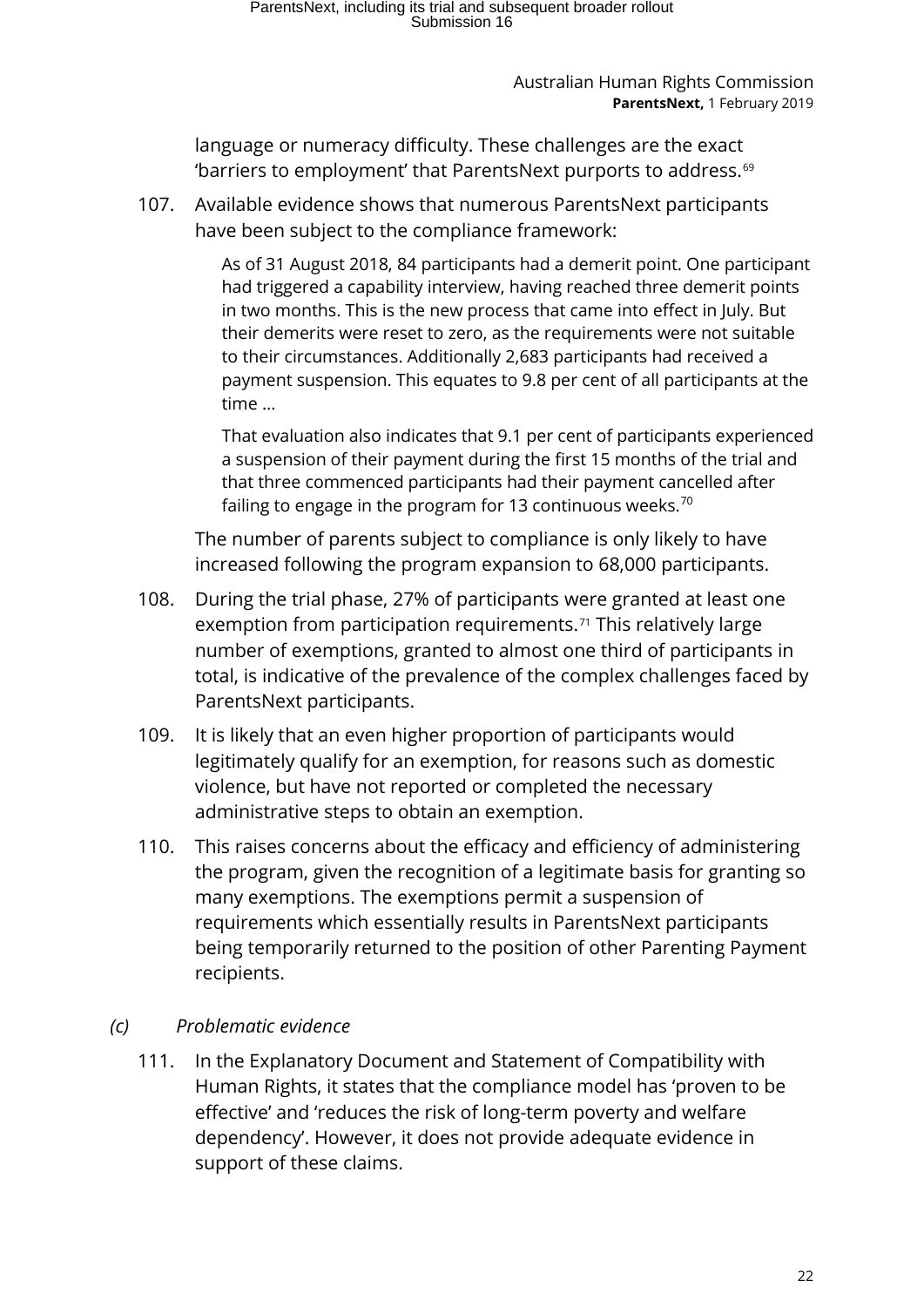- 112. There are divergent expert views on the effectiveness and desirability of targeted social benefits and the imposition of punitive conditions.
- 113. Academic studies have found that the evidence as to whether sanctionbacked conditionality achieves positive employment outcomes and improves quality of life is 'at best, extremely mixed'.[72](#page-41-39)
- 114. Research carried out on the efficacy of welfare conditionality in the United Kingdom over five years, in collaboration with six universities, found that punitive sanctions did not result in the desired behavioural change in jobseekers.[73](#page-41-40)
- 115. Conditionality was found to be largely ineffective in facilitating people's entry into or progression within the paid labour market over time.<sup>[74](#page-41-41)</sup> Sanctions or the threat of sanctions were found to be counterproductive.[75](#page-41-42)
- 116. Further, opposed to historical understandings of social security as unproductive public expenditure, spending on poverty alleviation has more recently been understood as a productive investment that creates long-term economic growth. For example, the United Nations Special Rapporteur on extreme poverty and human rights has stated:

It is widely recognised that spending on poverty alleviation brings future economic gains by allowing people to escape poverty thereby reducing future expenditure on crime and health care, improving productivity, and ultimately reducing the number of people reliant on welfare.<sup>[76](#page-41-43)</sup>

- 117. The Department of Jobs and Small Business, which is responsible for administering ParentsNext, produced a report analysing the 'early impact' of the trial during the period from 4 April 2016 to 30 June 2017 (the Report).<sup>[77](#page-41-44)</sup>
- 118. The methodology included conducting a participant opinion survey and comparing the results to a survey of the opinions of non-participant parents in 'statistically similar comparison groups'. Based on the results of these surveys and other administrative data, the Report made the following assertions:
	- ParentsNext improves parents' attitudes to workforce participation
	- ParentsNext improves parents' wellbeing
	- having education and employment goals is associated with higher proportions of ParentsNext participants undertaking study and training, and looking for work
	- ParentsNext participants were more likely to achieve at least one of four proxy measures indicating that they were studying, training or working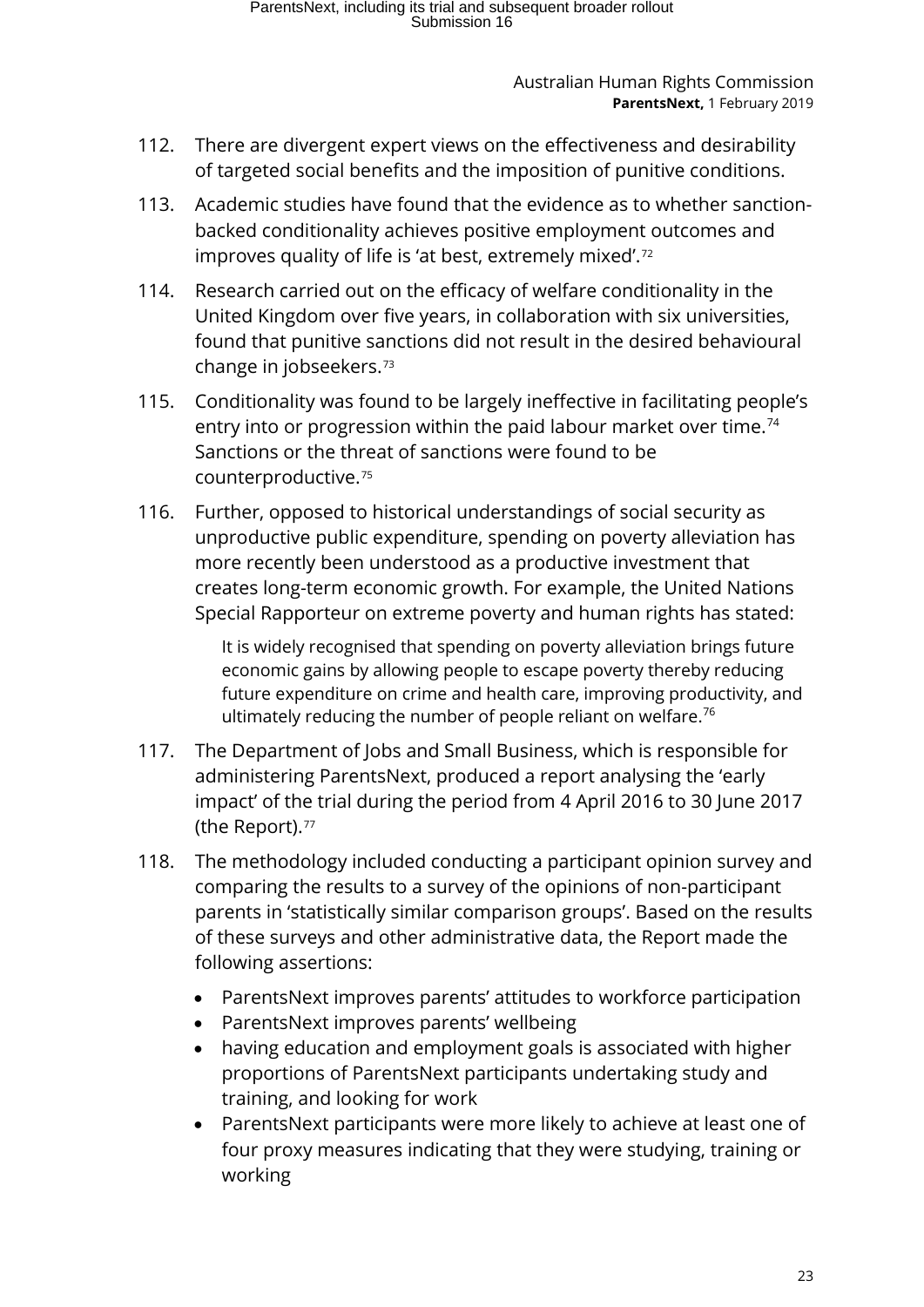- participating in ParentsNext leads to increased chances of studying or training
- participating in ParentsNext leads to increased chances of employment although this is not a mandatory requirement of the program
- participating in ParentsNext leads to increased use of child care
- the program design and operational processes of ParentsNext helped enable it achieve its objectives.<sup>[78](#page-41-45)</sup>
- 119. The Commission holds concerns about the reliability of the data on which these conclusions are based. A key limitation of the Report is that none of the claimed outcomes were directly measured. That is, there was no comparison of the position of participating parents before and after the trial. Nor was this a randomised control trial where two groups with the same characteristics were examined, with only one group participating in the ParentsNext program.[79](#page-41-46)
- 120. It appears that, rather than using either of these approaches, the comparators used were a number of 'constructed non-participant groups' said to have similar characteristics to the participants.<sup>[80](#page-41-47)</sup> There was little information as to how comparison groups were selected.
- 121. Further, as the Report acknowledges, 'data for many of the ParentsNext outcomes were not available for the comparison groups' so various proxy measures were used instead, including for education and employment.
- 122. Some limitations of the analysis are acknowledged in the Report itself, including issues with 'the extent to which a valid comparison group and a common outcome measure that was useable and available, outside the program administrative data, could be constructed'.<sup>[81](#page-41-48)</sup>
- 123. The Report further admits that quantifying the actual effects of ParentsNext was 'difficult' because:

The diverse range of participants received flexible assistance and achieved outcome measures expressed in terms of goal setting and attainment. This made it hard to isolate the effects of participation in ParentsNext, and to distinguish 'Project provider' specific effects from more general 'program' effects.

124. Any comparisons drawn with Jobactive participants are not appropriately analogous, given the additional time, financial and other responsibilities on ParentsNext participants as primary carers of young children. The objectives of these programs are different and it is inappropriate to assess them against each other.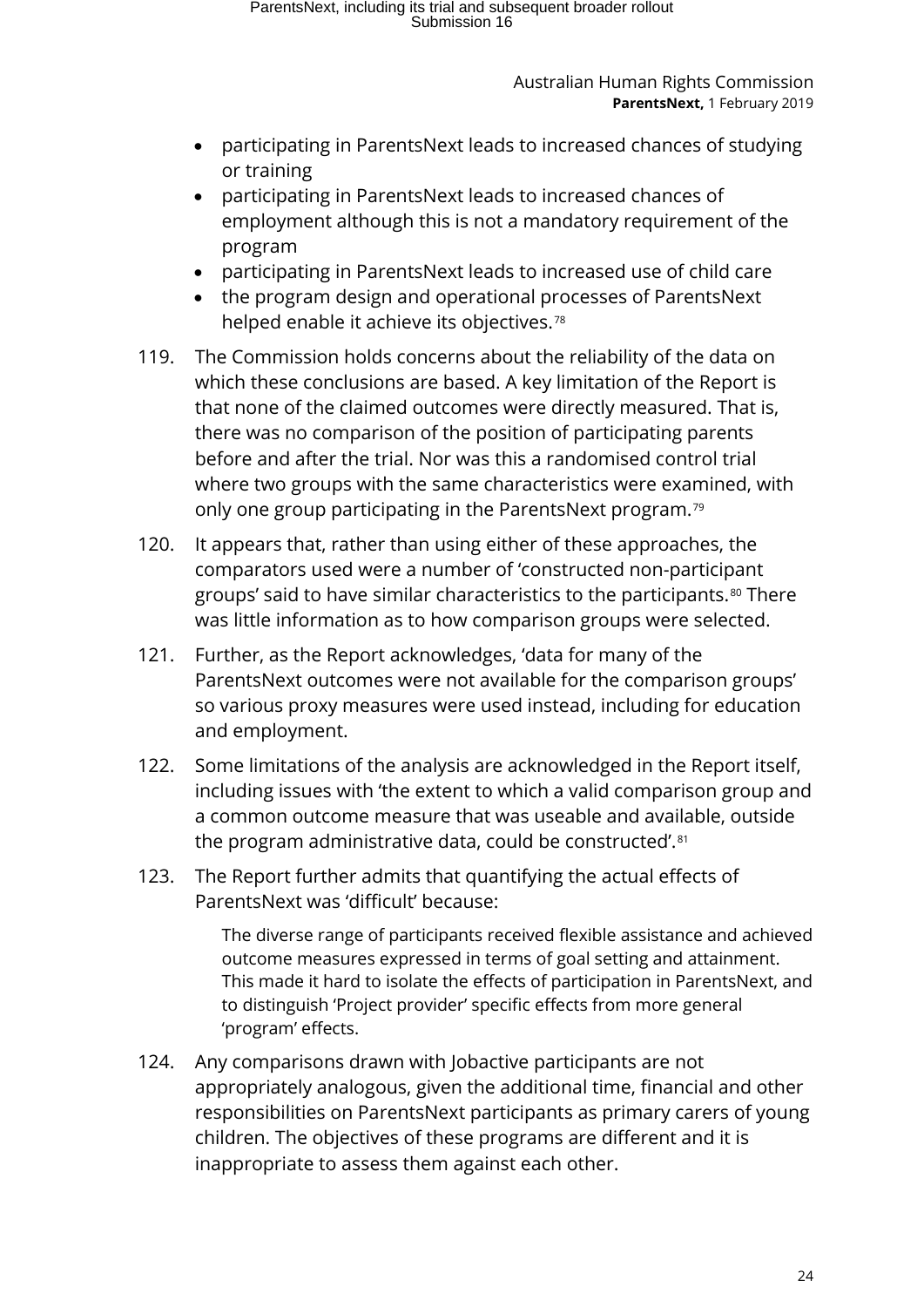- 125. The Report does not disclose how many participants undertook the evaluation survey, how they were chosen, and the circumstances in which the survey was completed. The Report does not include a copy of the survey. It is therefore unclear whether the sample size was statistically significant, and whether the design and methodology of the survey was appropriate.
- 126. The tentative wording of the Report findings also signifies the difficulties encountered in drawing clear conclusions, such as 'participating in ParentsNext leads to *increased chances* of employment' [emphasis added].
- 127. Further, the primary piece of data relied on for this conclusion was not the number of participants obtaining greater levels of employment. Rather, the primary piece of data relied on was an answer to a survey question asking participants whether they considered that participation in the program had improved their chances of getting a job. In fact, data indicated that 93% of program participants did not have a single fortnight during which their income support was reduced as a result of increased earnings, over the period analysed.<sup>[82](#page-41-49)</sup>
- 128. As this Committee has heard in previous inquiries, data of this nature is likely to be affected by a 'social desirability bias', where those responding to a survey are more likely to respond in a socially acceptable way or in a way they anticipate that officials conducting the survey want to hear.<sup>[83](#page-41-50)</sup> The risk of such a bias increases when the survey is conducted by the body administering the program.
- 129. Further, the Report suggests that a key value of the program was encouraging participants to *think about* education, training and employment goal setting, which *increased the likelihood* of undertaking training, study or voluntary work or looking for work [emphasis added].
- 130. Such phrasing suggests that a definitive causal link has not been established between program participation and the articulated policy goals of increased female workforce participation, reduced welfare dependency and decreased intergenerational joblessness.
- 131. Joblessness is a complex and multidimensional problem. Even if ParentsNext results in increased pre-vocational goal setting and achievement, there are plainly larger structural social and economic issues that inform the viability of the objectives of the program.
- 132. Such issues include the availability and accessibility of suitable jobs in the appropriate regions. Structural racism, unlawful discrimination in employment on the basis of caring responsibilities, and the availability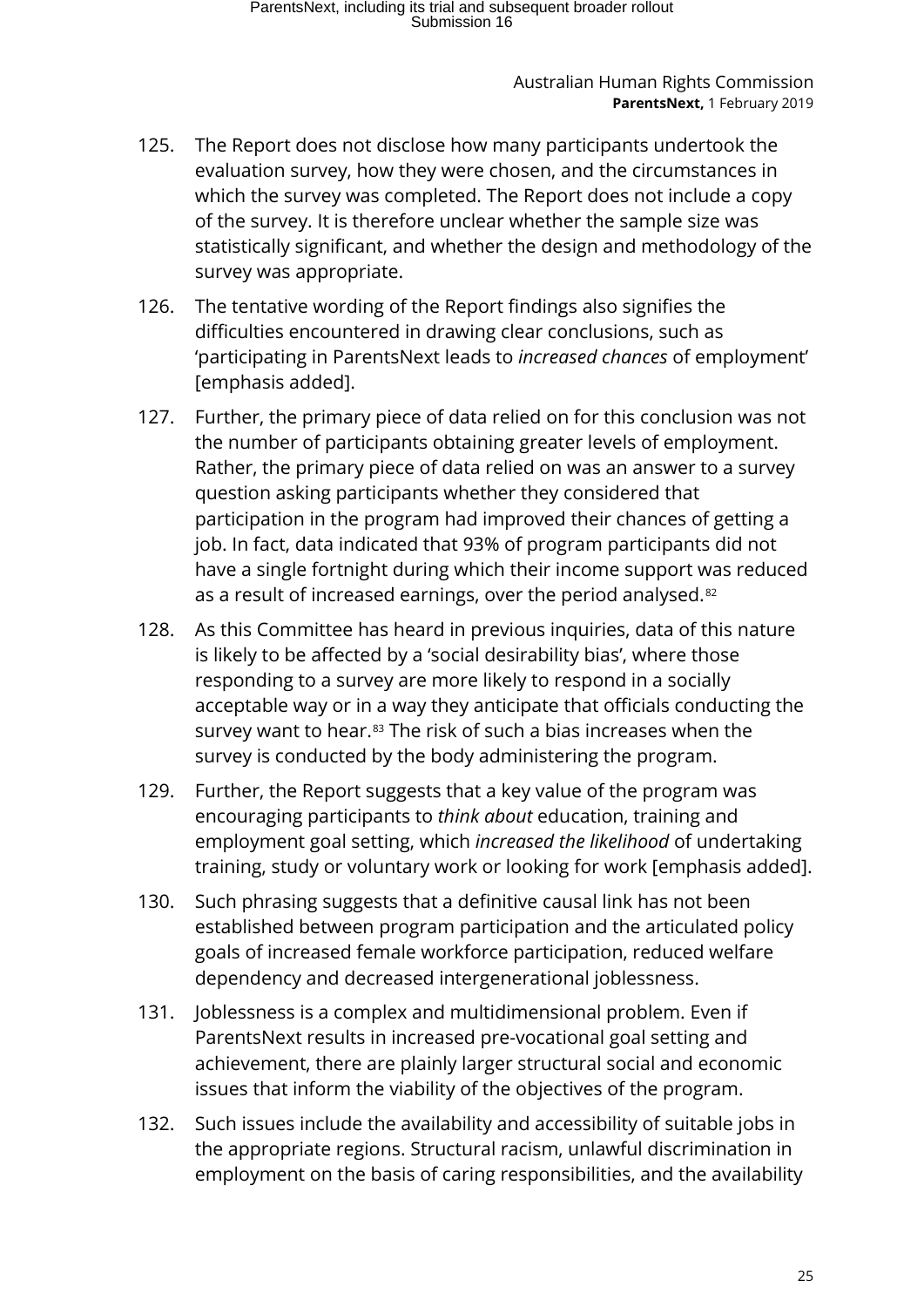of other social services such as affordable childcare and healthcare pose additional barriers.

- 133. There are also a range of gender equality gaps in Australia that affect women's rights to work, to just and favourable conditions of work and to an adequate standard of living for themselves and their family. The Commission has consistently highlighted issues for women in the workplace including: occupational segregation,<sup>[84](#page-41-51)</sup> the gender pay gap, the undervaluing of unpaid care work, low representation of women in leadership positions,<sup>[85](#page-41-17)</sup> access to adequate paid parental leave and lack of flexible leave,<sup>[86](#page-41-52)</sup> the absence of superannuation from paid parental leave,<sup>[87](#page-41-22)</sup> and the resulting gender gap in retirement savings.<sup>[88](#page-41-8)</sup> It has made a number of previous recommendations to enhance women's economic security and workplace participation.<sup>[89](#page-41-29)</sup>
- 134. Such underlying factors are outside the control of individual program participants. However, they are often not properly considered in narratives that stigmatise the receipt of social security and view reliance on benefits as a consequence of individual failings.
- 135. There is also an important qualitative difference between more unstable, casual, precarious forms of employment and 'decent work'. The International Labour Organization has defined decent work to include work that delivers fair income, security in the workplace, and equality of opportunity.[90](#page-41-53) However, gaining work other than 'decent work' could satisfy the participation requirements of the ParentsNext, but not its broader objectives.
- 136. These concerns are further compounded by the fact that raw data for the evaluation was not released. This makes it difficult to properly assess the quality of the analysis. Further, the evaluation appears to have been conducted by the Department of Small Jobs and Business rather than an independent consultant or research body.
- 137. The Commission also understands that the decision to expand the scope of ParentsNext was reached before the evaluation report was made public, raising concerns that the expansion was not informed by transparent evidence-based policy.[91](#page-41-54)
- 138. When examining the effectiveness of the program, there are a range of relevant metrics which were not reported. For example, while the Report acknowledges that 'some parents' were concerned about the compulsory nature of the program, it does not quantify the level of this concern. Similarly, while it says that 'most providers' considered that parents would not have engaged if it were not compulsory, it does not say what the views of parents were to this issue.<sup>[92](#page-41-55)</sup>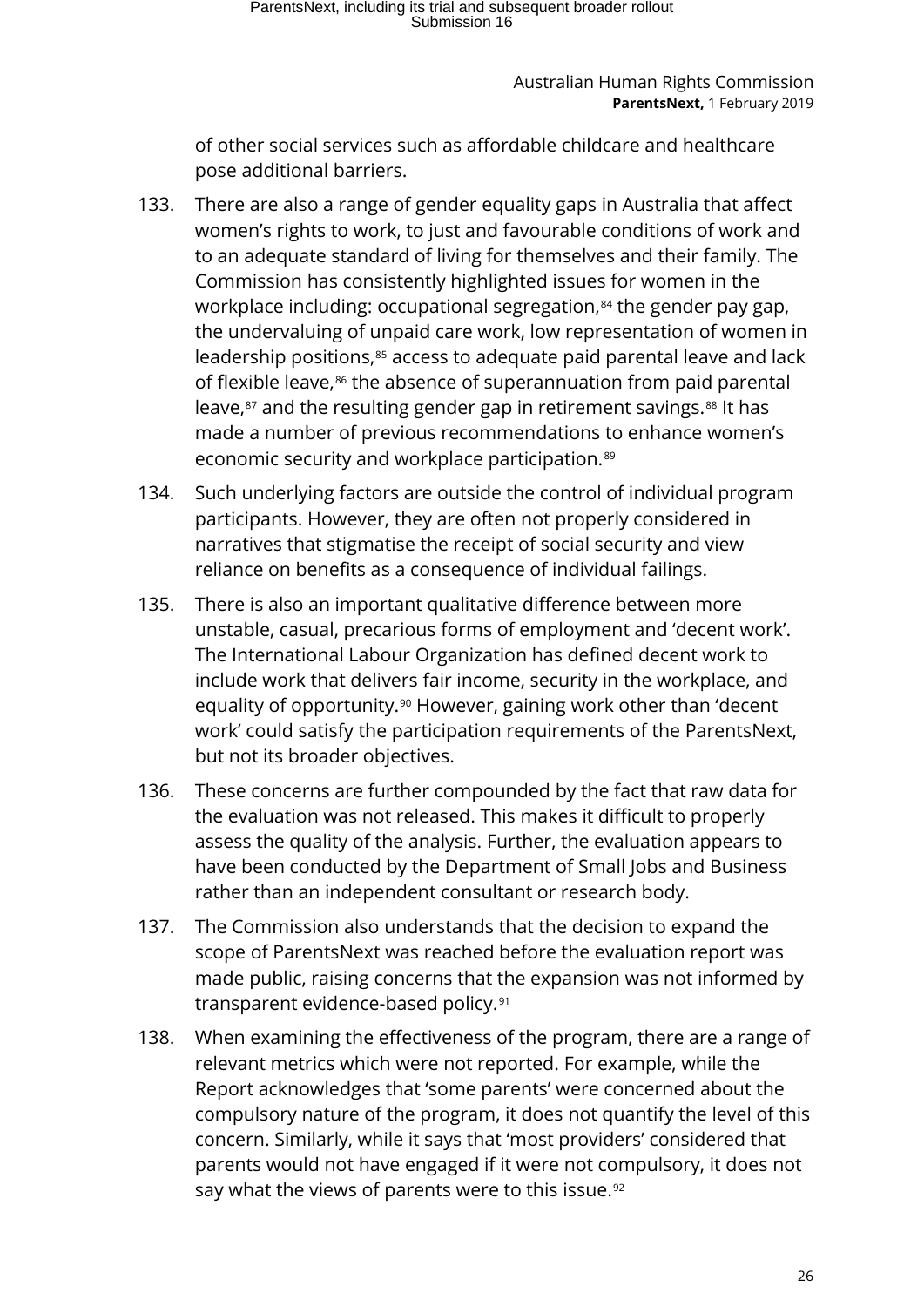- 139. The Report also does not seek to weigh any benefits of the program with the adverse impact on participants. Between April 2016 and January 2018 there were approximately 22,000 participants in the ParentsNext program. Less than 400 participants, or less than 2%, left the program after finding stable employment.<sup>[93](#page-41-56)</sup>
- 140. By contrast, between April 2016 and June 2017, 22% of participants had at least one compliance report and 9.1% of participants were suspended from income support.<sup>[94](#page-41-57)</sup> More than 40% of participants who had their income support suspended lost income for more than a fortnight, and 8% of participants who had their income support suspended lost income for more than four weeks.<sup>[95](#page-41-17)</sup>
- 141. Social policy researchers have suggested that a proper assessment of the value of coercive conditionality requires a robust framework that is evidence based, ethically literate and context specific.<sup>[96](#page-41-0)</sup>

### <span id="page-26-0"></span>*(d) Reasonableness, necessity and proportionality not established*

- 142. The Commission considers that it is not reasonable to apply punitive measures to parenting benefits, which support the costs of raising a child, particularly for employment related objectives.
- 143. It has also not been shown that the compulsory and punitive compliance model is necessary to achieve the goals of ParentsNext. There is potential to achieve the same objectives through other less restrictive means, such as an incentive model. It is not clear that such alternatives were comprehensively examined.
- 144. There are also issues with the proportionality of the program, beyond the above discussion of unjustifiably severe sanctions.
- 145. For example, the requirements of a participant's plan can be highly varied. While certain activities might be of lesser importance to the objectives of the program, any non-compliance can result in the same severe sanctions. Media reports of payment suspension for a week for failure to attend a children's 'story time' activity are one example.<sup>[97](#page-41-18)</sup>
- 146. By way of further example, the justifications provided with respect to 'early intervention', for example to support 'early school leavers', are applicable to only a small proportion of participants. The vast majority of participants in the ParentsNext trial phase were in fact over 22 years of age—11.2% of parents were aged less than 22 years, 37% were aged 22–29 years, 40.3% were aged 30 to 39 and 11.4% were aged over 40 years.[98](#page-41-58)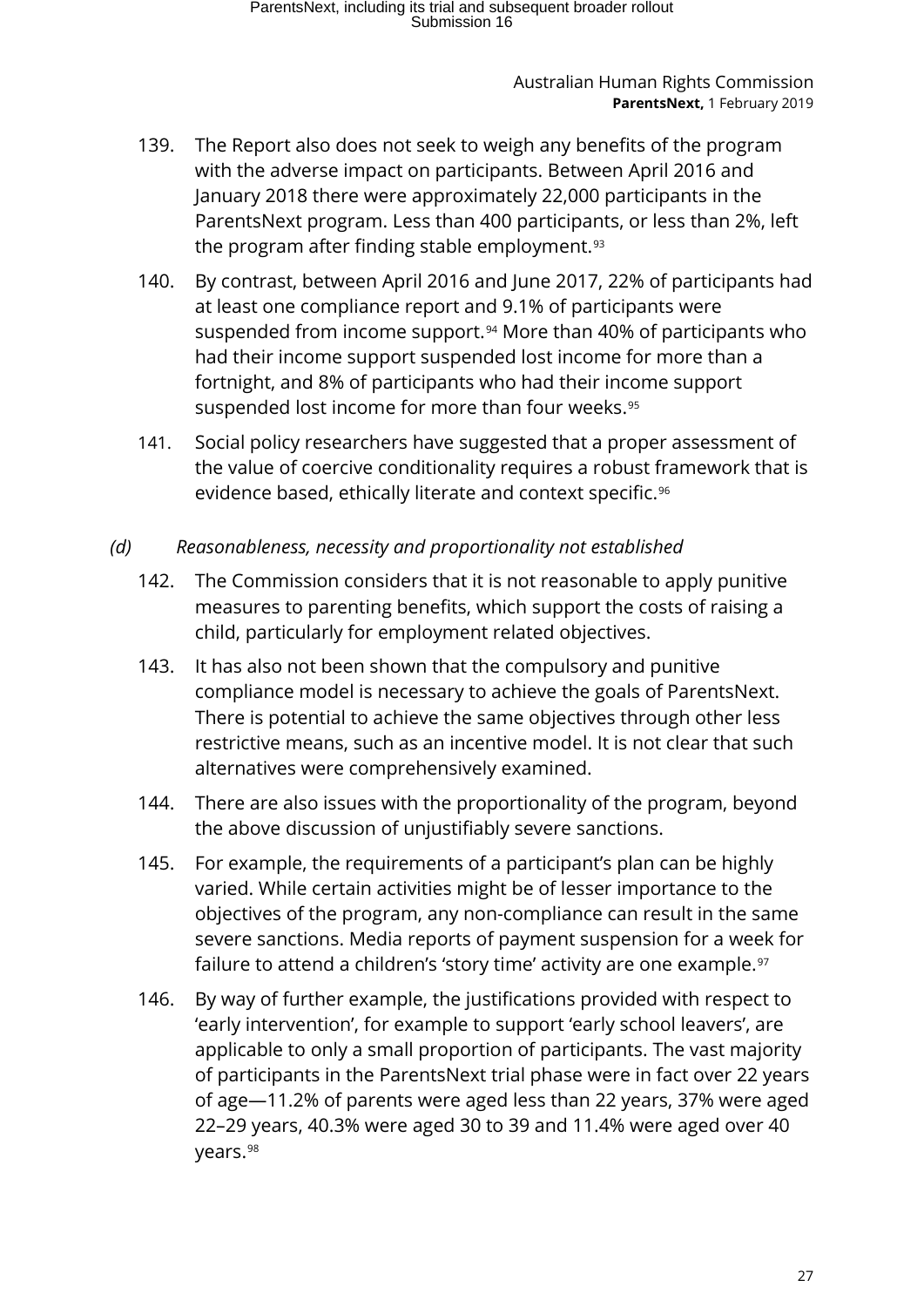147. Any assessment of the proportionality of the ParentsNext program should also take into account the program costs. These costs are substantial. The costs of administration, being approximately \$414,596 per annum,<sup>[99](#page-41-19)</sup> could instead be provided directly to recipients, immediately enhancing their ability to financially provide for the needs of their child. This would go some way to assisting parents to achieve an income that is above the poverty line.

### <span id="page-27-0"></span>*(e) Program safeguards inadequate*

- 148. Compounding the above concerns are the ParentsNext program safeguards, which the Commission considers inadequate to ensure that compliance action does not breach the human rights of participants.
- 149. ParentsNext providers have a significant amount of discretion to deny or grant access to the Parenting Payment.
- 150. This includes through the identification of failures to comply with plan requirements, leading to the automatic suspension of payments, and the application of demerit points. If a participant disagrees with a decision to issue a demerit point, they are required to seek a review through their provider. The Department of Human Services has stated that it has no power to change or remove demerits.<sup>[100](#page-41-20)</sup>
- 151. The Commission also understands that what constitutes a 'valid reason' for non-compliance is a matter for determination by providers, on the basis of policy guidance from the Department.<sup>[101](#page-41-22)</sup>
- 152. The Department has stated that it cannot review a decision to impose a demerit point if the provider ascertains that there is no valid reason for non-compliance, as this is not a decision made under social security law.[102](#page-41-8) Rather, any complaint made by a participant about demerits will be referred back to the provider for consideration.
- 153. As set out in General Comment No 19, the obligation to protect the right to social security requires a state to prevent third parties, including private entities who are acting as their agents, from interfering with the right.<sup>[103](#page-41-9)</sup>
- 154. The Commission has previously commented that scrutiny by the Department of Human Services over the penalisation of participants by Community Development Program providers provided an important safeguard to prevent the imposition of penalties.<sup>[104](#page-41-10)</sup>
- 155. It is more suitable that compliance action be carried out, assessed or reviewed externally by government decision makers with appropriate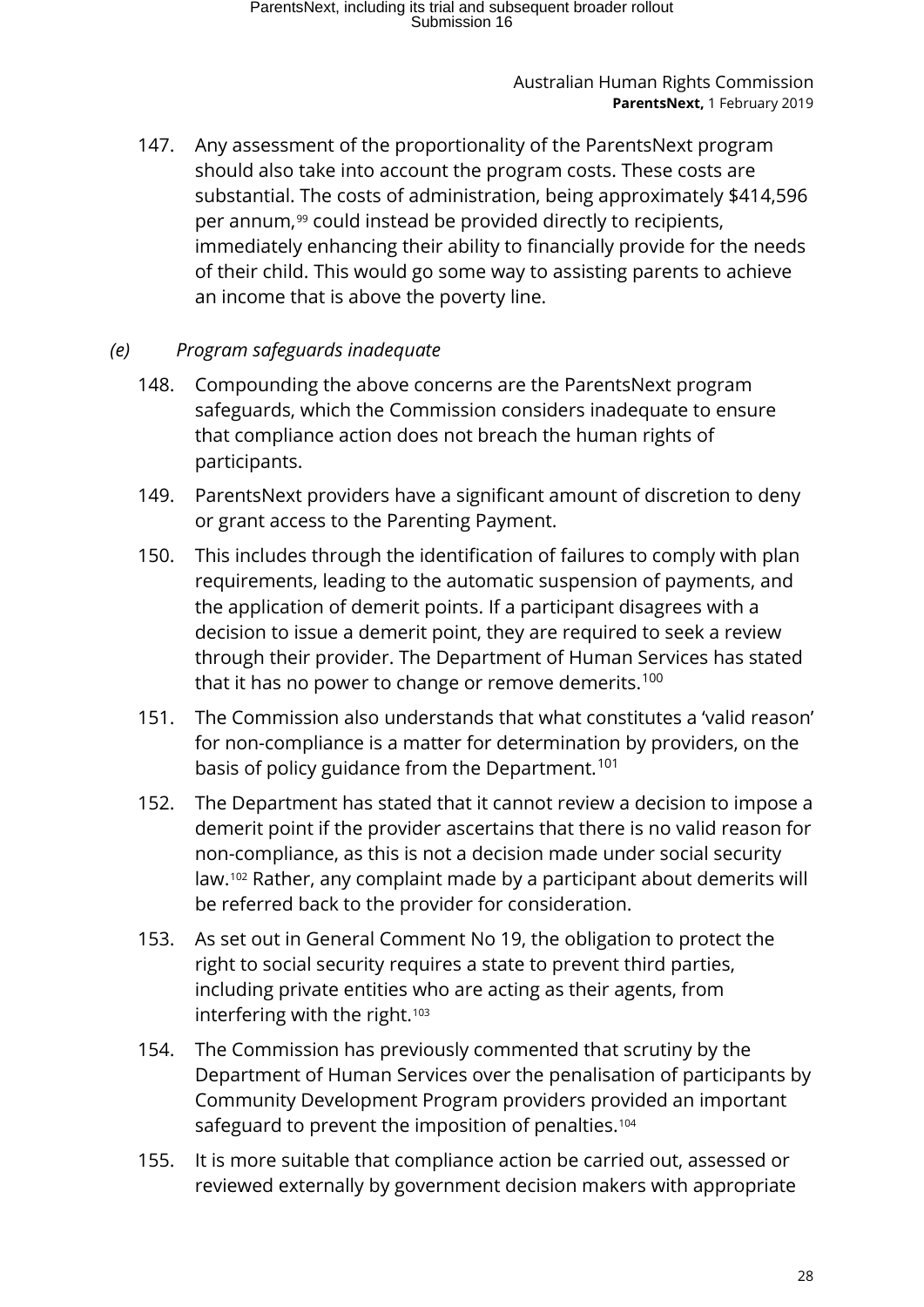expertise, rather than commercial providers who have their own interests, including funding incentives.

- 156. It is also problematic that up to three demerit points can be issued by providers without first carrying out a capability interview or assessment, to ensure that participants are fully capable of carrying out their plan requirements.
- 157. This approach does not allow for adequate consideration of the potential reasons for non-compliance, particularly where the TCF is intended to focus on those who are 'persistently and wilfully noncompliant … while providing protections for the most vulnerable'.[105](#page-41-28)
- 158. In order to achieve this outcome, decision makers will need to deliver timely and well-informed decisions that accurately distinguish between persistent and willful non-compliance and chronic incapacity.
- 159. Early capability assessments and other mechanisms should be in place for adequate discretion to be exercised in cases where factors outside participants' control have affected their ability to comply. Complex reasons such as intergenerational trauma, structural racism, poverty, substance abuse, and poor health on an ongoing basis may exist. These factors should be identified and considered before any penalty is implemented.
- 160. It is also critically important that those assessing the capacity of participants to fulfil program requirements are appropriately qualified and trained to take into account both the cultural obligations of the local population, and the prevalence and impact of various forms of trauma within Aboriginal and Torres Strait Islander communities.
- 161. The Commission also considers that further measures are required that allow for increased Indigenous self-determination and participation in decision making. These are key tenets of UNDRIP which the Australian Government endorsed in 2009.<sup>[106](#page-41-59)</sup>
- 162. UNDRIP articulates how the human rights principles in CERD and ICESCR apply to Indigenous Peoples, in particular the four principles of: self-determination; free, prior and informed consent; respect for and protection of culture; and non-discrimination and equality. Such measures not only promote the realisation of human rights, they also underpin effective community development.
- 163. Despite a stated intention by the Department of Employment to promote culturally appropriate servicing and look for providers that 'strongly engage with local and Indigenous communities',[107](#page-41-60) it is not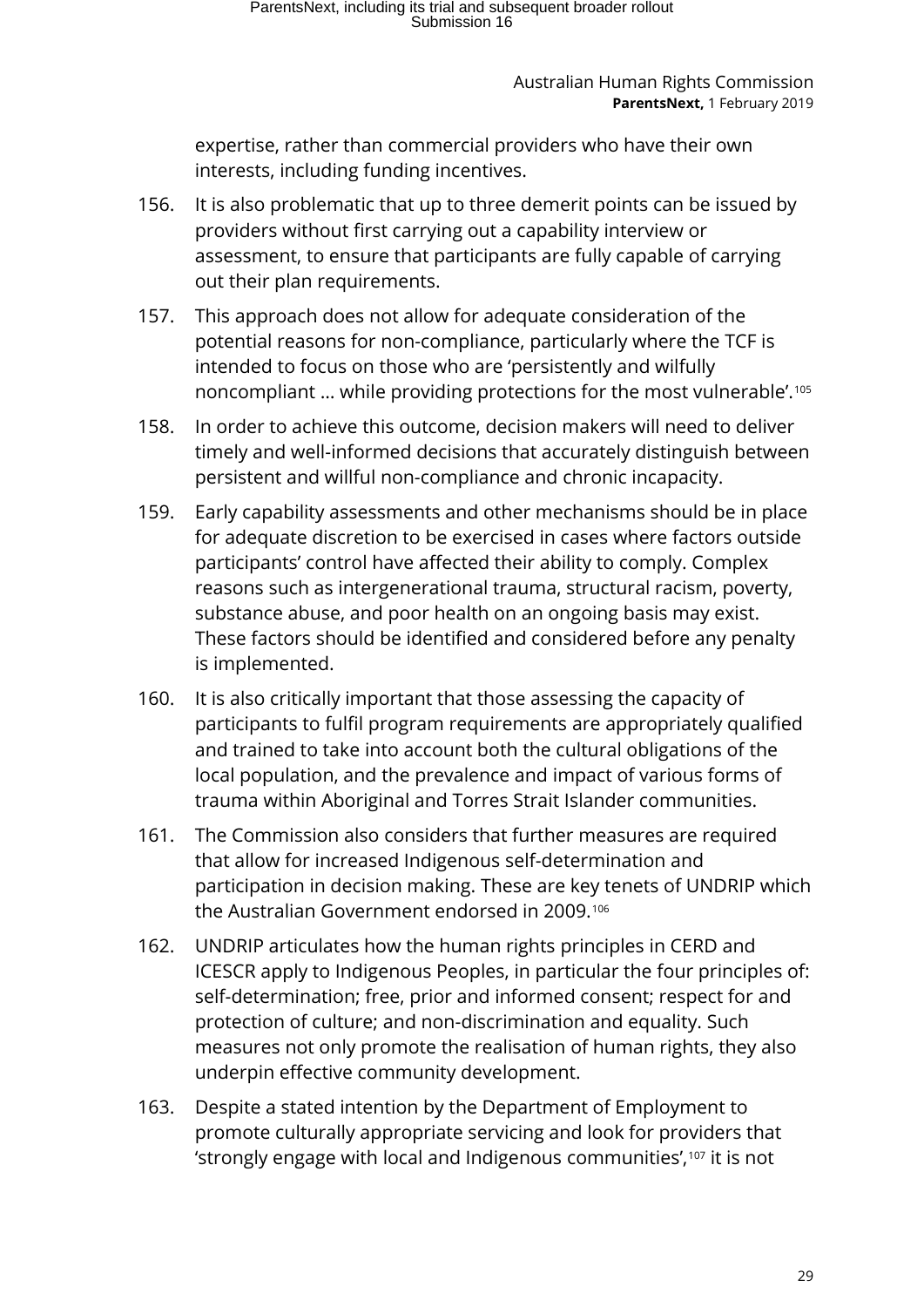clear that local communities and Aboriginal-controlled organisations are being engaged to operate ParentsNext.

164. Nor do program safeguards ensure sufficient flexibility is provided to Aboriginal communities to make decisions as to what constitutes a legitimate program requirement.

### <span id="page-29-0"></span>**5.2 Discriminatory impacts on women and Indigenous Australians**

- 165. ICESCR protects the right to social security *without discrimination* of any kind and ensures the equal rights of men and women to economic, social and cultural rights; these are obligations of immediate effect.<sup>[108](#page-41-13)</sup>
- 166. This means that the right to social security is to be enjoyed equally, regardless of protected attributes including sex, race, colour, national or ethnic origin or age.
- 167. The right to equality and non-discrimination in relation to social security is also recognised and protected under articles 1, 2 and 5(e)(iv) of CERD, articles 2 and 26 of the CRC and articles 2, 3, 11(1)(e) and 14(2)(c) of CEDAW.
- 168. The *Sex Discrimination Act 1984* (Cth) (SDA) is based on Australia's international commitments under CEDAW. Section 5 prohibits direct and indirect discrimination because of a person's sex in certain areas of public life. Relevantly, s 26 of the SDA prohibits discrimination in the administration of Commonwealth laws and programs. The SDA also aims to promote recognition and acceptance within the community of the principle of the equality of men and women.<sup>[109](#page-41-14)</sup>
- 169. Direct discrimination happens when a person, or a group of people, is treated less favourably than another person or group because of their background or certain personal characteristics.
- 170. Indirect discrimination occurs when there is an unreasonable rule or policy that is the same for everyone but has an unfair effect on people who share a particular attribute.
- 171. The *Racial Discrimination Act 1975* (Cth) (RDA) is based on Australia's international commitments under CERD. Section 9 of the RDA prohibits direct and indirect discrimination on the grounds of race. Section 10 of the RDA protects the right to equality before the law. There are three key questions that need to be asked to assess whether initiatives are consistent with the RDA:[110](#page-41-61)
	- where the measure is established by legislation, does it guarantee equality before the law<sup>[111](#page-41-54)</sup>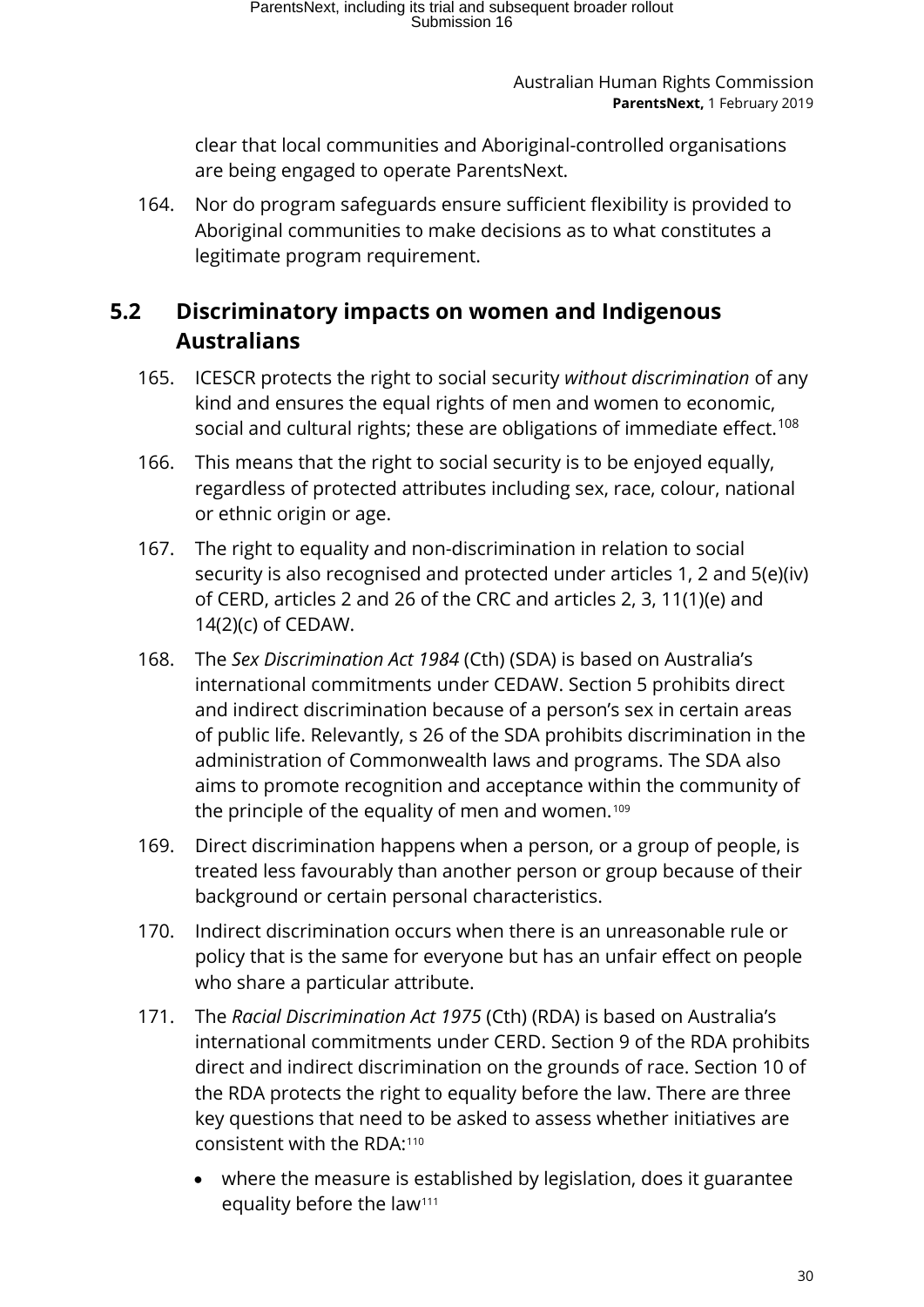- is the measure implemented in such a way that avoids both direct and indirect discrimination<sup>[112](#page-41-16)</sup>
- is the measure exempt as a special measure $113$
- 172. Sections 14 and 15 of the *Age Discrimination Act 2004* (Cth) (ADA) prohibit direct and indirect discrimination because of a person's age.
- 173. The Commission considers that the targeted, disproportionate and adverse impacts of ParentsNext may breach Australia's obligations under the RDA, SDA, ADA and ICESCR, particularly with respect to nondiscrimination against women, Indigenous Australians and young parents.
- 174. A significant number of compulsory participants are women and/or Indigenous Australians. Women are estimated to comprise approximately 96% of the 68,000 participants; approximately 19% or 14,000 participants are Indigenous Australians.[114](#page-41-56) Notably, the proportion of participants who identify as Indigenous is higher than the estimate of 10,000 Indigenous women that is set out in the Explanatory Statement. The program also specifically targets young parents who have not completed high school.
- 175. The result of the statutory criteria is that more stringent obligations are imposed on targeted participants under threat of financial penalty. Accordingly, the rights of parents and children who are mandatory participants are unequally limited when compared to other recipients of the Parenting Payment.
- 176. As acknowledged in the Explanatory Statement, the program eligibility criteria is directly discriminatory on the basis of age.[115](#page-41-0) In particular, the application of ParentsNext to 'early school leavers' means that persons under 22 years of age are treated less favourably than older parents in the same circumstances.
- 177. The Statement of Compatibility with Human Rights acknowledges that the intentional selection of Intensive Stream locations on the basis that they have a high proportion of parenting payment recipients who are Indigenous Australians amounts to direct discrimination on the basis of race. That is, there has been a positive decision to select Indigenous people for a program that involves punitive elements.
- 178. The Statement of Compatibility also acknowledges that the program could amount to indirect discrimination on the basis of sex because the vast majority of those affected will be women.[116](#page-41-62) That is, while the criteria for selection to the program applies to both men and women, it results in a disproportionate over-representation of women.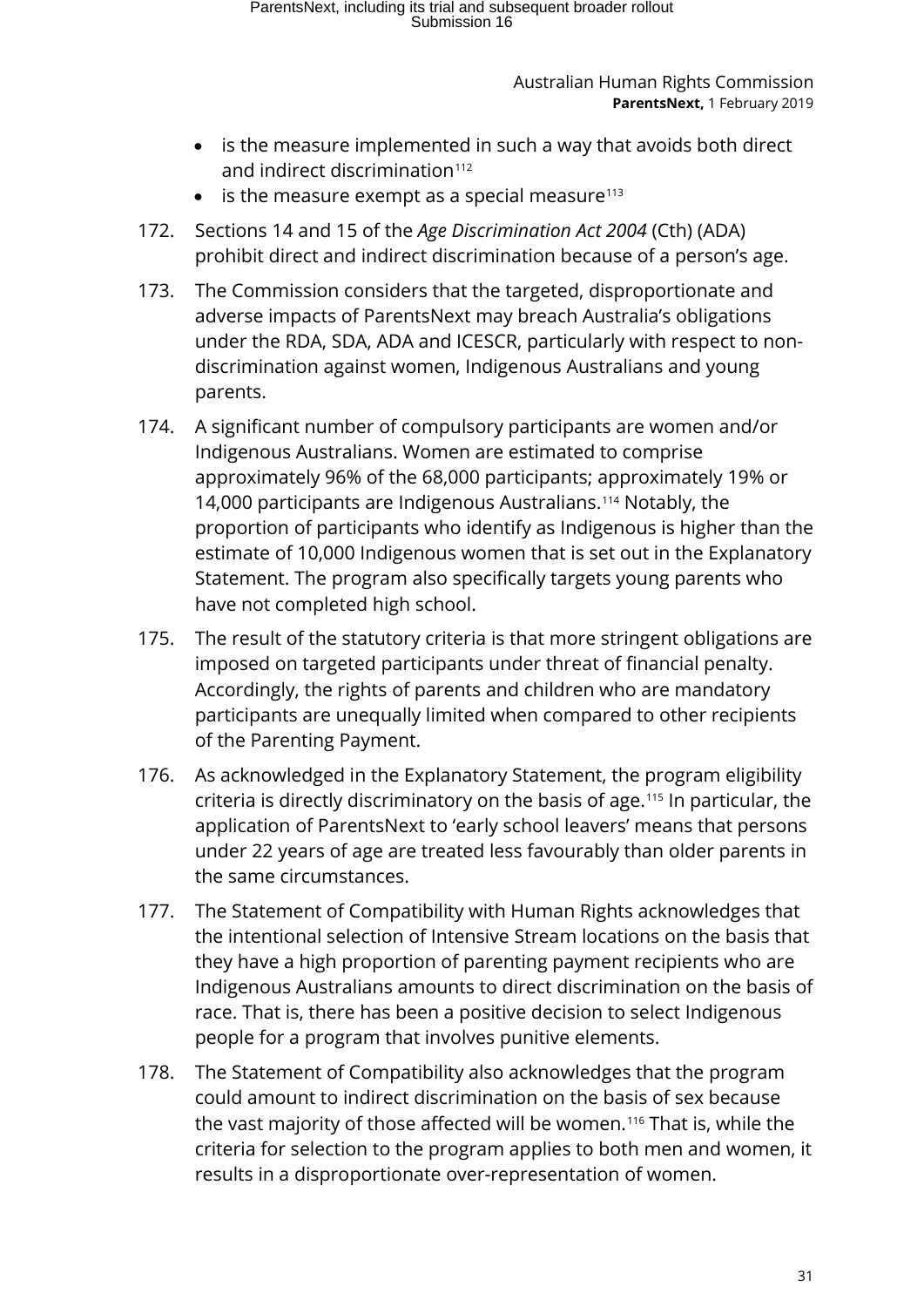179. The Statement of Compatibility recognises that the direct and indirect discriminatory impacts of the program may limit the rights of these groups to equality and non-discrimination.[117](#page-41-58) However, it seeks to justify the limitations as follows:

> It is appropriate to restrict the eligibility for ParentsNext to particular groups of parents as the program is designed to provide those groups with support to address the specific disadvantage they face. …

The majority of parents in jobless families are women and, at any one time there are around 11,000 teenage parents on parenting payment. Around 80 per cent of these parents have not completed Year 12 or equivalent qualifications, and over 25 per cent have only primary school as their highest level of education. Teenage parents who are unemployed are far more likely to have poor employment prospects, low educational attainment, low incomes, poor health and low educational and employment outcomes for their children – contributing to the risk of long term welfare dependency for themselves and their children.

It is also appropriate that twenty of the Intensive stream locations were selected based on the proportion of parenting payment recipients who were Indigenous as one of the objectives of the program is to help Close the Gap in Indigenous employment. Indigenous women have lower employment rates than Indigenous men and non-Indigenous Australians. Indigenous Australians are around 5 five times more likely than non-Indigenous Australians to be on parenting payment, with around 45,000 Indigenous parents on the payment. …

Given the high level of need amongst Indigenous parents, it is appropriate that the Australian Government identify locations to deliver the Intensive Stream of ParentsNext where a high proportion of parenting payment recipients are Indigenous. This will result in Indigenous parents being more likely to receive assistance from ParentsNext, receiving that assistance sooner, and receiving a higher level of assistance than if they had been in the Targeted stream.<sup>[118](#page-41-2)</sup>

[citations omitted]

180. The Statement of Compatibility with Human Rights concludes that:

The identification of specific groups of parents, including by reference to their age, their children's age, their race, and indirectly, their sex, is reasonable, necessary and sufficiently precise to assist those parents to improve their family wellbeing, educational attainment and employment prospects and to begin to disrupt the intergenerational disadvantage from which many suffer...<sup>[119](#page-41-52)</sup>

181. In the Commission's view, this explanation only goes so far as to identify the disadvantage facing these particular groups, rather than adequately justifying how the imposition of ParentsNext will resolve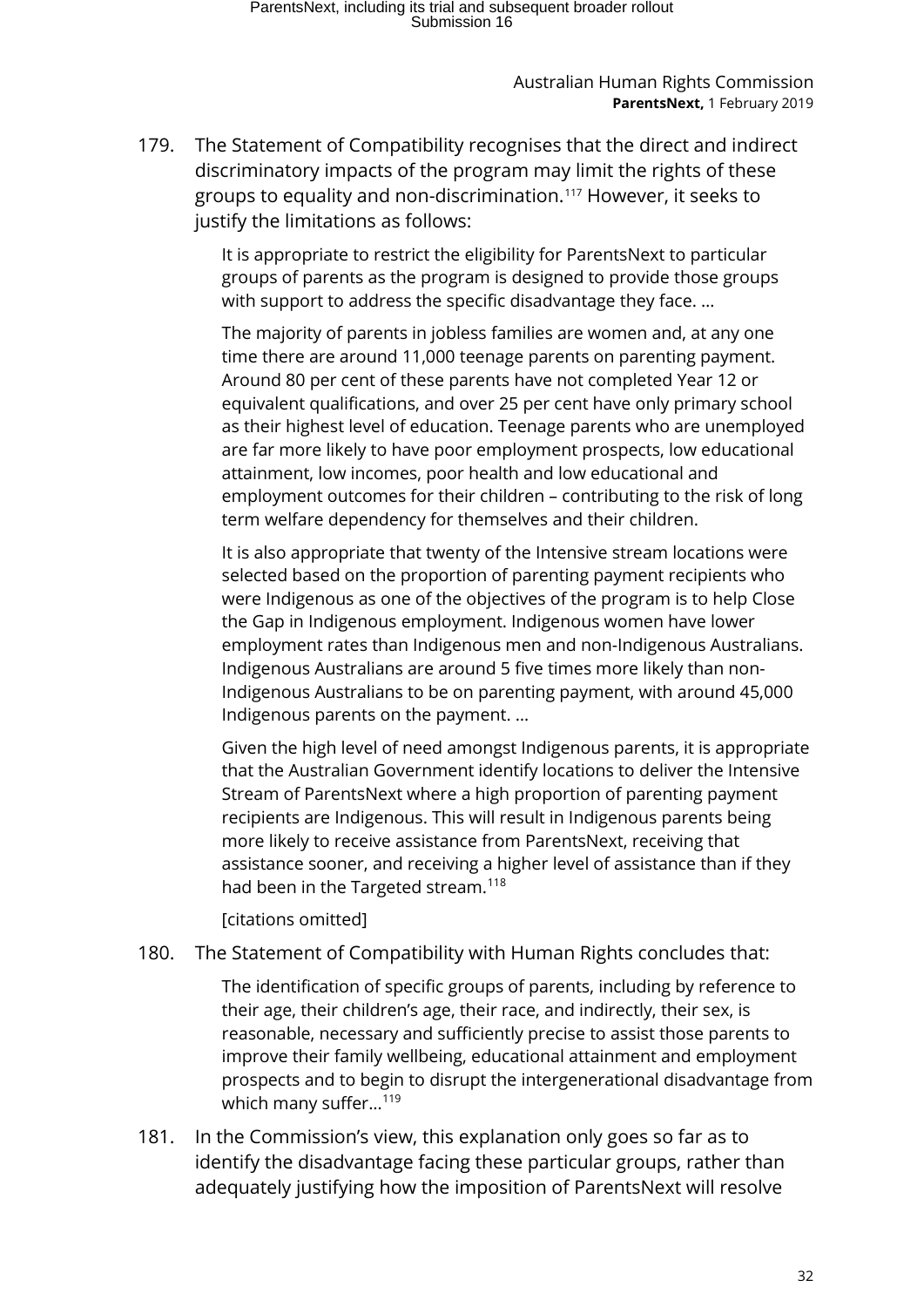this disadvantage. An underlying assumption of this analysis is that the program is a net benefit to all participants and therefore selecting participants based on race or sex does not amount to unlawful discrimination.

- 182. However, as discussed above, the application of the TCF has not been shown to be reasonable, necessary and proportionate. For the same reasons, the evidence does not demonstrate that differential treatment on the basis of sex or race is warranted.
- 183. In its 2017 report on Australia, the Committee on the Elimination of Racial Discrimination raised concerns about the equal access of Indigenous and Torres Strait Islander peoples to social security, stating:

The Committee is deeply concerned that Indigenous Peoples continue to experience high levels of discrimination across all socioeconomic indicators, including education, healthcare, employment and housing. Among others, the Committee is concerned about the low life expectancy, the low school attainment and high drop-out rates at all school levels, and the housing conditions, including overcrowding, especially those living in the Northern Territory, where the homelessness rate is nearly 15 times the national average. The Committee is also concerned that Indigenous Peoples including those living in remote areas face discrimination in access to social security benefits, notably through the mandatory income management scheme and the Community Development Programme.<sup>[120](#page-41-3)</sup>

- 184. In its 2018 report on Australia, the Committee on the Elimination of Discrimination against Women also raised concerns about women's economic security in light of cuts to social welfare, health, education and justice budgets. It was especially concerned about the following:
	- (a) The impact of those measures on women and the lack of any gender-impact analysis of those measures;
	- (b) Budget cuts in services that focus on women 's rights and cuts in the funding of women's organizations;
	- (c) The fact that single-headed households, 83 per cent of which are headed by women, in particular are suffering the impact of the recent rise in prices for utilities and the loss of financial support, resulting in high debt levels and in one in five children experiencing food insecurity;
	- (d) The fact that young mothers must pay back student loans, even with low income levels, the high rate at which they abandon their studies and that they receive childcare subsidies only if they are employed, which places them at risk of long -term welfare dependency and of their children being subject to out -of-home placement as a result of their situation of poverty;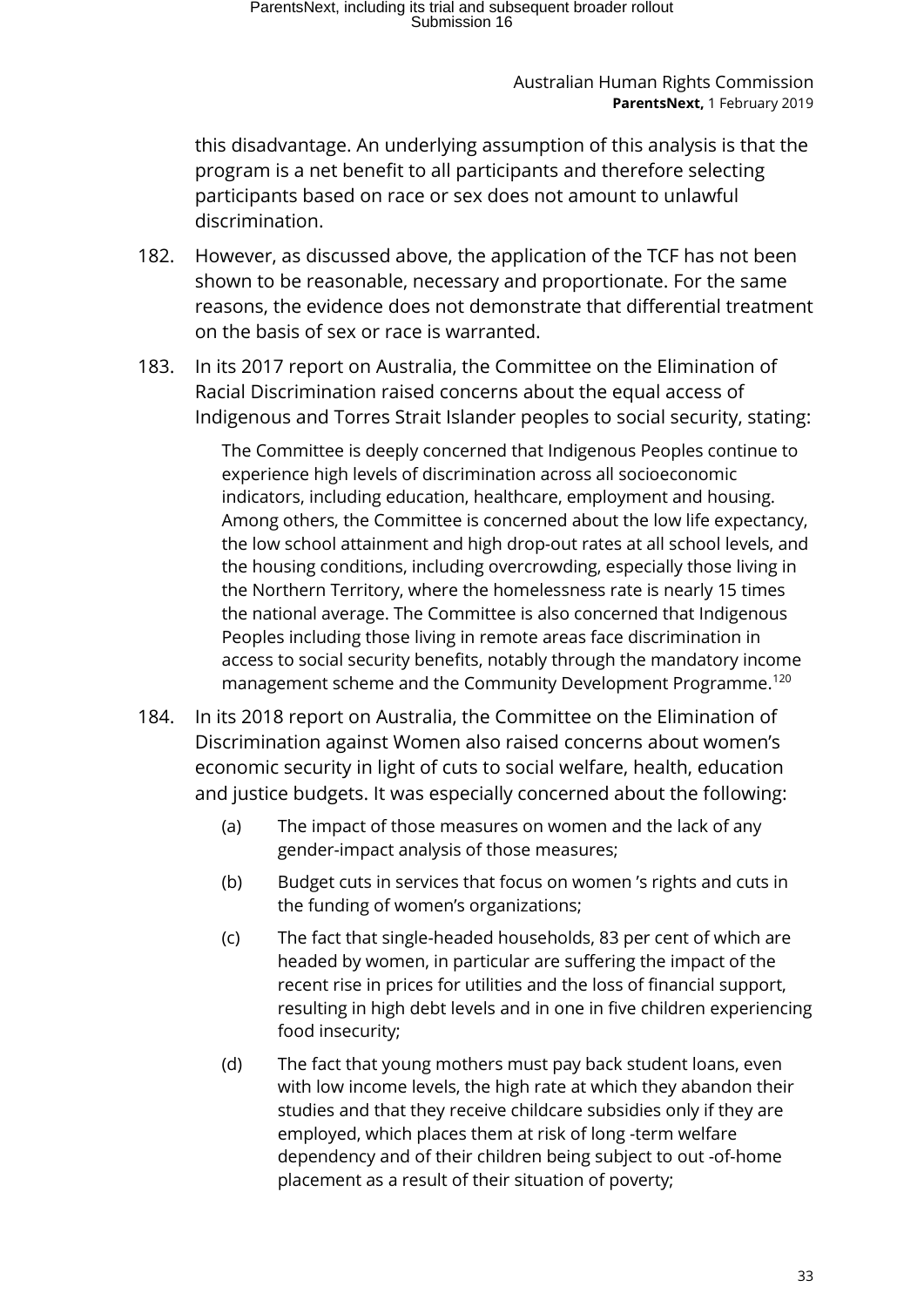- (e) The high rate of homelessness among women, with the fastest growing homelessness rate being among women over the age of 55.[121](#page-41-23)
- 185. In 2017, the Commission conducted a review of children's rights, focusing on young parents.[122](#page-41-6) It highlighted the many challenges faced in realising the rights of young parents and their children, and the need for tailored, targeted and coordinated support services. The Commission recommended that ParentsNext be made accessible to and tailored to the specific needs of young parents, in particular those living in rural or remote Australia, on a voluntary and non-punitive basis.[123](#page-41-63) The Commission also recommended that the Government conduct research into the distinct needs and characteristics of young parents that present barriers to employment pathways, and the kinds of targeted interventions that are most likely to assist.<sup>[124](#page-41-64)</sup>
- 186. Any differential treatment on the basis of a relevant attribute would be less objectionable if the Government were seeking to introduce a 'special measure', in order to achieve substantive equality.[125](#page-41-24) However, the Government has not sought to place any reliance on the concept of special measures. In the Commission's view, for the reasons discussed above, the current operation of ParentsNext is not a measure directed towards achieving substantive equality between women and men or between Indigenous Australians and other Australians.
- 187. The Commission considers that the additional mandatory requirements and punitive compliance model of ParentsNext do not amount to legitimate differential treatment.
- 188. The current operation of ParentsNext does not guarantee full and equal enjoyment of human rights and fundamental freedoms of women and Indigenous Australians. Instead, it may amount to a denial of equal enjoyment. As such, the program is not a justifiable limit and is inconsistent with Australia's human rights obligations.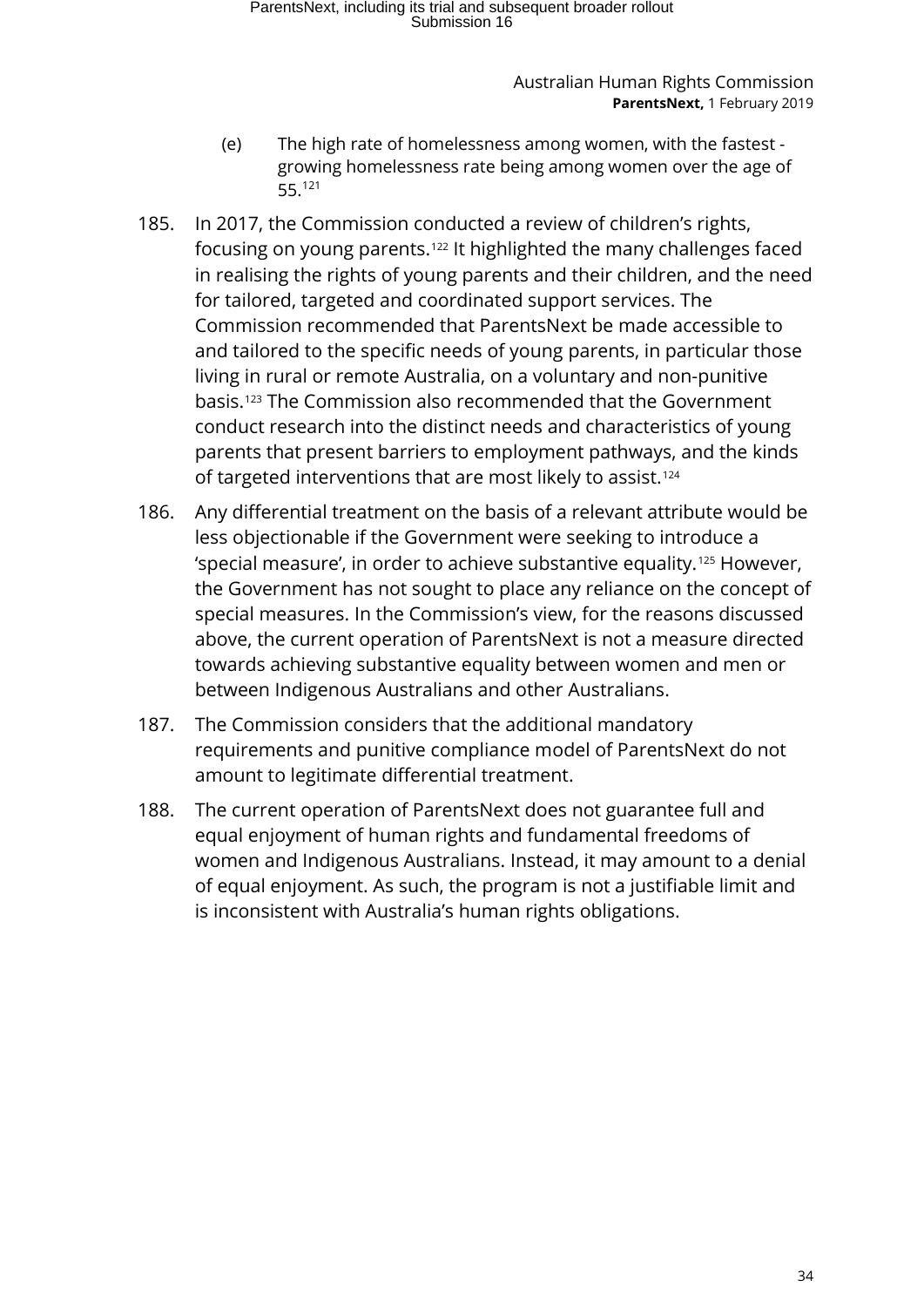# ParentsNext, including its trial and subsequent broader rollout Submission 16

#### Australian Human Rights Commission **ParentsNext,** 1 February 2019

- <sup>2</sup> Senate Community Affairs References Committee, Parliament of Australia, *ParentsNext, including its trial and subsequent broader rollout* (4 December 2018) Terms of Reference (c).
- <sup>3</sup> Senate Community Affairs References Committee, Parliament of Australia, *ParentsNext, including its trial and subsequent broader rollout* (4 December 2018) Terms of Reference (a), (b)(vii)-(ix) and (d).
- <sup>4</sup> Department of Employment, 'ParentsNext National Expansion' (Discussion Paper, 12 September 2017) 8 [2.2]; Department of Jobs and Small Business, *Explainer: ParentsNext* (16 January 2019) [<https://www.jobs.gov.au/newsroom/explainer-parentsnext>](https://www.jobs.gov.au/newsroom/explainer-parentsnext). Notably, original Government projections of the number of Indigenous participants appear to be an underestimate. While the Explanatory Statement provides an estimate of 10,000 Indigenous women, as at 31 December 2018, over 14,000 (19%) of parents in the program identified as Indigenous: Department of Jobs and Small Business, *Explainer: ParentsNext* (16 January 2019) [<https://www.jobs.gov.au/newsroom/explainer-parentsnext>](https://www.jobs.gov.au/newsroom/explainer-parentsnext).
- <sup>5</sup> Department of Jobs and Small Business, 'ParentsNext Evaluation Report' (Report, 2017) 50.
- $6$  As at June 2018, 82,541 people are on the partnered parenting payment, 244,296 are on the single parenting payment: Department of Social Services, *DSS Demographics* (June 2018) data.gov.au <https://data.gov.au/dataset/ds-dga-cff2ae8a-55e4-47db-a66de177fe0ac6a0/details>.
- <sup>7</sup> Australian Human Rights Commission, Submission No 16 to Senate Community Affairs Legislation Committee, *Social Security Legislation Amendment (Community Development Program) Bill 2018* (Cth), 26 September 2018; Australian Human Rights Commission, Submission to Department of Prime Minister and Cabinet*, Discussion Paper: Remote Employment and Participation*, 9 February 2018.
- <sup>8</sup> See s 500(1) of the *Social Security Act 1991* (Cth); see also Department of Human Services, *Parenting Payment: Income and Assets Tests* (14 November 2018) [<https://www.humanservices.gov.au/individuals/services/centrelink/parenting-payment/how](https://www.humanservices.gov.au/individuals/services/centrelink/parenting-payment/how-much-you-can-get/income-and-assets-tests#a1)[much-you-can-get/income-and-assets-tests#a1>](https://www.humanservices.gov.au/individuals/services/centrelink/parenting-payment/how-much-you-can-get/income-and-assets-tests#a1) (calculated from \$2,139.85 gross income a fortnight).
- <sup>9</sup> Department of Human Services, *Parenting Payment: Income and Assets Tests* (14 November 2018) [<https://www.humanservices.gov.au/individuals/services/centrelink/parenting-payment/how](https://www.humanservices.gov.au/individuals/services/centrelink/parenting-payment/how-much-you-can-get/income-and-assets-tests#a1)[much-you-can-get/income-and-assets-tests#a1>](https://www.humanservices.gov.au/individuals/services/centrelink/parenting-payment/how-much-you-can-get/income-and-assets-tests#a1).
- <sup>10</sup> Department of Jobs and Small Business, 'ParentsNext Evaluation Report' (Report, 2017).
- <sup>11</sup> Department of Human Services, *Parenting Payment: How much you can get* (8 November 2018) *<*[https://www.humanservices.gov.au/individuals/services/centrelink/parenting-payment/how](https://www.humanservices.gov.au/individuals/services/centrelink/parenting-payment/how-much-you-can-get)[much-you-can-get>](https://www.humanservices.gov.au/individuals/services/centrelink/parenting-payment/how-much-you-can-get).
- $12$  It is also possible to access ParentsNext as a voluntary participant, if you are a person who is in receipt of the Parenting Payment, has a child under 6 years old and resides in an 'Intensive Stream' location. This submission is primarily concerned with the human rights of persons who are required to participate in the program, who comprise approximately 97% of participants; see (Department of Jobs and Small Business, 'ParentsNext Evaluation Report' (Report, 2017) 30.
- <sup>13</sup> Department of Social Services, *DSS Demographics* (June 2018) data.gov.au <https://data.gov.au/dataset/ds-dga-cff2ae8a-55e4-47db-a66d-e177fe0ac6a0/details>.
- <sup>14</sup> *Social Security (Parenting payment participation requirements—classes of persons) Specification 2016 (No. 1*) (Cth).

<sup>1</sup> The Commission is Australia's national human rights institution with 'A' status accreditation, and is established by the *Australian Human Rights Commission Act 1986* (Cth) (the AHRC Act). The Commission has responsibilities under the AHRC Act to examine the enjoyment and exercise of human rights, including by Aboriginal and Torres Strait Islander peoples. -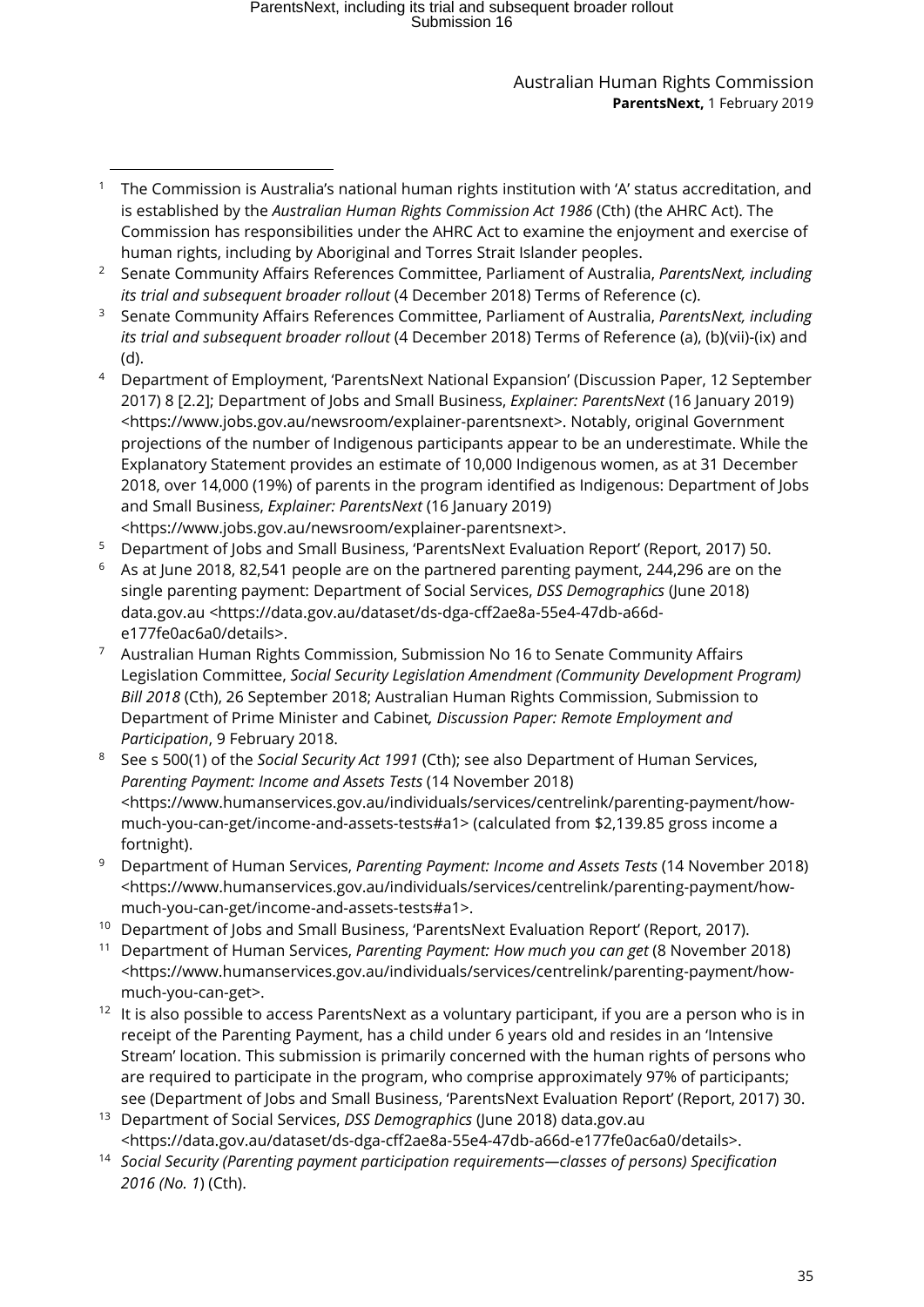- -<sup>15</sup> Department of Human Services, *ParentsNext* (9 January 2019) [<https://www.humanservices.gov.au/individuals/services/centrelink/parentsnext>](https://www.humanservices.gov.au/individuals/services/centrelink/parentsnext).
- <span id="page-35-3"></span><span id="page-35-2"></span><span id="page-35-1"></span><span id="page-35-0"></span><sup>16</sup> *Social Security (Parenting payment participation requirements—classes of persons) (No. 1) Instrument 2018* (Cth) s 7(1)(a). The listed local government areas are: (a) Alice Springs (NT), (b) Darwin (NT), (c) Palmerston (NT), (d) Brighton (Tas), (e) Burnie (Tas), (f) Armadale (WA), (g) Bassendean (WA), (h) Bayswater (WA), (i) Belmont (WA), (j) Broome (WA), (k) Canning (WA), (l) Cockburn (WA), (m) East Fremantle (WA), (n) Fremantle (WA), (o) Gosnells (WA), (p) Greater Geraldton (WA), (q) Kalamunda (WA), (r) Kwinana (WA), (s) Melville (WA), (t) Mosman Park (WA), (u) Mundaring (WA), (v) South Perth (WA), (w) Swan (WA), (x) Victoria Park (WA), (y) Playford (SA) , (z) Port Adelaide Enfield (SA), (aa) Port Augusta (SA), (bb) Whyalla (SA), (cc) Burdekin (QLD), (dd) Cairns (QLD), (ee) Cassowary Coast (QLD), (ff) Douglas (QLD), (gg) Logan (QLD), (hh) Mackay (QLD), (ii) Rockhampton (QLD), (jj) Toowoomba (QLD), (kk) Townsville (QLD), (ll) Greater Shepparton (VIC), (mm) Hume (VIC), (nn) Mildura (VIC), (oo) Ashfield (NSW), (pp) Ballina (NSW), (qq) Bankstown (NSW), (rr) Bellingen (NSW), (ss) Byron (NSW) , (tt) Clarence Valley (NSW), (uu) Coffs Harbour (NSW), (vv) Dubbo (NSW), (ww) Gloucester (NSW), (xx) Great Lakes (NSW), (yy) Greater Taree (NSW), (zz) Kempsey (NSW), (aaa) Kyogle (NSW), (bbb) Leichhardt (NSW), (ccc) Lismore (NSW), (ddd) Marrickville (NSW), (eee) Nambucca (NSW), (fff) Orange (NSW), (ggg) Port Macquarie (NSW), (hhh) Randwick (NSW), (iii) Richmond Valley (NSW), (jjj) Shellharbour (NSW), (kkk) Sydney (NSW), (lll) Wellington (NSW), (mmm) Tamworth (NSW), (nnn) Tweed (NSW), (ooo) Wyong (NSW). The ParentsNext program groups these 67 local government areas into 30 broader locations.
- <span id="page-35-4"></span><sup>17</sup> *Social Security (Parenting payment participation requirements—classes of persons) (No. 1) Instrument 2018* (Cth) s 6.
- <sup>18</sup> *Social Security (Parenting payment participation requirements—classes of persons) (No. 1) Instrument 2018* (Cth) s 7.
- <sup>19</sup> Department of Jobs and Small Business, *2017-18 Budget—Employment Overview* (29 October 2018) [<https://www.jobs.gov.au/2017-18-budget-employment-overview>](https://www.jobs.gov.au/2017-18-budget-employment-overview).
- <sup>20</sup> Department of Employment, 'ParentsNext National Expansion' (Discussion Paper, 12 September 2017) 13 [4.5.1].
- <sup>21</sup> Department of Employment, 'ParentsNext National Expansion' (Discussion Paper, 12 September 2017) 13 [4.5.2].
- <sup>22</sup> Department of Employment, 'ParentsNext National Expansion' (Discussion Paper, 12 September 2017) 13 [4.5.1]–[4.5.2].
- <sup>23</sup> The full list of relevant reimbursement categories for the Participation Fund for the Intensive Stream are: Work Experience, Work Related Expenses, Professional Services, Job-Related Mentoring, Non-Vocational Training, Non-Accredited Training, Participant Support, Child Care Costs, Accredited Training and Accredited Interpreter Services. See Department of Jobs and Small Business, 'Participation Fund Guideline (Intensive Stream Only)' (ParentsNext Guideline, 25 June 2018) [<https://docs.jobs.gov.au/system/files/doc/other/participation\\_fund.docx>](https://docs.jobs.gov.au/system/files/doc/other/participation_fund.docx).
- <sup>24</sup> Department of Jobs and Small Business, 'Participation Fund Guideline (Intensive Stream Only)' (ParentsNext Guideline, 25 June 2018)

[<https://docs.jobs.gov.au/system/files/doc/other/participation\\_fund.docx>](https://docs.jobs.gov.au/system/files/doc/other/participation_fund.docx).

- <sup>25</sup> *Social Security (Parenting payment participation requirements—classes of persons) (No. 1) Instrument 2018* (Cth); *Social Security Act 1991* (Cth) ss 500, 500A, 501, 502; *Social Security (Administration) Act 1999* (Cth) Pt 3, Div 3A.
- <sup>26</sup> Department of Jobs and Small Business, *FAQ: Targeted job seeker compliance framework* (13 August 2018) [<https://www.jobs.gov.au/newsroom/faq-targeted-job-seeker-compliance](https://www.jobs.gov.au/newsroom/faq-targeted-job-seeker-compliance-framework)[framework>](https://www.jobs.gov.au/newsroom/faq-targeted-job-seeker-compliance-framework); Department of Jobs and Small Business, 'Appointments and Activities Guideline' (ParentsNext Guideline, 25 June 2018) [<https://docs.jobs.gov.au/documents/appointments-and](https://docs.jobs.gov.au/documents/appointments-and-activities-guideline)[activities-guideline>](https://docs.jobs.gov.au/documents/appointments-and-activities-guideline).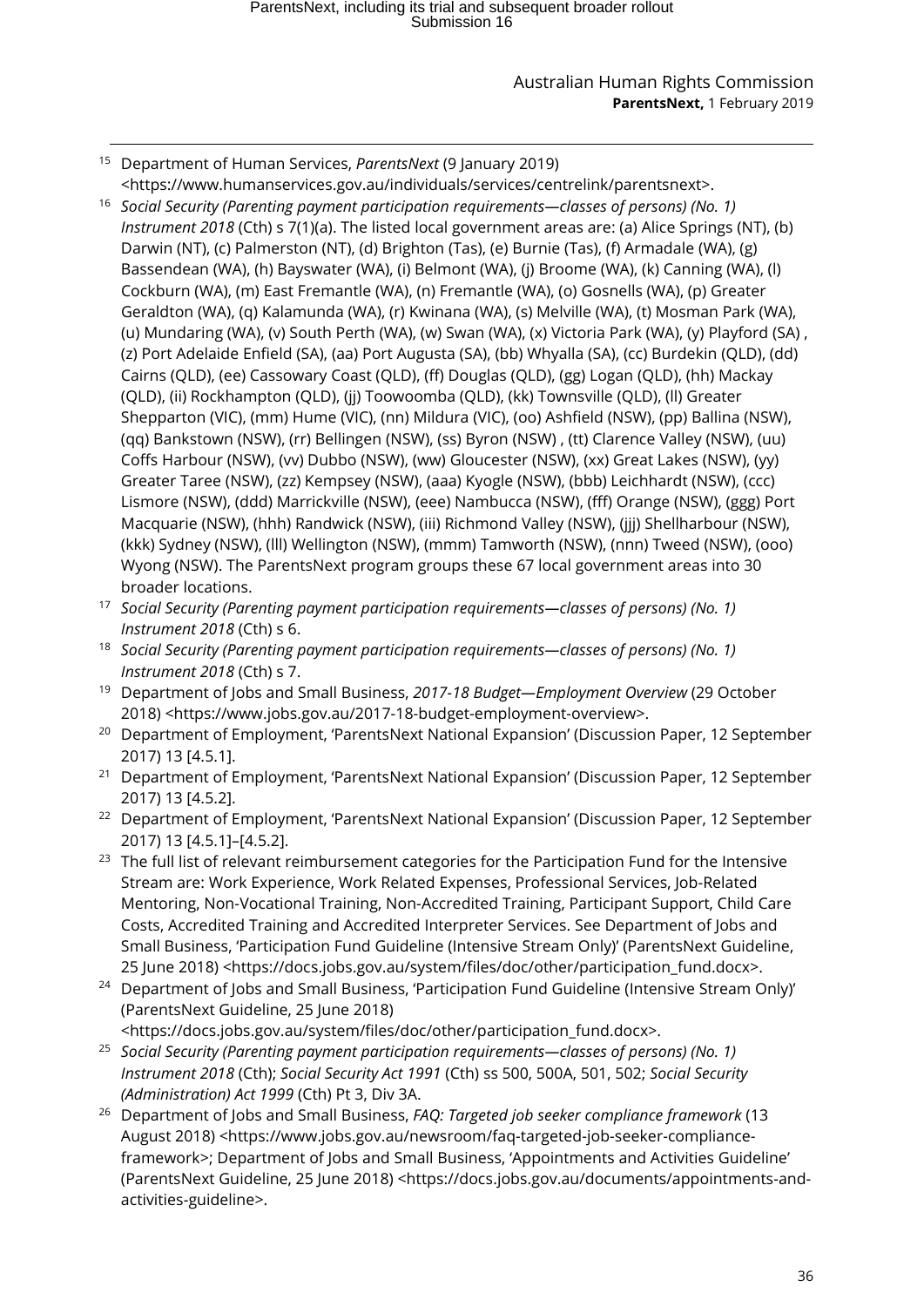<span id="page-36-1"></span><span id="page-36-0"></span>- $27$  Department of Jobs and Small Business, 'Guideline: Targeted Compliance Framework' (ParentsNext Guideline, 16 July 2018) [<https://docs.jobs.gov.au/system/files/doc/other/targeted\\_compliance\\_framework.pdf>](https://docs.jobs.gov.au/system/files/doc/other/targeted_compliance_framework.pdf). <sup>28</sup> Department of Jobs and Small Business, 'Appointments and Activities Guideline' (ParentsNext Guideline, 25 June 2018) [<https://docs.jobs.gov.au/documents/appointments-and-activities](https://docs.jobs.gov.au/documents/appointments-and-activities-guideline)[guideline>](https://docs.jobs.gov.au/documents/appointments-and-activities-guideline). <sup>29</sup> Department of Jobs and Small Business, 'Appointments and Activities Guideline' (ParentsNext Guideline, 25 June 2018) [<https://docs.jobs.gov.au/documents/appointments-and-activities](https://docs.jobs.gov.au/documents/appointments-and-activities-guideline)[guideline>](https://docs.jobs.gov.au/documents/appointments-and-activities-guideline). <sup>30</sup> Department of Human Services, *Demerits and penalties for not meeting mutual obligation requirements* (9 January 2019) <https://www.humanservices.gov.au/individuals/enablers/demerits-and-penalties-not-meetingmutual-obligation-requirements/44416>. <sup>31</sup> Department of Jobs and Small Business, 'Guideline: Targeted Compliance Framework—Mutual Obligation Failures' (JobActive and ParentsNext Guideline, 13 August 2018) 19. <sup>32</sup> *Social Security (Administration) (Reasonable Excuse—Participation Payments) Determination 2018* (Cth) s 5(2). <sup>33</sup> *Social Security Act 1991* (Cth) Pt 2.10 Div 3A. <sup>34</sup> Department of Employment, 'ParentsNext National Expansion' (Discussion Paper, 12 September 2017) 19 [5.8]. <sup>35</sup> Department of Jobs and Small Business, *FAQ: Targeted job seeker compliance framework* (13 August 2018) [<https://www.jobs.gov.au/newsroom/faq-targeted-job-seeker-compliance](https://www.jobs.gov.au/newsroom/faq-targeted-job-seeker-compliance-framework)[framework>](https://www.jobs.gov.au/newsroom/faq-targeted-job-seeker-compliance-framework). <sup>36</sup> *International Covenant on Economic, Social and Cultural Rights*, opened for signature 16 December 1966, 993 UNTS 3 (entered into force 3 January 1976). <sup>37</sup> UN Committee on Economic, Social and Cultural Rights, *General Comment No 19: The right to social security (article 9)*, 39th sess, UN Doc E/C.12/GC/19 (4 February 2008) 2 [2]. <sup>38</sup> UN Committee on Economic, Social and Cultural Rights, *General Comment No 19: The right to social security (article 9)*, 39th sess, UN Doc E/C.12/GC/19 (4 February 2008) 4 [9]. <sup>39</sup> *International Covenant on Economic, Social and Cultural Rights*, opened for signature 16 December 1966, 993 UNTS 3 (entered into force 3 January 1976) articles 2(1) and 2(2). <sup>40</sup> *International Convention on the Elimination of All Forms of Racial Discrimination*, opened for signature 21 December 1965, 660 UNTS 195 (entered into force 4 January 1969) article 5(e)(iv); *Convention on the Elimination of All Forms of Discrimination against Women*, opened for signature 18 December 1979, 1249 UNTS 13 (entered into force 3 September 1981) articles 11(1)(e), 14(2)(c); *United Nations Declaration on the Rights of Indigenous Peoples*, GA Res 61/295, UN GAOR, 61st sess, 107th plen mtg, Supp No 49, UN Doc A/RES/61/295 (13 September 2007) article 21(1). <sup>41</sup> *Convention on the Rights of the Child*, opened for signature 20 November 1989, 1577 UNTS 3 (entered into force 2 September 1990) article 26; see also protection of the bests interests of the child: *Convention on the Rights of the Child*, opened for signature 20 November 1989, 1577 UNTS 3 (entered into force 2 September 1990) article 3(1). <sup>42</sup> *Convention on the Rights of the Child*, opened for signature 20 November 1989, 1577 UNTS 3 (entered into force 2 September 1990) articles 3, 28, 24, 27, 18(1); *International Covenant on Economic, Social and Cultural Rights,* opened for signature 16 December 1966, 993 UNTS 3 (entered into force 3 January 1976) articles 10(1), 11, 12. <sup>43</sup> Committee on the Rights of the Child, *General Comment No 20 (2016) on the implementation of the rights of the child during adolescence*, UN Doc CRC/C/GC/20 (6 December 2016) 15 [55]. <sup>44</sup> See for example, UN Committee on Economic, Social and Cultural Rights, *General Comment No 19: The right to social security (article 9)*, 39th sess, UN Doc E/C.12/GC/19 (4 February 2008) 1 [1], 9

[28]; see also David Kinley Ben Saul and Jacqueline Mowbray, *The International Covenant on*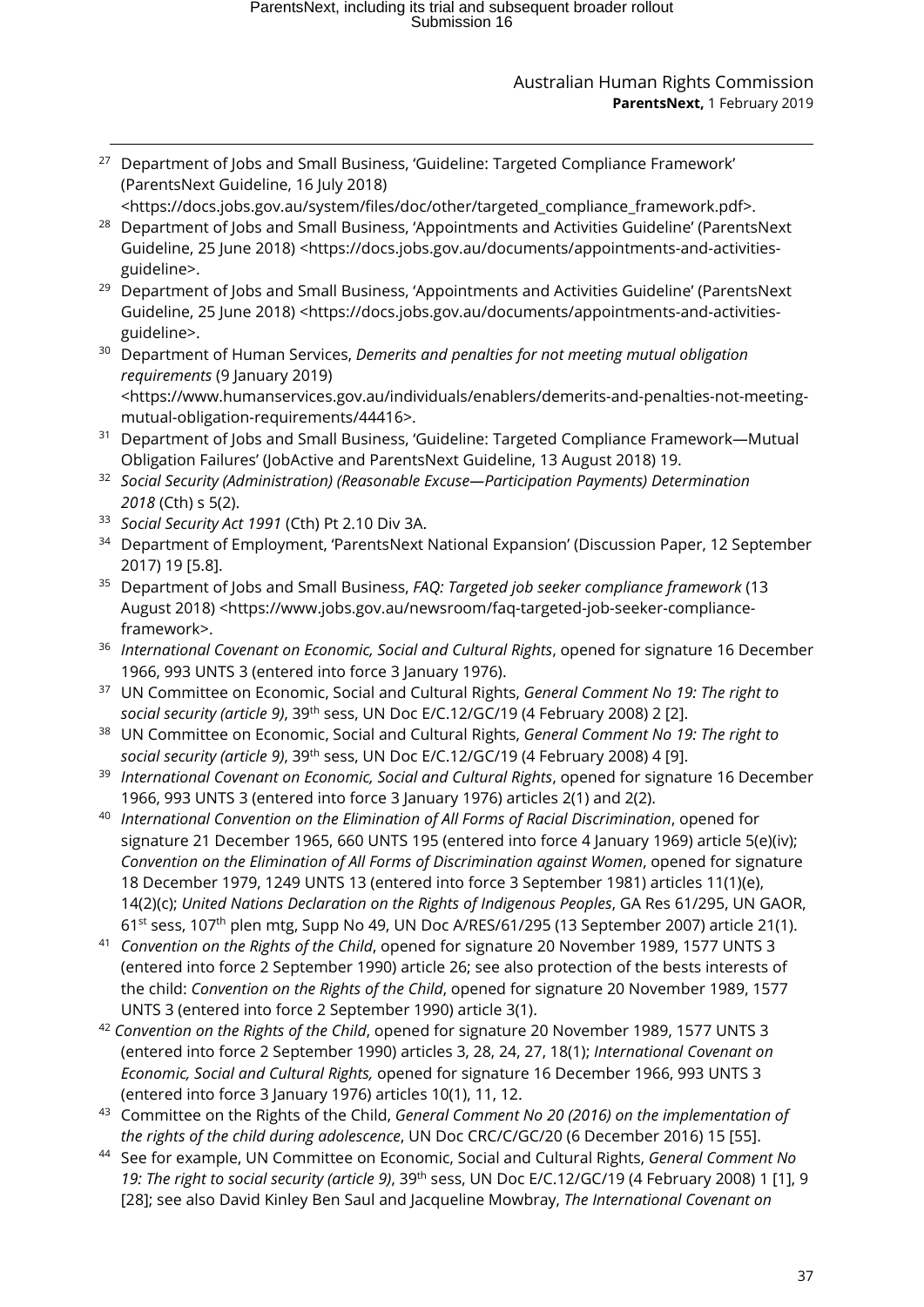*Economic, Social and Cultural Rights: Commentary, Cases and Materials* (Oxford University Press, 1st ed, 2014) 611.

<sup>45</sup> UN Committee on Economic, Social and Cultural Rights, *General Comment No 19: The right to social security (article 9)*, 39th sess, UN Doc E/C.12/GC/19 (4 February 2008) 2 [3].

-

- <sup>46</sup> David Kinley, Ben Saul and Jacqueline Mowbray, *The International Covenant on Economic, Social*  and Cultural Rights: Commentary, Cases and Materials (Oxford University Press, 1<sup>st</sup> ed, 2014) 611.
- <sup>47</sup> UN Committee on Economic, Social and Cultural Rights, *General Comment No 19: The right to social security (article 9)*, 39th sess, UN Doc E/C.12/GC/19 (4 February 2008).
- <sup>48</sup> UN Committee on Economic, Social and Cultural Rights, *General Comment No 19: The right to social security (article 9)*, 39th sess, UN Doc E/C.12/GC/19 (4 February 2008) 2 [4], 4 [9].
- <sup>49</sup> UN Committee on Economic, Social and Cultural Rights, *General Comment No 19: The right to social security (article 9)*, 39th sess, UN Doc E/C.12/GC/19 (4 February 2008) 13–14 [43]–[51].
- <sup>50</sup> UN Committee on Economic, Social and Cultural Rights, *General Comment No 19: The right to social security (article 9)*, 39th sess, UN Doc E/C.12/GC/19 (4 February 2008) 4 [11].
- <sup>51</sup> UN Committee on Economic, Social and Cultural Rights, *General Comment No 19: The right to social security (article 9)*, 39th sess, UN Doc E/C.12/GC/19 (4 February 2008) 12 [40].
- <sup>52</sup> *International Covenant on Economic, Social and Cultural Rights*, opened for signature 16 December 1966, 993 UNTS 3 (entered into force 3 January 1976) article 4.
- <sup>53</sup> Explanatory Statement, *Social Security (Parenting payment participation requirements—classes of persons) (No. 1) Instrument 2018* (Cth) 8.
- <sup>54</sup> UN Committee on Economic, Social and Cultural Rights, *General Comment No 19: The right to social security (article 9)*, 39th sess, UN Doc E/C.12/GC/19 (4 February 2008) 13 [42].
- <sup>55</sup> UN Committee on Economic, Social and Cultural Rights, *General Comment No 19: The right to social security (article 9)*, 39th sess, UN Doc E/C.12/GC/19 (4 February 2008) 13 [42].
- <sup>56</sup> UN Committee on Economic, Social and Cultural Rights, *General Comment No 19: The right to social security (article 9)*, 39th sess, UN Doc E/C.12/GC/19 (4 February 2008) 6 [18].
- <sup>57</sup> UN Committee on Economic, Social and Cultural Rights, *General Comment No 19: The right to social security (article 9)*, 39th sess, UN Doc E/C.12/GC/19 (4 February 2008) 11 [35].
- <span id="page-37-0"></span><sup>58</sup> Explanatory Statement, *Social Security (Parenting payment participation requirements—classes of persons) (No. 1) Instrument 2018* (Cth) 8.
- <sup>59</sup> Explanatory Statement, *Social Security (Parenting payment participation requirements—classes of persons) (No. 1) Instrument 2018* (Cth) 8–9.
- <span id="page-37-1"></span><sup>60</sup> Luke Henriques-Gomes, 'ParentsNext: single mothers say they were forced to allow 'sensitive' data to be collected', *The Guardian* (online) 28 January 2019 [<https://www.theguardian.com/australia-news/2019/jan/28/parentsnext-single-mothers-say](https://www.theguardian.com/australia-news/2019/jan/28/parentsnext-single-mothers-say-they-were-forced-to-allow-sensitive-data-to-be-collected)[they-were-forced-to-allow-sensitive-data-to-be-collected>](https://www.theguardian.com/australia-news/2019/jan/28/parentsnext-single-mothers-say-they-were-forced-to-allow-sensitive-data-to-be-collected).
- <span id="page-37-2"></span><sup>61</sup> Australian Council of Social Service and UNSW Sydney, 'Poverty in Australia 2018' (Report No 5, 2018).
- <span id="page-37-4"></span><span id="page-37-3"></span><sup>62</sup> Geoff Gilfillan, 'Findings of the 2018 HILDA Statistical Report' (Report, Parliament of Australia, 31 July 2018)

[<https://www.aph.gov.au/About\\_Parliament/Parliamentary\\_Departments/Parliamentary\\_Library](https://www.aph.gov.au/About_Parliament/Parliamentary_Departments/Parliamentary_Library/pubs/rp/rp1819/2018HILDAStatisticalReport) [/pubs/rp/rp1819/2018HILDAStatisticalReport>](https://www.aph.gov.au/About_Parliament/Parliamentary_Departments/Parliamentary_Library/pubs/rp/rp1819/2018HILDAStatisticalReport); Roger Wilkins and Inga Lass, 'The Household, Income and Labour Dynamics in Australia Survey: Selected Findings from Waves 1 to 16: the 13<sup>th</sup> Annual Statistical Report of the HILDA Survey' (Report, Melbourne Institute for Applied Economic and Social Research, 2018).

- <span id="page-37-5"></span><sup>63</sup> Australian Human Rights Commission, 'Children's Rights Report' (2017) 156; Juanita McLaren, Susan Maury and Sarah Squire, 'Outside systems control my life: Single mothers' stories of Welfare to Work' (Report, Good Shepherd Australia New Zealand, 2018).
- <sup>64</sup> Philip Alston, *Mandates of the Special Rapporteur on extreme poverty and human rights*, UN Doc OL AUS 5/2017 (17 October 2017)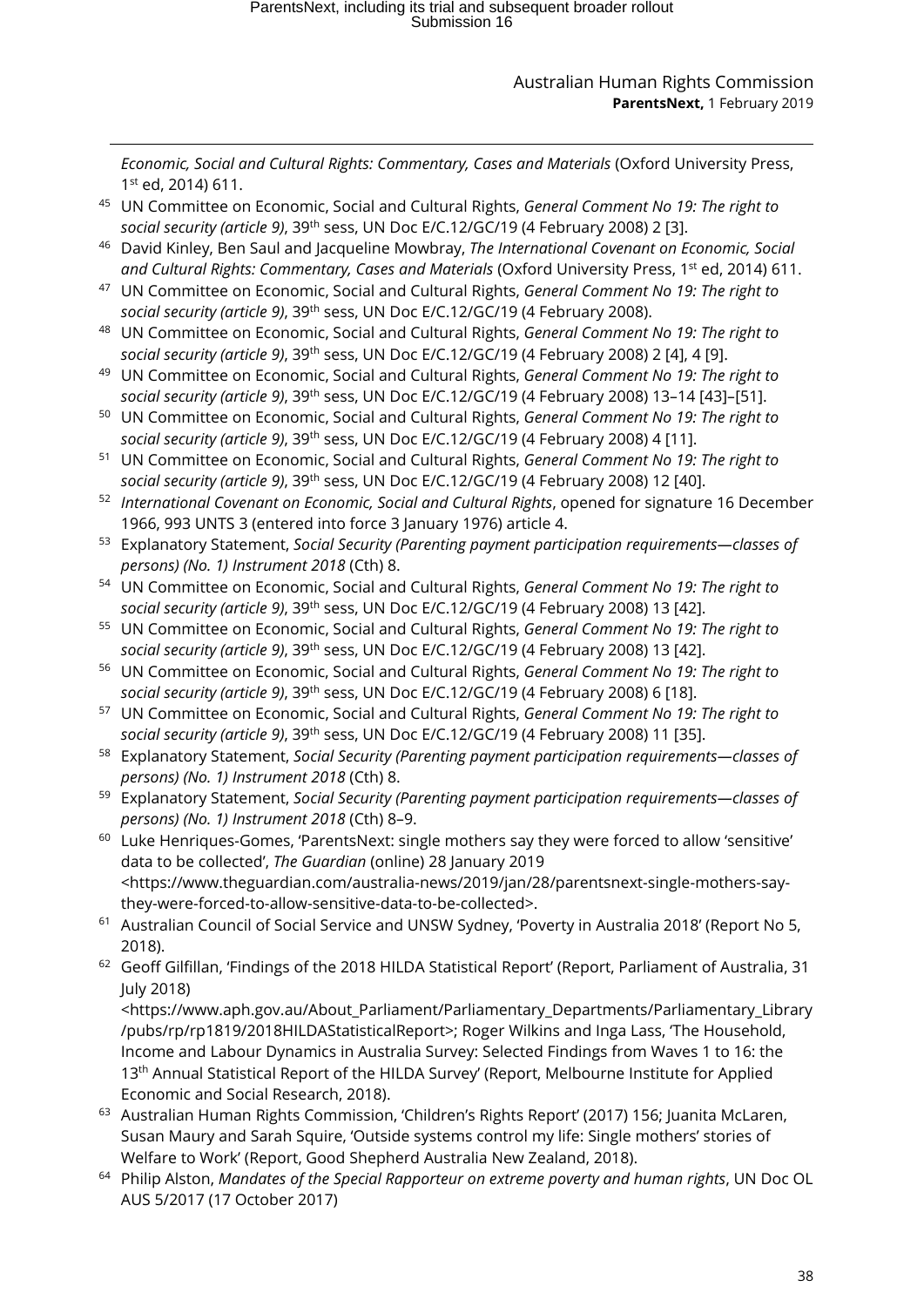[<https://spcommreports.ohchr.org/TMResultsBase/DownLoadPublicCommunicationFile?gId=23](https://spcommreports.ohchr.org/TMResultsBase/DownLoadPublicCommunicationFile?gId=23386) [386>](https://spcommreports.ohchr.org/TMResultsBase/DownLoadPublicCommunicationFile?gId=23386).

-

- <span id="page-38-2"></span><span id="page-38-1"></span><sup>65</sup> Magdalena Sepúlveda Carmona, Carly Nyst and Heidi Hautala, 'The Human Rights Approach to Social Protection' (Report, Ministry for Foreign Affairs of Finland, 1 June 2012) <https://www.ohchr.org/Documents/Issues/EPoverty/HumanRightsApproachToSocialProtection .pdf> (prepared in response to UN Human Rights Council, *Human rights and extreme poverty*, Resolution 8/11, 28<sup>th</sup> mtg UN Doc A/HRC/RES/8/11 (18 June 2008)).
- <sup>66</sup> See a history of welfare reduction for single parents in a letter from the Special Rapporteur on extreme poverty and human rights to the Australian Government: Philip Alston, *Mandates of the Special Rapporteur on extreme poverty and human rights*, UN Doc OL AUS 5/2017 (17 October 2017)

[<https://spcommreports.ohchr.org/TMResultsBase/DownLoadPublicCommunicationFile?gId=23](https://spcommreports.ohchr.org/TMResultsBase/DownLoadPublicCommunicationFile?gId=23386) [386>](https://spcommreports.ohchr.org/TMResultsBase/DownLoadPublicCommunicationFile?gId=23386).

- $67$  As acknowledged by the Government, parents mandatorily subject to ParentsNext are already likely to be experiencing high levels of vulnerability: Department of Employment, 'ParentsNext National Expansion' (Discussion Paper, 12 September 2017) 18 [5.6].
- <sup>68</sup> *Social Security Act 2018* (NZ) s 252; see also Community Law Centres o Aotearoa, *Community Law Manual Online: Trouble with Work and Income: Penalties, Investigations and Overpayments— Penalties ("Sanctions")* (2018-2019) Community Law New Zealand <http://communitylaw.org.nz/community-law-manual/chapter-21-dealing-with-work-andincome/trouble-with-work-and-income-penalties-investigations-and-overpayments/penaltiessanctions/>.
- <sup>69</sup> Explanatory Statement, *Social Security (Parenting payment participation requirements—classes of persons) (No. 1) Instrument 2018* (Cth) 9.
- <sup>70</sup> Commonwealth, *Parliamentary Debates*, Senate, 13 September 2018 (Senator Siewert).
- <sup>71</sup> Department of Jobs and Small Business, 'ParentsNext Evaluation Report' (Report, 2017) 14.
- <sup>72</sup> Beth Watts and Suzanne Fitzpatrick, *Welfare Conditionality* (Routledge, 1st ed, 2018) 143.
- <sup>73</sup> Economic and Social Research Council, 'Final findings report: Welfare conditionality project 2013–2018' (June 2018) 28.
- <sup>74</sup> Economic and Social Research Council, 'Final findings report: Welfare conditionality project 2013–2018' (June 2018) 4.
- <sup>75</sup> Economic and Social Research Council, 'Final findings report: Welfare conditionality project 2013–2018' (June 2018) 28.
- <sup>76</sup> Philip Alston, *Mandates of the Special Rapporteur on extreme poverty and human rights*, UN Doc OL AUS 5/2017 (17 October 2017) 30 [<https://spcommreports.ohchr.org/TMResultsBase/DownLoadPublicCommunicationFile?gId=23](https://spcommreports.ohchr.org/TMResultsBase/DownLoadPublicCommunicationFile?gId=23386) [386>](https://spcommreports.ohchr.org/TMResultsBase/DownLoadPublicCommunicationFile?gId=23386).
- <sup>77</sup> Department of Jobs and Small Business, 'ParentsNext Evaluation Report' (Report, 2017) 9.
- <sup>78</sup> Department of Jobs and Small Business, 'ParentsNext Evaluation Report' (Report, 2017) 12–15.
- <sup>79</sup> Department of Jobs and Small Business, 'ParentsNext Evaluation Report' (Report, 2017) 62.
- 80 Department of Jobs and Small Business, 'ParentsNext Evaluation Report' (Report, 2017) 30.
- 81 Department of Jobs and Small Business, 'ParentsNext Evaluation Report' (Report, 2017) 59 [96].
- 82 Department of Jobs and Small Business, 'ParentsNext Evaluation Report' (Report, 2017) 45.
- 83 For example, see the analysis of the program evaluations of the trials of the Cashless Debit Card considered by this Committee in its inquiry into the Social Services Legislation Amendment (Cashless Debit Card) Bill 2017 (Cth).
- <span id="page-38-0"></span>84 See, for example, Australian Human Rights Commission, Submission No 36 to Senate Standing Committee on Economics, *Inquiry into economic security for women in retirement*,30 October 2015. Gender segregation in the workplace is a persistent feature of the Australian workforce. Gender segregation occurs at occupation, role and industry levels. In 2015, less than 30% of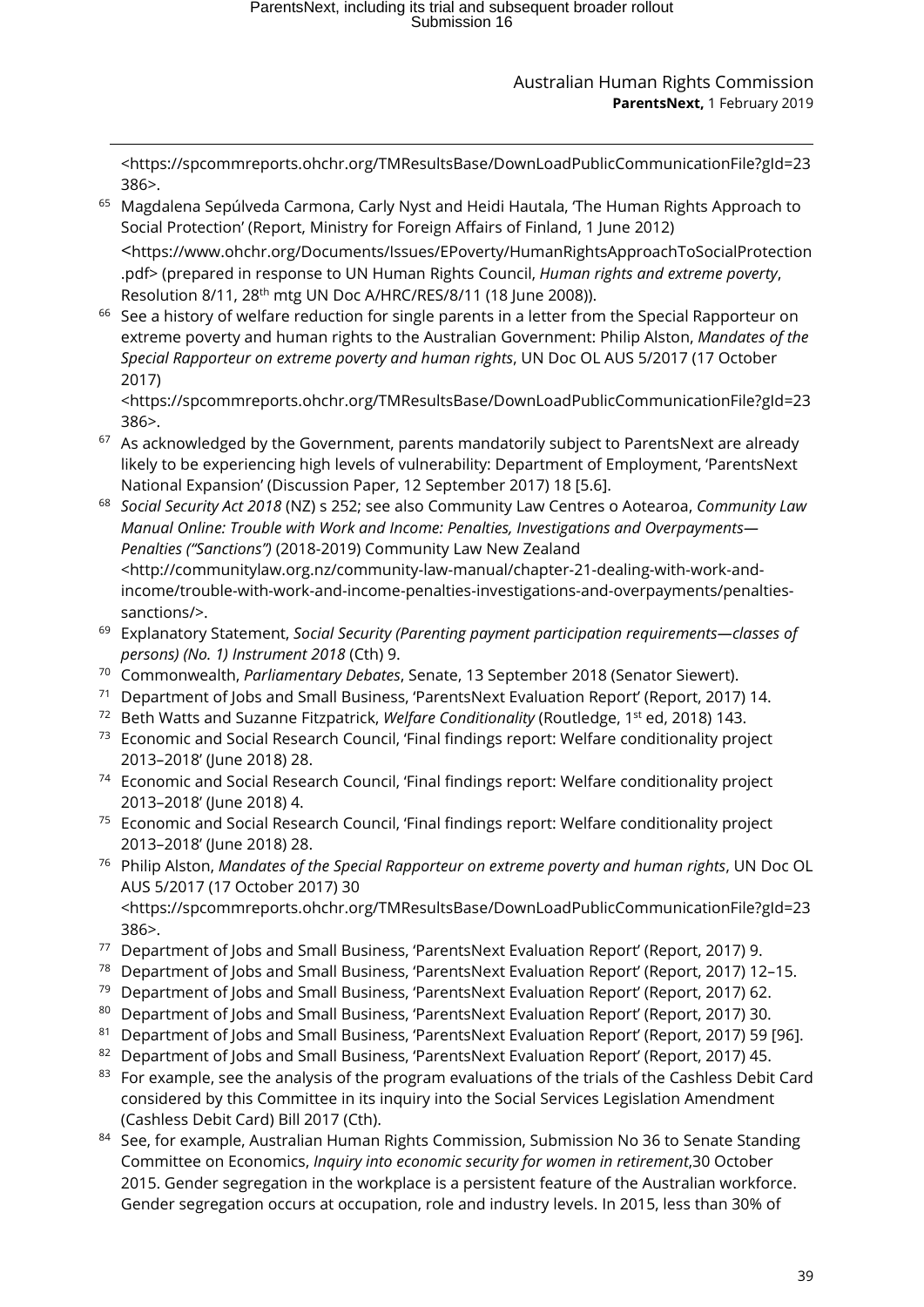workers in the Workplace Gender Equality Agency's reporting organisations worked in gender balanced organisations.

-

- <sup>85</sup> See Workplace Gender Equality Agency, 'Australia's Gender Equality Scorecard: Key findings from the Workplace Gender Equality Agency's 2015–16 reporting data' (November 2016) 4; Australian Institute of Company Directors, '30% by 2018 gender diversity progress report' (Quarterly Report, Vol 8, 2017). [<https://aicd.companydirectors.com.au/advocacy/board](https://aicd.companydirectors.com.au/advocacy/board-diversity/30-per-cent-by-2018-gender-diversity-target-slipping-out-of-reach)[diversity/30-per-cent-by-2018-gender-diversity-target-slipping-out-of-reach>](https://aicd.companydirectors.com.au/advocacy/board-diversity/30-per-cent-by-2018-gender-diversity-target-slipping-out-of-reach). A survey undertaken by Chief Executive Women found that women hold just 12% of line roles and 30% of functional roles in executive leadership teams: Chief Executive Women, 'Senior Executive Census 2017' (Census, 2017) [<https://cew.org.au/wp-content/uploads/2017/09/CEW-Executive-](https://cew.org.au/wp-content/uploads/2017/09/CEW-Executive-Census-2017.pdf)[Census-2017.pdf>](https://cew.org.au/wp-content/uploads/2017/09/CEW-Executive-Census-2017.pdf).
- 86 Australia's Sex Discrimination Commissioner has advocated for the relaxation of existing laws that require women to work for 12 months before they are eligible to access parental leave. See Susie O'Brien, 'Working parents need support', *Herald Sun* (9 September 2017).
- 87 See Productivity Commission, 'Paid Parental Leave: Support for Parents with Newborn Children' (Inquiry Report No 47, 28 February 2009) 4.1. [<http://www.pc.gov.au/inquiries/completed/parental-support/report>](http://www.pc.gov.au/inquiries/completed/parental-support/report). The *Paid Parental Leave Act 2010* (Cth) came into effect as a result of the Productivity Commission's 2009 Inquiry Report, which recommended a paid postnatal period of 18 weeks. The Commission supported the Inquiry Report's recommendation that superannuation entitlements be provided to mothers, subject to certain conditions. See Productivity Commission, 'Paid Parental Leave: Support for Parents with Newborn Children' (Inquiry Report No 47, 28 February 2009) 2.12 [<http://www.pc.gov.au/inquiries/completed/parental-support/report.](http://www.pc.gov.au/inquiries/completed/parental-support/report)>.
- <span id="page-39-3"></span><span id="page-39-2"></span><span id="page-39-1"></span><span id="page-39-0"></span>88 Australian Human Rights Commission, 'Australia's Implementation of the Convention on the Elimination of All Forms of Discrimination against Women (CEDAW)' (Independent Report to the Committee on the Elimination of Discrimination against Women, 5 July 2010) [<https://www.humanrights.gov.au/australia-s-implementation-convention-elimination-all](https://www.humanrights.gov.au/australia-s-implementation-convention-elimination-all-forms-discrimination-against-women-cedaw-2010)[forms-discrimination-against-women-cedaw-2010>](https://www.humanrights.gov.au/australia-s-implementation-convention-elimination-all-forms-discrimination-against-women-cedaw-2010); Australian Human Rights Commission, Submission No 35 to Senate Finance and Public Administration References Committee, *Inquiry into gender segregation in the workplace and its impact on women's economic equality*, 6 March 2017 [<https://www.humanrights.gov.au/submissions/gender-segregation-workplace-and-its](https://www.humanrights.gov.au/submissions/gender-segregation-workplace-and-its-impact-women-s-economic-equality)[impact-women-s-economic-equality>](https://www.humanrights.gov.au/submissions/gender-segregation-workplace-and-its-impact-women-s-economic-equality).
- <span id="page-39-6"></span><span id="page-39-5"></span><span id="page-39-4"></span>89 See Australian Human Rights Commission, Submission No 377 to Productivity Commission, *Inquiry into Paid Maternity, Paternity and Parental Leave* (24 November 2008); Australian Human Rights Commission, 'Investing in care: Recognising and valuing those who care' (Report, 2013); Australian Human Rights Commission, 'Supporting Working Parents: Pregnancy and Return to Work National Review' (Report, June 2014); Australian Human Rights Commission, ['Willing to](https://www.humanrights.gov.au/our-work/age-discrimination/projects/willing-work-national-inquiry-employment-discrimination-against)  [Work: National Inquiry into Employment Discrimination Against Older Australians and](https://www.humanrights.gov.au/our-work/age-discrimination/projects/willing-work-national-inquiry-employment-discrimination-against)  [Australians with Disability'](https://www.humanrights.gov.au/our-work/age-discrimination/projects/willing-work-national-inquiry-employment-discrimination-against) (Report, 2 May 2016); Australian Human Rights Commission, Submission No 36 to Senate Standing Committees on Economics, *Inquiry into the economic security for women in retirement* (30 October 2015); Australian Human Rights Commission, Submission No 35 to Senate Finance and Public Administration References Committee, *Inquiry into gender segregation in the workplace and its impact on women's economic equality* (6 March 2017).
- <sup>90</sup> International Labour Organisation, *Decent work* <https://www.ilo.org/global/topics/decentwork/lang--en/index.htm>.
- <sup>91</sup> Good Shepherd Australia New Zealand, Submission to Department of Employment, *Response to Discussion Paper for ParentsNext National Expansion*, October 2017, 13 [<https://www.goodshep.org.au/media/1929/gsanz-submission-response-to-parents-next](https://www.goodshep.org.au/media/1929/gsanz-submission-response-to-parents-next-discussion-paper-final.pdf)[discussion-paper-final.pdf>](https://www.goodshep.org.au/media/1929/gsanz-submission-response-to-parents-next-discussion-paper-final.pdf).
- 92 Department of Jobs and Small Business, 'ParentsNext Evaluation Report' (Report, 2017) 36.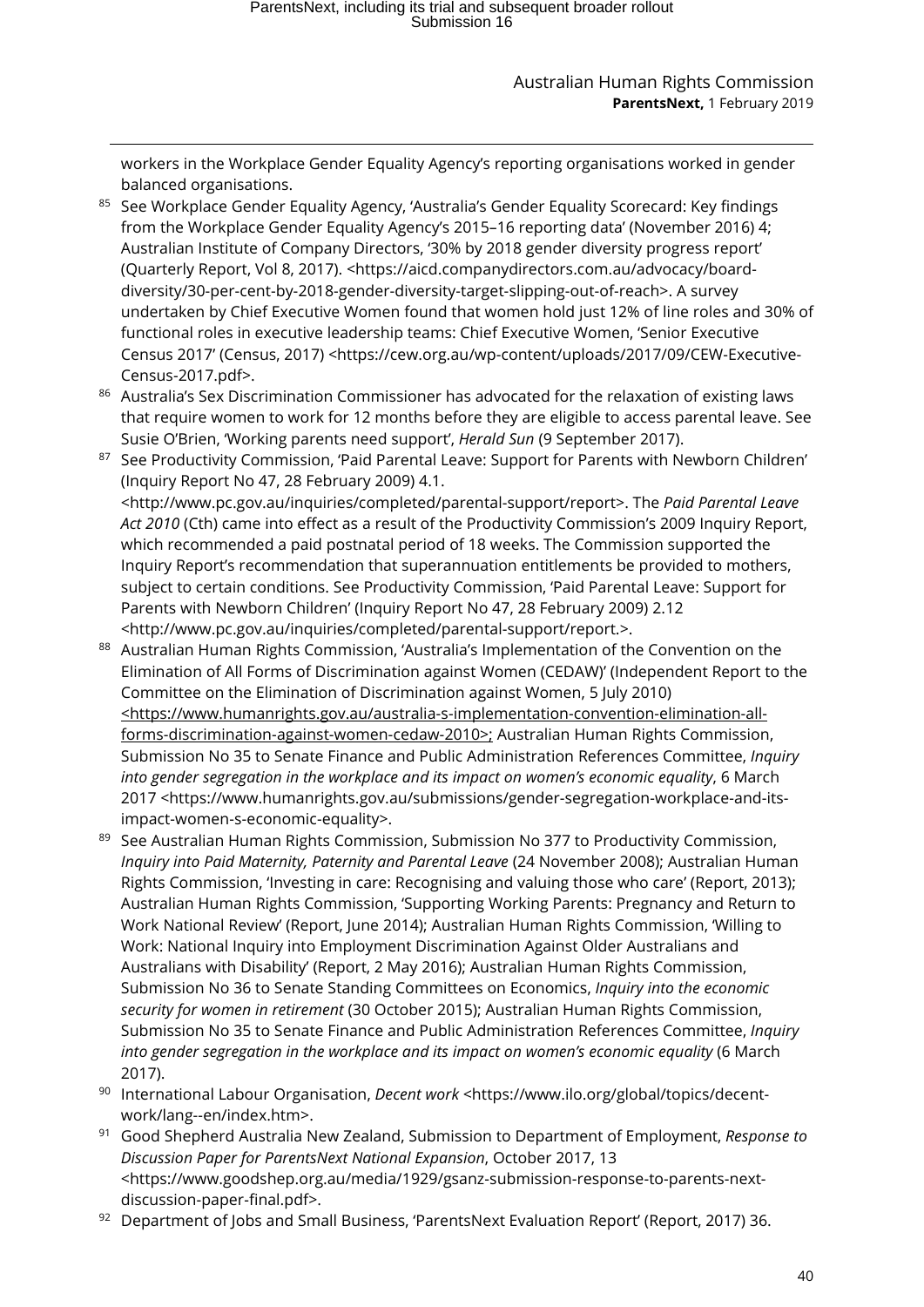- <span id="page-40-3"></span>-93 Department of Jobs and Small Business, 'ParentsNext Evaluation Report' (Report, 2017) 9-10.
- 94 Department of Jobs and Small Business, 'ParentsNext Evaluation Report' (Report, 2017) 38.
- 95 Department of Jobs and Small Business, 'ParentsNext Evaluation Report' (Report, 2017) 38.
- <sup>96</sup> Beth Watts and Suzanne Fitzpatrick, *Welfare Conditionality* (Routledge, 1<sup>st</sup> ed, 2018) 146.
- <sup>97</sup> Luke Henriques-Gomes, 'Single parents forced to attend 'story time' or lose Centrelink payments', *The Guardian* (online) 6 November 2018 [<https://www.theguardian.com/australia](https://www.theguardian.com/australia-news/2018/nov/06/single-parents-forced-to-attend-story-time-or-lose-centrelink-payments)[news/2018/nov/06/single-parents-forced-to-attend-story-time-or-lose-centrelink-payments>](https://www.theguardian.com/australia-news/2018/nov/06/single-parents-forced-to-attend-story-time-or-lose-centrelink-payments).
- <sup>98</sup> Department of Jobs and Small Business, 'ParentsNext Evaluation Report' (Report, 2017) 64.
- <sup>99</sup> Explanatory Statement, *Social Security (Parenting payment participation requirements—classes of persons) (No. 1) Instrument 2018* (Cth) 25.
- <sup>100</sup> Department of Human Services, *Demerits and penalties for not meeting mutual obligation requirements* (9 January 2019) <https://www.humanservices.gov.au/individuals/enablers/demerits-and-penalties-not-meeting-

mutual-obligation-requirements/44416>.

<sup>101</sup> The Government has stated that providers are expected to assess whether a demerit should apply using the same principles as those that underpin 'reasonable excuse' decisions made by government decision makers, which are governed by the *Social Security (Administration) (Reasonable Excuse—Participation Payments) Determination 2018* (Cth); Department of Social Services, *Social Security Guide (Version 1.251): 3.1.13.90 Reasonable Excuse* (2 January 2019) Guides to Social Policy Law [<http://guides.dss.gov.au/guide-social-security-law/3/1/13/90>](http://guides.dss.gov.au/guide-social-security-law/3/1/13/90); See policy guidance on capability interviews: Department of Jobs and Small Business, 'Guideline: Capability Interviews' (ParentsNext Guideline, 16 July 2018)

[<https://docs.jobs.gov.au/system/files/doc/other/capability\\_interview.pdf>](https://docs.jobs.gov.au/system/files/doc/other/capability_interview.pdf).

- <sup>102</sup> Department of Jobs and Small Business, 'Guideline: Targeted Compliance Framework—Mutual Obligation Failures' (JobActive and ParentsNext Guideline, 13 August 2018) 19.
- <sup>103</sup> UN Committee on Economic, Social and Cultural Rights, *General Comment No 19: The right to social security (article 9)*, 39th sess, UN Doc E/C.12/GC/19 (4 February 2008) 13 [45].
- <sup>104</sup> Australian Human Rights Commission, Submission No 16 to Senate Community Affairs Legislation Committee, *Social Security Legislation Amendment (Community Development Program) Bill 2018* (Cth), 26 September 2018, 13 [53]–[54].
- <sup>105</sup> Department of Jobs and Small Business, 'Guideline: Targeted Compliance Framework' (ParentsNext Guideline, 16 July 2018)

[<https://docs.jobs.gov.au/system/files/doc/other/targeted\\_compliance\\_framework.pdf>](https://docs.jobs.gov.au/system/files/doc/other/targeted_compliance_framework.pdf).

- <sup>106</sup> United Nations Declaration on the Rights of Indigenous Peoples, GA Res 61/295, UN GAOR, 61<sup>st</sup> sess, 107<sup>th</sup> plen mtg, Supp No 49, UN Doc A/RES/61/295 (13 September 2007).
- <sup>107</sup> Department of Employment, 'ParentsNext National Expansion' (Discussion Paper, 12 September 2017) 10.
- <span id="page-40-0"></span><sup>108</sup> *International Covenant on Economic, Social and Cultural Rights*, opened for signature 16 December 1966, 993 UNTS 3 (entered into force 3 January 1976) articles 2(2), 3, 9; UN Committee on Economic, Social and Cultural Rights, *General Comment No 19: The right to social security (article 9)*, 39th sess, UN Doc E/C.12/GC/19 (4 February 2008) 12 [40].
- <sup>109</sup> *Sex Discrimination Act 1984* (Cth) s 3(d).
- <span id="page-40-1"></span><sup>110</sup> For a more detailed explanation of the relationship between the *Racial Discrimination Act 1975*  (Cth) and welfare initiatives, see Australian Human Rights Commission, 'Social Justice and Native Title Report 2015' (Report, 2015) 51 <https://www.humanrights.gov.au/our-work/aboriginal-andtorres-strait-islander-social-justice/publications/social-justice-and-nati-1>.
- <span id="page-40-2"></span><sup>111</sup> *Racial Discrimination Act 1975* (Cth) s 10.
- <sup>112</sup> *Racial Discrimination Act 1975* (Cth) s 9.
- <sup>113</sup> *Racial Discrimination Act 1975* (Cth) s 8.